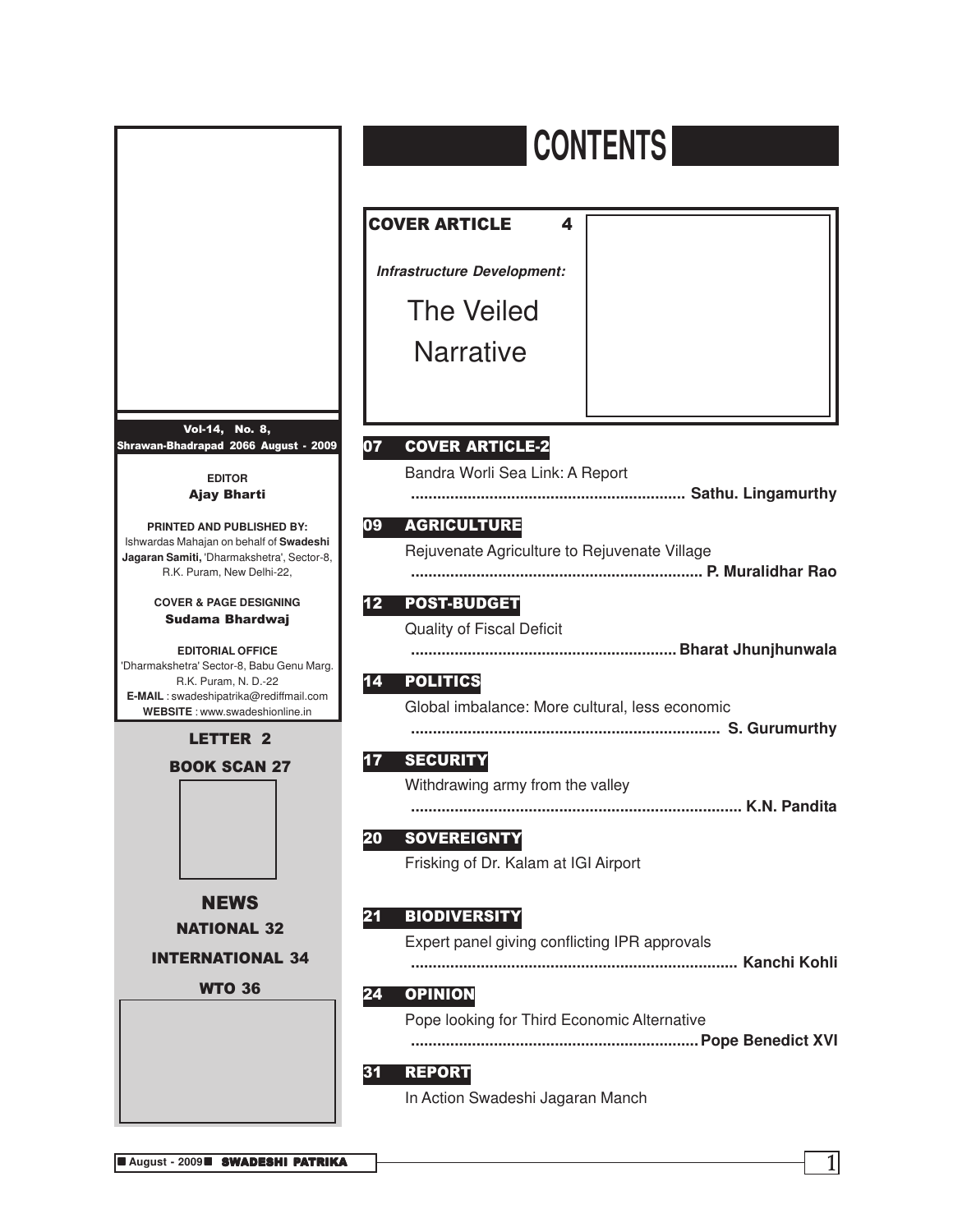

#### **Seat-for-Sale scam**

*I can tell from my own experience that MCI Is Fully Involved in seat-forsale SCAM. MCI and other regulating bodies are fully involved hands in glove with private Colleges and educational institutions.*

*Just walk in any hospital of any private medical college any day of the year...you will hardly find any patients or faculty in the college. But every year during the MCI inspection the hospitals are brimming with patients, brought in all over from nearby villages. Poor fellows are lodged in the hospital premises and given free meal for the 3 days that the MCI team stays there. But the bigger SCAM is another aspect. The college administration brings in so many doctors from the nearby towns and during the inspection time the hospital has more doctors than patients. Visiting members of the MCI are not fools and are fully aware of this trend. But each member of the team is paid real huge sum, at times running in Crores to keep their mouth shut and look the other way. The college that pays hefty amount gets the OK from MCI and those who don't pay are troubled in every respect.*

*It is time to take strict action against the MCI and other regulatory bodies first.* **– Manish Kumar, Rohtak**

#### **Right to Education**

*Right to Education Bill is a welcome step. It may go a long way in enabling disadvantageous sections of the society to prepare for the future. But, in this connection, it may be stated that eradicating poverty should precede the Right to Education Bill otherwise the Bill would have no meaning because poor people, particularly those below the poverty line, would prefer to let their children become Child labourers and add-on the family income. Unless some incentive in the form income supplements is provided to these poor people, they will never send their children to schools. Another obstacle in the implementation of this bill is the begging mafia that would never allow children to get educated. Mafia who get the arms or the legs of the children amputated by unscrupulous doctors so that the children could gain sympathy and could earn more money. Government is launching a number of welfare measures for BPL people but the benefits do not reach the targeted population. This is what is called corruption and it is not only the duty of the Government to announce welfare measures but it is equally its responsibility to ensure that the money or the benefits reach the targeted population. –* **Bibek Roy, Bhubneswar**

### **EDITORIAL OFFICE SWADESHI PATRIKA**

*'Dharmakshetra'***, Sector-8, Rama Krishna Puram, New Delhi-22** n**Tel. : 26184595,** *E-Mail***: swadeshipatrika@rediffmail.com**

*For subscription please send payment by A/c payee Cheque/Demand Draft/ Money Order in favour of 'Swadeshi Patrika' at New Delhi.*

#### **Annual Subscription : 100/-**

**Life Membership : 1000/-**

**Kindly write your full name and address in capital letters.** *If you do not receive any issue of Swadeshi Patrika, kindly e-mail us immediately.*

#### **Disclaimer**

The views expressed within are those of the writers and do not necessarily represent the views of Swadeshi Patrika. Swadeshi Patrika often present views that we do not entirely agree with, because they may still contain information which we think is valuable for our readers.

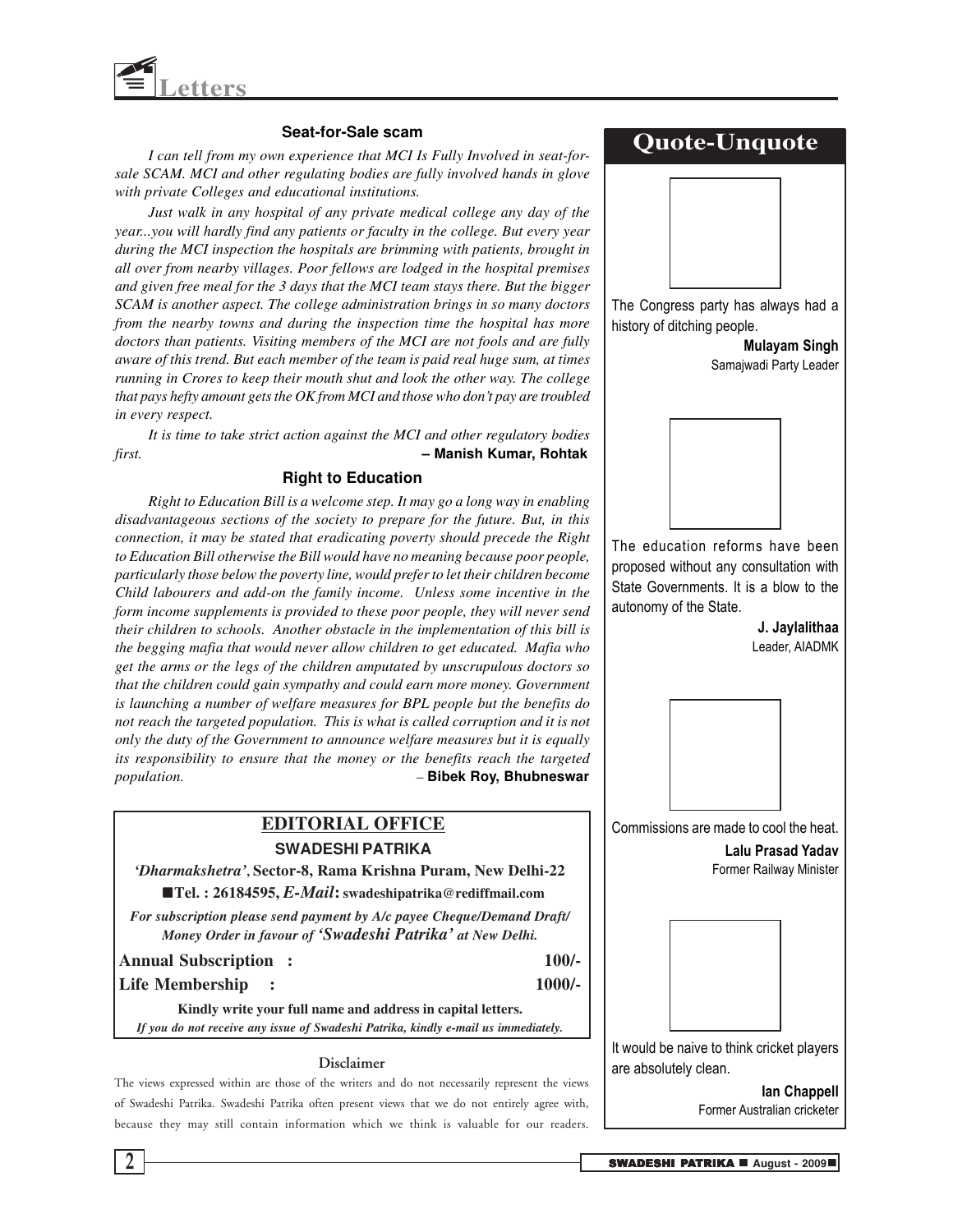### Doha Round: A Road to Surrender?

There was much hype and hope in 2001 when Indian Commerce Minister Shri Murasoli Maran with the support of many developing countries refused to accept the unilateral proposals of developed countries to launch a new round of trade negotiations. After tough talks, WTO member countries agreed to launch the Doha round of trade negotiations that included key issues of interest to developed countries, but which also promised to address the development concerns of developing countries. Close to eight years down the line it is hard to find "development" at the negotiating table. It is blatant deviation from the promises of the "Doha development agenda". Who is guilty? Should the developed countries alone be blamed? While developed countries are pursuing their own self-interest at the cost of key developing country concerns, our government cannot run away from its own accountability and responsibility to its citizens by blaming developed countries. The UPA government, overseeing the Doha Round of negotiations since 2004, has primarily failed to pursue India's critical national interests effectively. Government has incrementally surrendered before developed countries in every key area of concern.

Over enthusiast new Commerce Minister, who had a few rounds of secret parleys with his US counterpart in hurry to conclude the Doha Round has already indicated "impasse has broken" and acceptance of the latest draft proposal known as the December Texts as the basis for further negotiation. A perusal of these December texts shows clearly that it undermines the livelihood security of Indian farmers and fails to protect our small and medium enterprises. It will strangulate the growth of Indian industry and make our agriculture sector even more vulnerable. According to these proposals, developing countries are allowed to save only 5% of their tariff lines from import duty cuts under the designation of special products. If accepted, India would be undertaking substantial tariff cuts in agriculture products except in only 35 products against earlier claims that it should be allowed to save at least 140 products from tariff cuts. Till date there is no official opposition to the text proposal on special products, nor is there any proof of involving the states in these discussions even though agriculture is a state subject. Similarly, the December Texts propose that developing countries carry out drastic cuts to their industrial tariffs and thus open up the market for developed country imports. This means that India would reduce its industrial tariff by over 60 % on average as against 12-22% reduction by developed countries. We will have minimal flexibility to reduce cuts. The proposal is complete violation of the Doha Mandate. The December text also introduces new and dangerous elements such as the "anti-concentration clause". This would force developing countries to a minimal cut in each industrial sector even if an entire sector needs to be protected. This will have a long term impact in handicapping further development and upgrading of our various industrial sectors.

But why are we doing this if we have nothing to gain? Till the last mini ministerial meeting in Geneva, India was aggressively pursuing the Services Negotiations expecting to obtain concessions from developed countries with regard to the movement of professionals abroad. However, even here, the gains seem to be an illusion. There is not only little progress but new barriers have been erected in developed countries citing the ongoing economic recession. India also compromised on its stand on the issue of TRIPS -CBD (Convention on Biological Diversity) by accepting the European Union position of voluntary non-compliance remedy in case of wrong and deceit disclosure of geographical origin of bio-materials'. This basically means that if multinational corporations from the West steal our traditional knowledge and herbal medicines etc, that they will not be punished if they fail to accurately say where they got this material from. Government is duty bound to tell its people what exactly India will gain from the completion of the Doha Round. Political parties and public interest groups must rise up and fix the responsibility on the UPA government and force the government not to compromise the development and livelihood concerns of our people, before it is too late.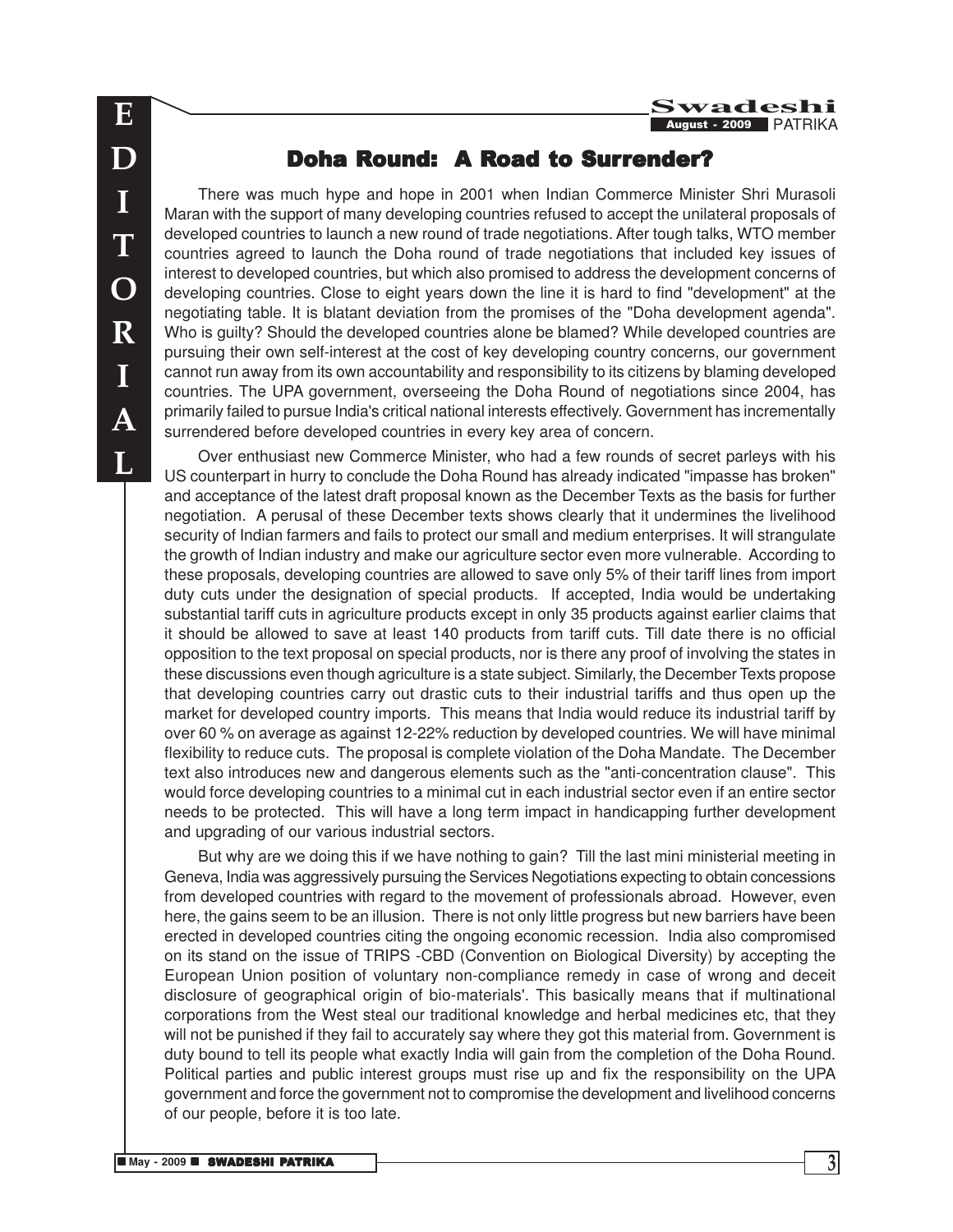# *Infrastructure Development* **The Veiled Narrative**

■ **G. Raina** ■



Infrastructure is crucial for<br>growth oriented modern econnfrastructure is crucial for omy. Besides providing comfortable and proficient environment to undertake economic activity infrastructure projects have multi directional effect on the economic development of the country including creation of employment, development of the industry & service sector and in the process help wealth creation. Wealth thus created is useful for elevating the life standards of people. So development of infrastructure is not only useful but indispensable, particularly during these days of economic slowdown.

Experts feel that had there been the right infrastructure at right place and at the right time growth story of Indian economy

would have been different. . With this objective in mind and recognizing the global attention India is receiving efforts are on to move quickly to match world standards in infrastructure and good governance to make investors feel welcome in India.

Bandra-Worli sea link in Mumbai like Delhi Metro is being projected as a shining symbol of new age infrastructure in the country. Laurels are being sung in praise of these engineering marvels. Every Indian feels proud when the images of these wonderful concrete designs are beamed into drawing rooms through ever increasing number of satellite channels prompting viewers to congratulate engineers and government for the achievements. No problem

with that. We would love to hail the effort of any person in any field in this country. People in fact have gone out of way to do their part of job.

But, this is not the complete story. There is another side to it. A part which is not that rosy. It in fact is annoying. Just a cursory look on the other side of the coin irritates beyond limits.

Delay in execution of just 116 infrastructure projects, for example, has seen about Rs 38,000-crore jump in their original cost estimates. As on January 1, 2009 The cost escalation in these projects has gone up by 41% from Rs 91,841 crore to Rs 1,29,560 crore, according a government report.

The report considered implementation of 853 projects by the Central government. Out of them one third have reported delays and nearly half of it reporting cost escalation, it said. The original cost of 853 projects was Rs 422,775 crore while the anticipated cost shot up to Rs 477,756 crore by the end of 2008. The report was compiled by the ministry of statistics and programme implementation (MoSPI). The report monitors projects involving investments of Rs 20 crore or more.

As per the report, a single infrastructure project under ministry of health and family welfare reported maximum cost escalation of over 500%. About 250 projects of railways saw cost escalation by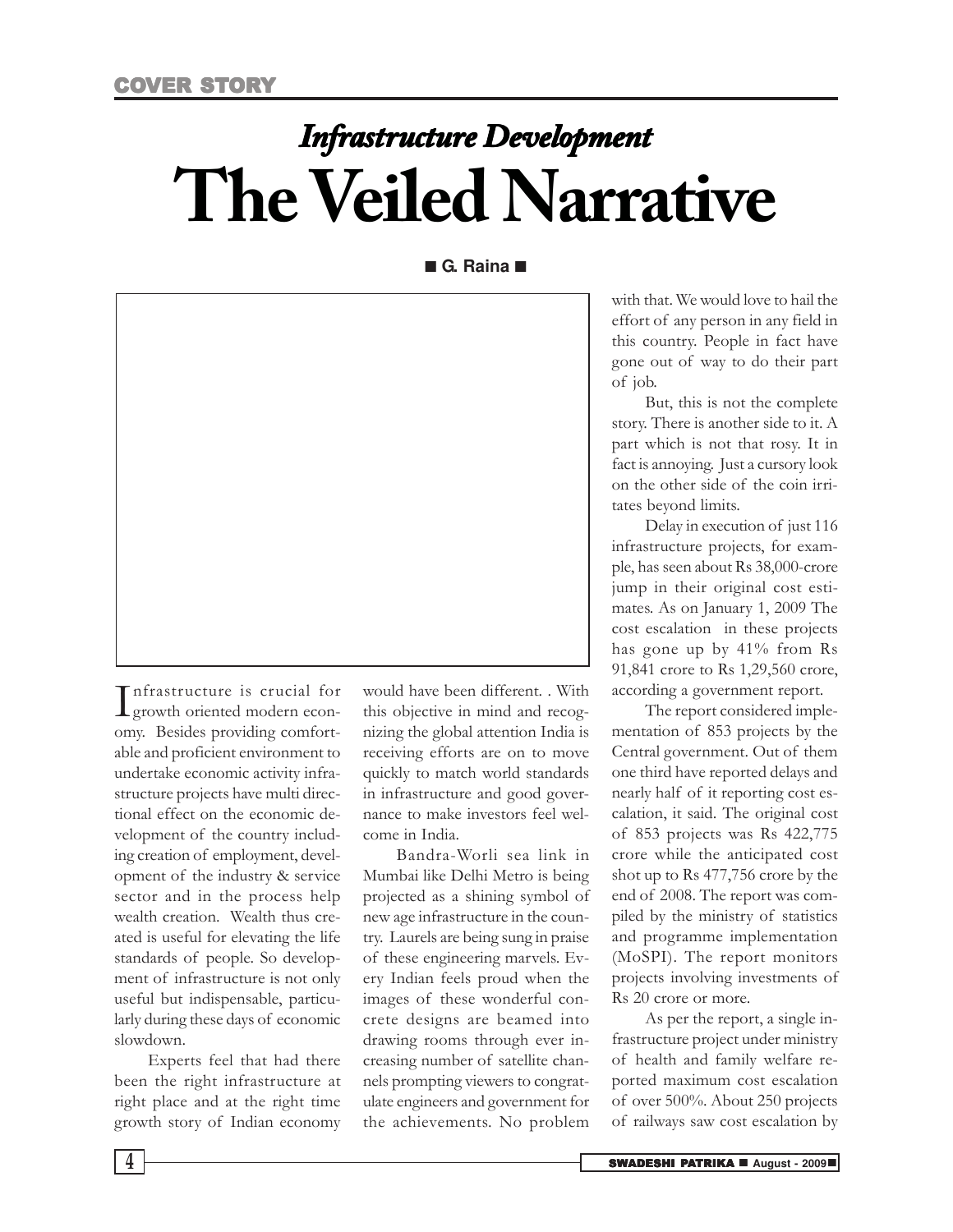Cover Story

ply of equipments and finalisation of drawings.

In the Steel Sector, four projects have reported additional delay in the range of 1-4 months. Two projects namely installation of slab caster, RH degasser and ladle furnace in SMS-II and rebuilding of coke oven battery No 5, Bhilai (SAIL) has slipped further by four months each and up-gradation of blast furnace No 2 (Bokaro Steel Plant) by

two months and augmentation of coking coal facilities in coal handling plant by one month due to delay in supply of equipments and finalisation of drawings.

In the Petroleum sector, four projects reported additional delay of 2-13 months. Lube oil base stock quality up-gradation project at Mumbai Refinery (HPCL) has reported additional delay of 13 months, Dabhol-Panvel pipeline project (GAIL) of two months, clean fuels projects at Visakhapatnam Refinery (HPCL) of three months and green fuels and emission control (HPCL) mumbai refinery of 6 months owing to the delay in supply of equipments.

In the Power Sector, four projects reported slippage of 1-3 months. Kahalgaon STPP of NTPC has slipped by one month, and three Power-Grid projects have marginally slipped due to land acquisition delays but they are to be completed by March-June 2008.

In the Railways sector 15 projects reported additional delay of 2-48 months. No specific reasons have been provided by the project authorities.

about 88%.

The situation is same with projects under ministry of water resources and ministry of information technology where cost of projects has escalated by 119% and 34% respectively. The road, port and shipping projects, identified as key infrastructure projects by the government, reported delays ranging from one month to 96 months. Even the important so-

cial sector infrastructure projects have been delayed by over 60 months.

A similar review of 187 Central sector projects, each costing more than Rs.100 crore, by the Department of Programme Implementation (DPI) at the fag end of 9th plan had shown that, as on February, 1997 as many as 118 projects were running behind schedule and the time overrun varied from one month to 200 months. A study of a few major projects indicated that the cost overrun, for reasons other than inflation and changes in the duty/ exchange rate regimes, ranged from 40% to 75% of the original estimates.

Dr Pranob Sen, Secretary, Ministry of Statistics and Projects Implementation, while speaking to Infrastructure Today (April 2009 ) on the role of Public Private Partnerships in India's infrastructure development, has this to say, "Mega infrastructure projects around the country have reported time and cost overruns owing to a host of reasons. According to a flash report released in February

*In the Railways sector 15 projects reported additional delay of 2-48 months. No specific reasons have been provided by the project authorities.*

2008 by the Ministry of Statistics and Programme Implementation, as many as 123 of the 515 Central sector projects monitored, each costing Rs 100 crore and above, have registered additional delays compared to the position in the previous month.

There have been slippages in the range of 1-48 months in respect of Steel, Power, Petroleum, Road Transport and Railways.

In the Atomic Energy Sector, two projects have reported additional delay in the range of 3-12 months. The Rajasthan Atomic Power Project unit 5&6 (NPCIL) has slipped further by 3 months and Kudankulam Atomic Power Plant (NPCIL) has slipped by 12 months owing to the delay in sup-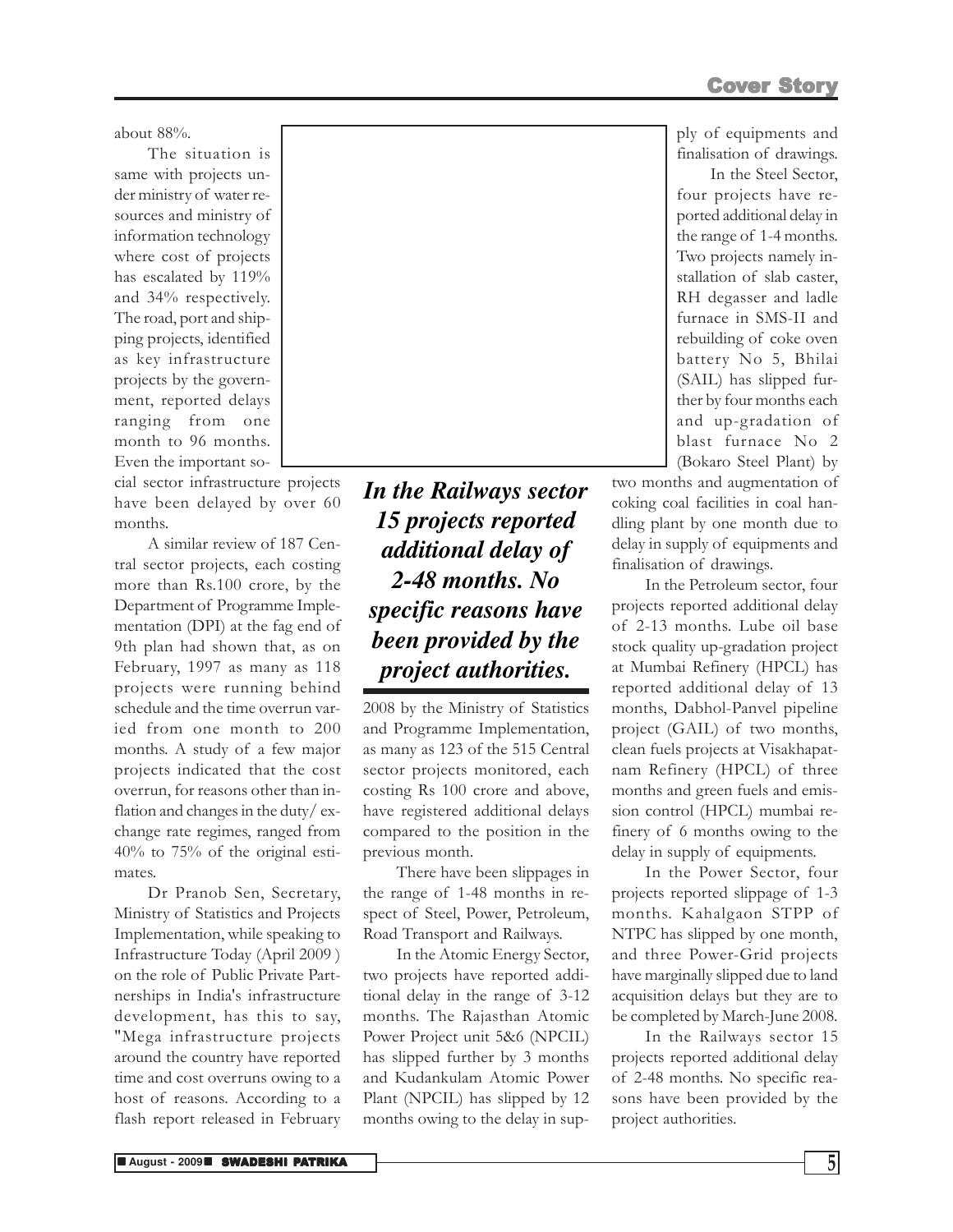In the Road Transport and Highways Sector, 93 packages have slipped in the range of 1-12 months vis a vis the scenario the previous month because of the various reasons in general such as tardy progress by the contractor, termination of contract, law and order situation in the region and late award of contract etc. However, no specific reasons have been provided by the project authorities.

From a perusal of the reports received from the project authorities, it is observed that in the Shipping and Ports sector, deepening of channel at Paradip Port has been delayed as the Dredging Corporation of India (DCI) is yet to submit the required security deposits and mobilise dredgers to commence the work.

Out of 515 projects, 14 projects are ahead of schedule, 140 projects are on schedule and 224 projects are delayed. Of the balance, 38 projects do not have fixed dates of commissioning while 99 projects were sanctioned without any commissioning date but subsequently dates of completion were finalised.

The total cost of implementation of 515 projects when sanctioned, was of the order of Rs. 353482.87 crore but this was subsequently revised to Rs 390639.86 crore implying a cost overrun of 10.5 per cent. The expenditure incurred on these projects till February, 2008 is Rs 142678.97 crore, which is 36.5 per cent of the revised cost of the projects."'

Coming back to proud projects like Delhi Metro, the CAG report for 2007 has accused the Metro of compromising quality control procedures on the request of contractors and found

that testing requirements were scaled down in four contracts as the projects were behind schedule adding that the company representatives were not present at tests conducted by contractors.

Deputy CAG A N Chaterjee said, "In order to hasten projects, quality control procedures were relaxed deliberately at the request of contractors."

"The company has not prepared a corporate plan to chart out its goals and strategies for achievement of business development, diversification, technology upgradation, and customer satisfaction."

*The Delhi Metro failed on counts of punctuality in meeting deadlines and in its estimation of revenue generation based on ridership also.*

The Delhi Metro failed on other counts of punctuality in meeting deadlines and in its estimation of revenue generation based on ridership also.

Delhi Metro Rail Corporation (DMRC), till now perceived to be efficiently runc project, had missed its deadlines in all the three lines -- Inderlok-Rithala, Connaught Place-Central Secretariat and Barakhamba Road-Indraprastha -- by between six months and 14 months. The report also came down heavily on the DMRC management for unrealistic estimation of ridership on the mass rapid transit system.

DMRC had estimated 32 lakh

passenger trips per day way back in 1995 when it initiated the project. It revised its initial estimate of daily ridership to 22 lakh in 2003. However, the actual ridership that the Metro got as per records till 2007 was only 6.62 lakh, which was only 21% of the original estimate and 29% of the revised figure.

It is not just these few projects mentioned here. It is the story almost every where and this is proving to be very costly for the country as a whole. This clearly indicates overall inefficiency starting from conceptualization of a project to preparing feasibility report and cost calculation to completion. It in short is deficiency in both planning and implementation of such essential projects. Non existent accountability mechanism is another exasperating feature. Since the trend is too frequent and almost omnipresent, people have come to believe and rightly so that these delays are deliberate & premeditated for petty selfish gains.

India we are told is changing. Number of younger electorate is increasingly becoming dominant in determining the out come of elections. One can only hope that GENEXT is not eternally patient and is ready to reward competence and transparency while punishing ineptitude, sleaze and mediocrity.

Efficient Project Monitoring alone can help facilitate early completion of the central projects. Recognising its importance, the Government has laid emphasis on this in its National Common Minimum Programme (NCMP) and has entrusted the Ministry of Statistics and Programme Implementation, the task of coordinating with all concerned departments, to achieve the objectives envisaged. ❑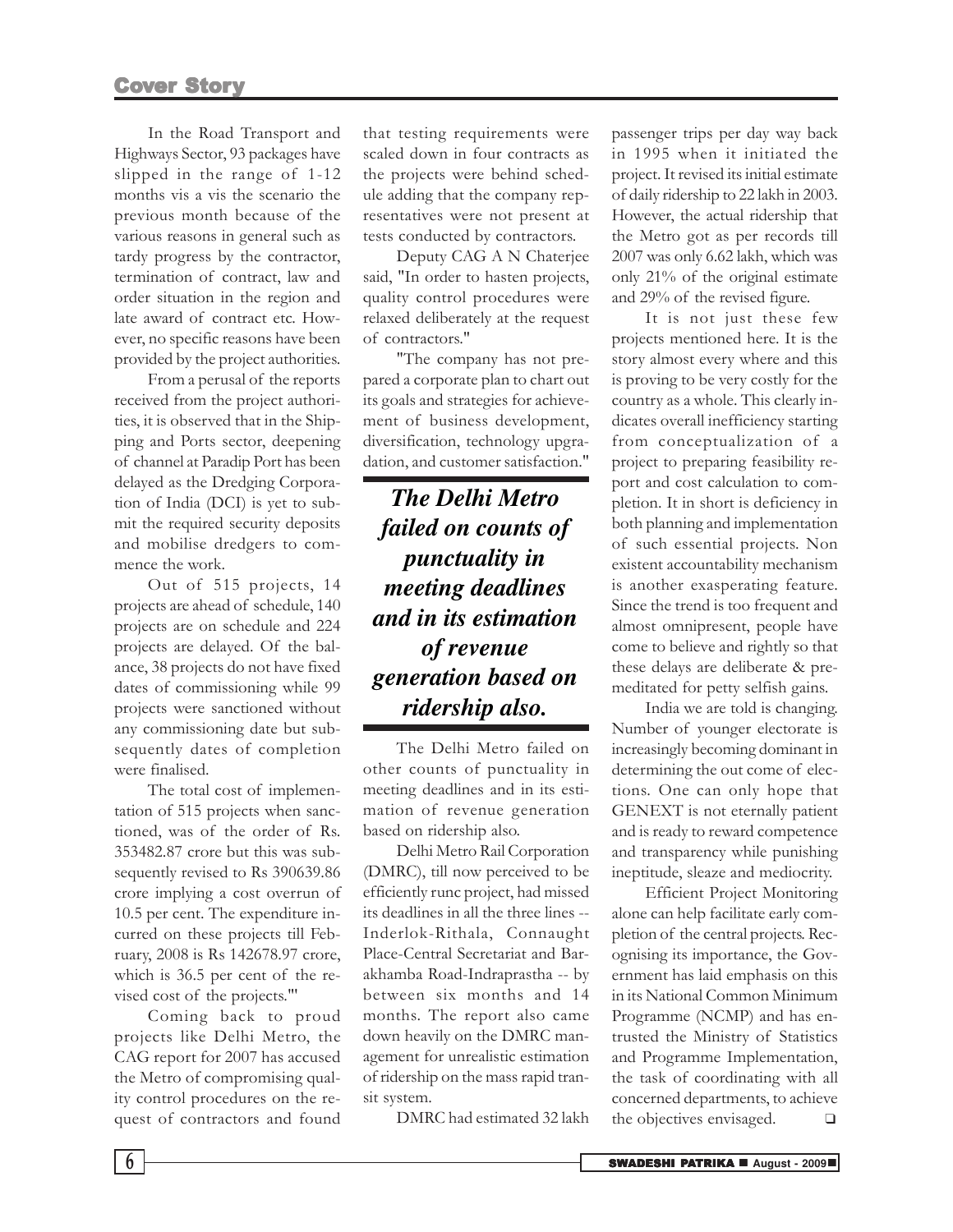## *A Report onBandra Worli Sea Link*

### @ **Sathu. Lingamurthy**

**M**umbai reached one more<br>The Bandra Worli Sea Link umbai reached one more destination in the history. (BWSL) which links Bandra and the Western suburbs of Mumbai with Worli and central Mumbai. The 8 lane cable stayed bridge project of Maharashtra State Road Development Corporation (MSRDC) has been executed by Hindustan Construction Company. Designs and project management is by M/s DAR consultations.

### **Important Information**

The 5.6 km long Cable Bridge was opened on  $30<sup>th</sup>$  June, 2009 by Sonia Gandhi, Chairperson of UPA. The long awaited bridge obviously an engineering marvel is 63 times the height of Qutub Minar and the weight is equivalent to that of 50,000 African elephants. The steel wire consumed is almost equal to the circumference of the earth. It is likely to consume 1000 Kw power a day, enough to meet the energy requirements of 100 households. An amount of Rs. 9 crore was spent only to illuminate the bridge.

2.57 crore Man hours by 3,000 men from 11 countries (China, Egipt, Canada, Britain, Serbia, Switzerland, Singapore, Thailand, Hong Kong, Indonesia and Philippines) worked on the project.

### **Cost Escalation**

The BWSL bridge story be-



gain in 1963, when a US planning company recommended a road through the sea from Versova to Nariman point and it took 46 years to translate that idea into a reality, a clear reflection on our working. The project foundation stone was laid in 1999 by Shiva Sena Chief Balasaheb Thakeray during tenure of NDA Government and was initially anticipated to be finished by 2004. Originally the project was conceived at a cost of 380 crore, but as a result of constant changes of plans and some more public interest litigations it was not only delayed but also the cost mounted more than 4 times to 1600 crores.

Why did Corporations' estimates fail ? The government will have to guesstimate all the problems and solutions. The Maharashtra Govt. has to consider the environmental problems and fisherman livelihood. But every government keeps on disregarding the middle class and below middle class people. A report of the Comptroller and Auditor General (Commercial) in December had slammed MSRDC for the change in the bridge design favouring cable-stayed technology for crucial section, which has caused an additional expenditure Rs. 70 Cr.

Earlier China has built at least 10 Sea links in fewer than eight years. The Hong Kong – Macau Sea Bridge or the 32 km Donghai Bridge in Shanghai were built in 3.5 years.

International bridge expert's focus globally has been on building long sea bridges in 3 to 5 years, for which HCC has taken an extra five years.

### **Traffic Woes to continue**

The project was conceived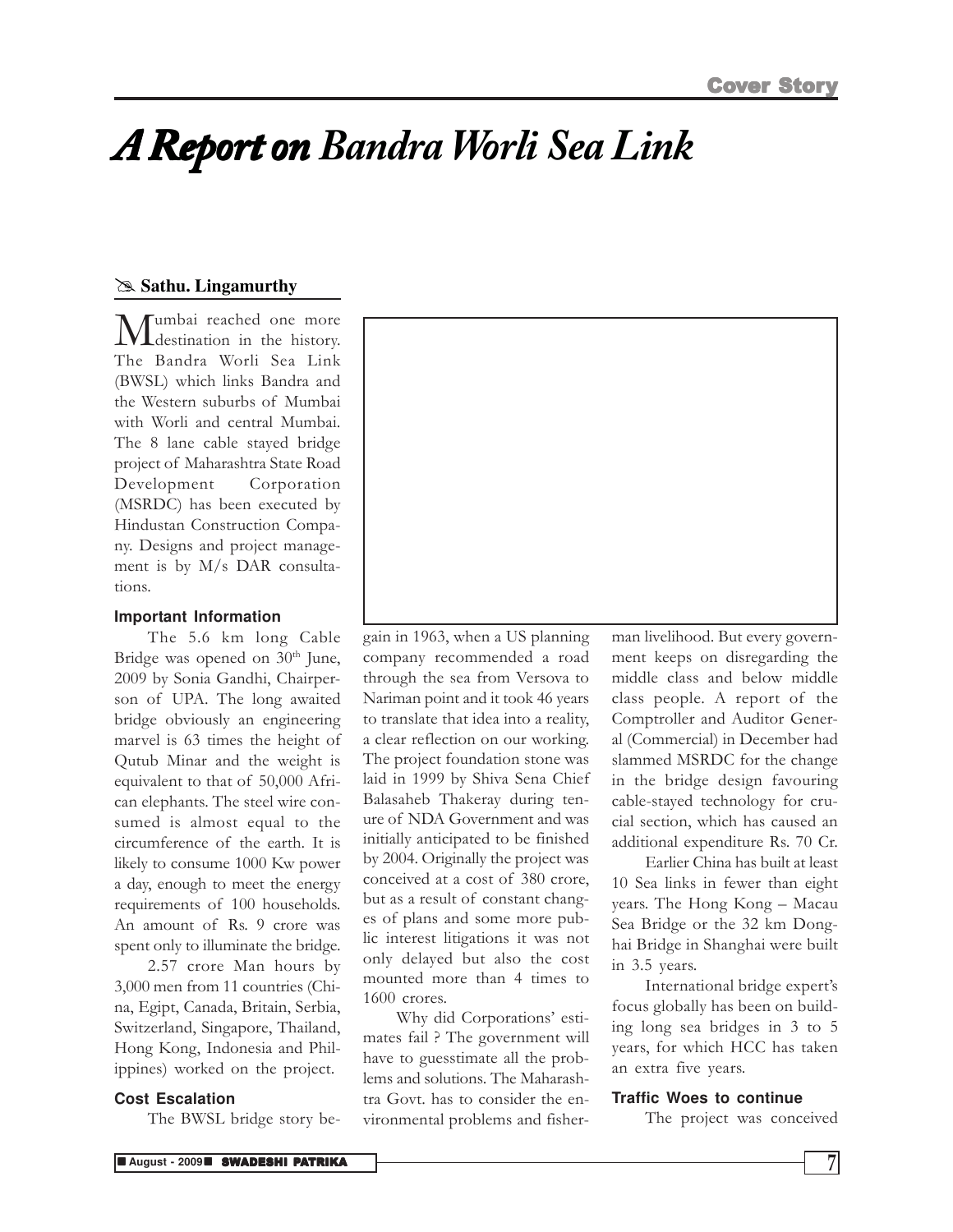to end the city's transport bottlenecks with an engineering marvel which could rival the best in world. It will be used by an estimated 125,000 vehicles on a daily basis. This when seen with a background of several studies seems to be highly exaggerated. According to the World Bank survey, for example only 5 per cent of Mumbai's commuters use cars, yet the city has spent over Rs.3000 crores on new infrastructure that is primarily for these vehicles. And will it be able to solve the problem is to be seen. The time taken to cross the BWSL and get out at worli sea face will be 15-20 minutes, almost same as that taken by old route. The fuel utilized will be the same on both the sides but the toll money will be extra spent for saving a little above 10 minutes time. In case people, after initial euphoria subsides, travel by the same old road the purpose of the bridge will be defeated.

Absolutely it is a great milestone for Mumbai infrastructure projects. The government of Maharashtra is pleading that traffic problems of Mumbai city will be solved by this project. Is it justified by engineers? The travelers might go vary fast on this bridge, but what about after crossing the bridge? There is no proper traffic management system as a signal is supposed Worli Sea face also offloads onto a road where a overpass had been built originally for the old plan of the bridge to move traffic but now it will create a huge problem as the cars must move below it where only 3 lanes are available. And one more problem of this project opens out in front of a School which has students coming in at 8:00 am and 11:00 am (peak traffic time), no provisions have been taken for it.

#### **Big Loss for Fisherman**

Earlier Mumbai fisherman used to get more fishes at the place of BWSL project location, but now they are not able to get, therefore, they turned unemployed and are facing critical conditions for survival. Govt. of Maharashtra will have to think for their

### *The travelers might go vary fast on this bridge, but what about after crossing the bridge?*

employment, right now they are neglecting this aspect.

The fisherman Krishnachand Shantaram said in his own words to the reporters, "we can't travel on it, we will get no benefit out of it but there will be a lot of problems for us because of It.", and one more fisherman points out "You see yourself. Do you see any fish over here? Earlier we used to get a lot. Now there is nothing". Fisherman Ashok Kohli said.

### **Environmental Impact**

BWSL project has adverse impact on environment; Mumbaikars will have to face more problems due to this project. Environmentalist Grish Raut points out that "The sea tides now cannot enter Mahim creek. They are attacking west coast of Mumbai and entering through storm water drains and moving ahead beneath the surface upto 2.5 kms"

Due to the lack of pre planning and Pro-people planning people approached the courts with public litigations. As a result of constant change of plans and other delays the cost has risen 4 times i.e., 1600 crore. The amount of time recover this cost would be at least 10 years which is pretty normal for an infrastructure project of this magnitude.

### **Anti Pro-people Investment**

India having more than 26 percent below poverty line; even today so many are not able to feed their stomach with a two time meal. No. of child workers begging on Mumbai footpath; many are homeless; we have unemployment problem; Those who are employed mostly earn between three thousand to ten thousand rupees, with this small amount they have to survive with their family. According to government report the Mumbai travelers would save their time from one hour to eight minutes, but, the toll for using the bridge is currently Rs. 50 for each one way trip for four wheelers. The 5.6 km length bridge entry from Mahim causeway is approximately a little more than 1.5 km and the exit to old passport office (Worli) is another 1 km. so the total length from Mahim to Worli is more than 8.2 km addition that a toll fee of Rs. 50/- on the time use.

The total length from Mahim to Worli (old passport office) the old way is 5.2 km. so they have to make new road which is more expensive to travel then the old one and longer too. Was it desirable? Will it solve any of the intended problems? We will have to wait and watch. ❑❑

(The author is a research scholar)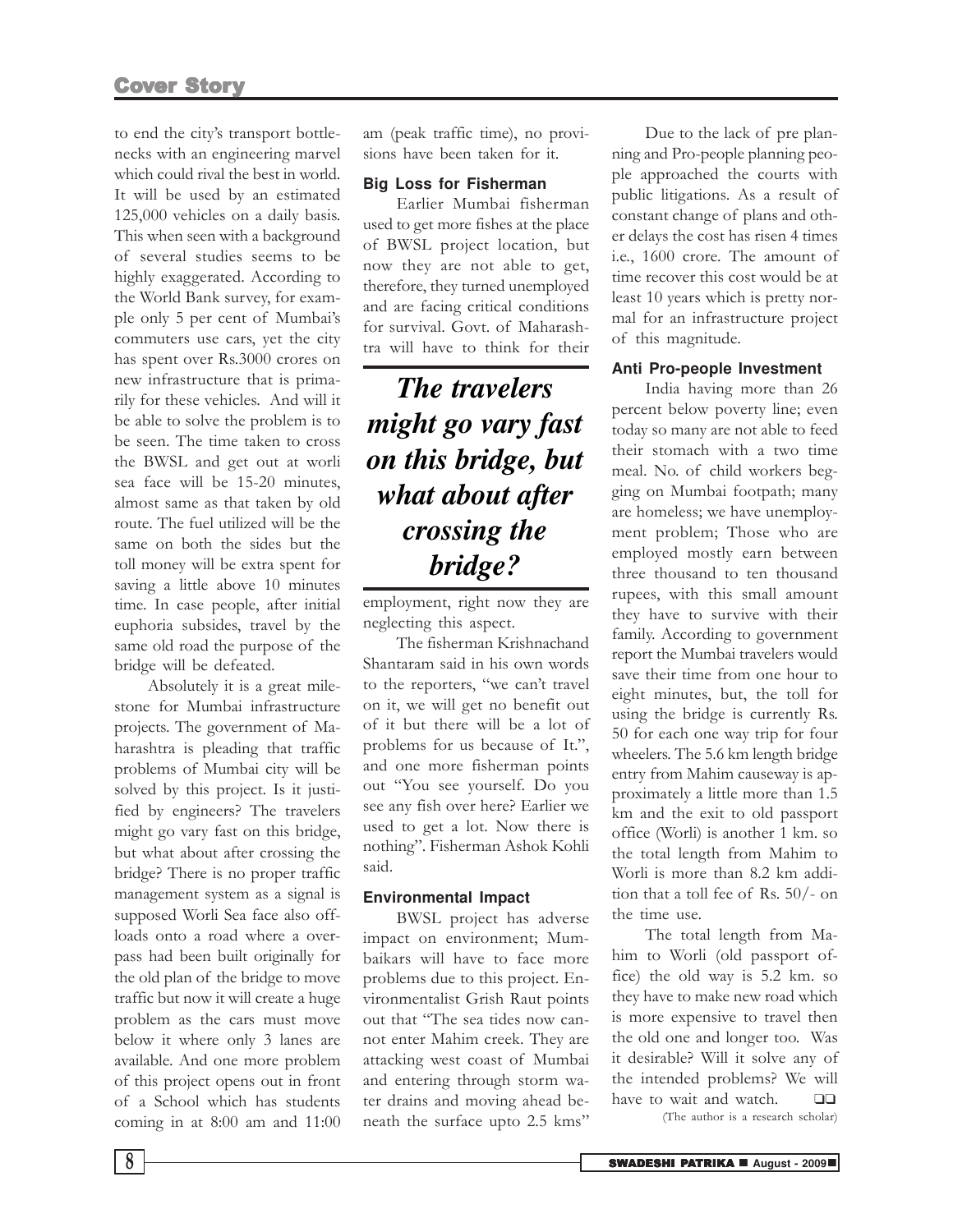### *Rejuvenate Agriculture to Rejuvenate Village*

### @ **P. Murlidhar Rao**

A ccording to statistics released<br>
by Centre for Monitoring Inccording to statistics released dian economy on July 28, 2009, crop production in India is expected to fall by 4.7 percent in the year 2009-10. In the year 2008- 09, it showed a marginal increase of 0.3 percent. This is not the story of these two years. In the last decade agriculture sector had shown a negative growth. On an average agriculture growth has been less than 2 percent per annum. This poor performance of agriculture has resulted in fast declining share of agriculture in GDP, which went down

to nearly 18 percent in 2008-09 from 45 percent in 1970-71.

### **Neglect of Agriculture**

On the one hand government was discouraging farmers to produce food grains; it was taking its hands off agricultural development. Government expenditure on agriculture, rural development and irrigation was reduced from 27 percent in 1987 to only 6 percent now.

If we take expenditure of central government on purely agriculture and allied activities, we find a meager sum of rupees 10629 crores ,which is hardly one percent of the mega budget of

10 lakh 20 thousand crores in the propose budget for the year 2009-10. Even subsidies of various kinds were withdrawn or reduced drastically. In the year 2007-08 food subsidy was reduced by rupees 3,000 crores. Government also kept on washing its hands off from its basic duty of making procurement from the farmers at minimum support price. Even minimum support price so declared was too less to cover even the cost incurred by the farmers. Under these circumstances, totally devoid of government support

duction showed a marginal increase but per capita food grain availability declined during this period.

Then started , exploitation game by multinational corporations. Exploited by MNCs, the farmer went into severe debt. Farmers' suicides now have become a routine affair. Farmer's insecurity got converted into food insecurity for the nation. Prices of Wheat, Rice, Pluses, Edible oils, Vegetables etc. all sky rocketed. Worst sufferer was the poor.

### **Cattle Wealth Ignored**

We have to understand the basic characteristics of Indian agriculture. Traditionally our agriculture has never been dependent on remote resources, may it be fertilizers, pesticides or even the seeds. Basic factor which had ensured minimum dependence of agriculture on outside resources was the availability of robust and diverse bovine population. In maintaining soil fertility, local trans-

port needs and also on field agriculture activity the cow and cattle wealth used to be a major stay. With the successive government policies, this relationship has got disturbed. Village commons have

farmers had to face the market forces. In search of good profits they diverted towards cash crops. Area under food grain cultivation started declining. Thanks to increasing productivity total pro-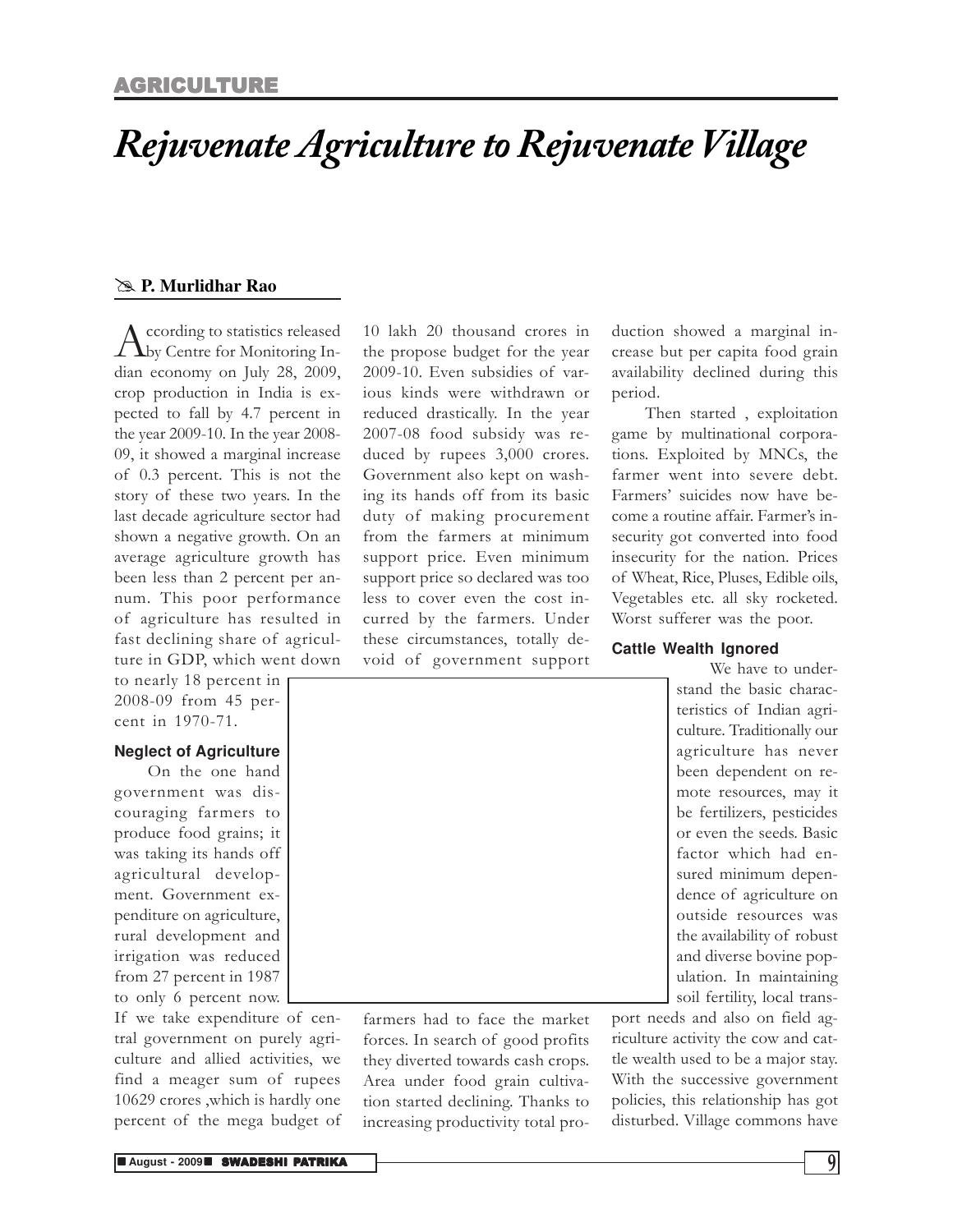mostly disappeared. As a result, fodder needs could not be fulfilled and consequently both the number and quality of cattle wealth has declined. Ignoring the long term implications for the self reliance of the village economy, various governments also encouraged the establishment of large

mechanized slaughter houses, in order to earn few dollars.

### **Low per capita availability of food items**

Slow growth of agriculture sector has obviously affected the availability of foodgrains in the country. The net per capita food availability was 394 grams per day in 1971. This was just after the onset of green revolution in India. Exactly after 30 years, the net per capita foodgrains availability was 396 grams per day in 2001 – a princely rise of 2 grams! Currently, it is around the same figure of 400 grams per day per capita even now. In effect, for over thirty years our farm growth has merely kept pace with the popu-

*Farmer's insecurity got converted into food insecurity for the nation. Prices of Wheat, Rice, Pluses, Edible oils, Vegetables etc. all sky rocketed. Worst sufferer was the poor.*

lation growth. This in effect sets up the debate.

Advanced countries as a norm, on a per capita basis, consume anywhere between 500 grams to 600 grams per day. In fact such healthy consumption in these countries is a supplementary to the substantial quantity of meat, fruits, vegetables and milk. On these score too at a per capita level our consumption is far below the world average and significantly below the average of the developed countries. It would seem that, we as a nation seem to have declared food self-sufficiency on virtually empty stomachs.

A reference to China is inescapable here. China, a country with approximately 1.2 times our population produces approximately 450 MT of foodgrains every year – more than double of India. Naturally this comparison with other countries blows the myth of selfsufficiency in India. Situation is no better in case of other food items. Production of pulses for instance is highly insufficient and every year country has to make heavy import of pluses. Same is the situation in case of oil seeds. So this reality explode the myth

of food self sufficiency in the economy.

Other agricultural produce like sugarcane, cotton, jute, tea, coffee, rubber and even potatoes also do not show any significant increase in production.

If we try to go into the details we find that area under cultivation of major crops has been either

near constant or falling over time. Foodgrains, for instance show a decline from 127.8 million hectares in 1990-91 to 123.8 million hectares in 2008-09. Pulses show a decline from 24.7 million hectares to 23 million hectares. Oil seeds so a marginal increase from 24.1 million hectares to 27.7 million hectares in the same period. Sugarcane and Cotton again show a very marginal increase. Whatever increase in production of different crops which has taken place, is due to increase in per hectare yield.

### **Global Scenario of Food Insecurity**

Prices of traditional food grains like wheat, corn and rice have been rising globally. According to FAO data on food prices, cereal price index increase 121 in 2006 to 274 in June 2008. The major factor behind increasing prices of food grains is historic decline in the production of food grains all over the globe. Food and Agriculture Organisation (FAO) has also cautioned that world production of wheat would be only 142 million tonnes by the year 2008, which is 10 percent less than the production in the year

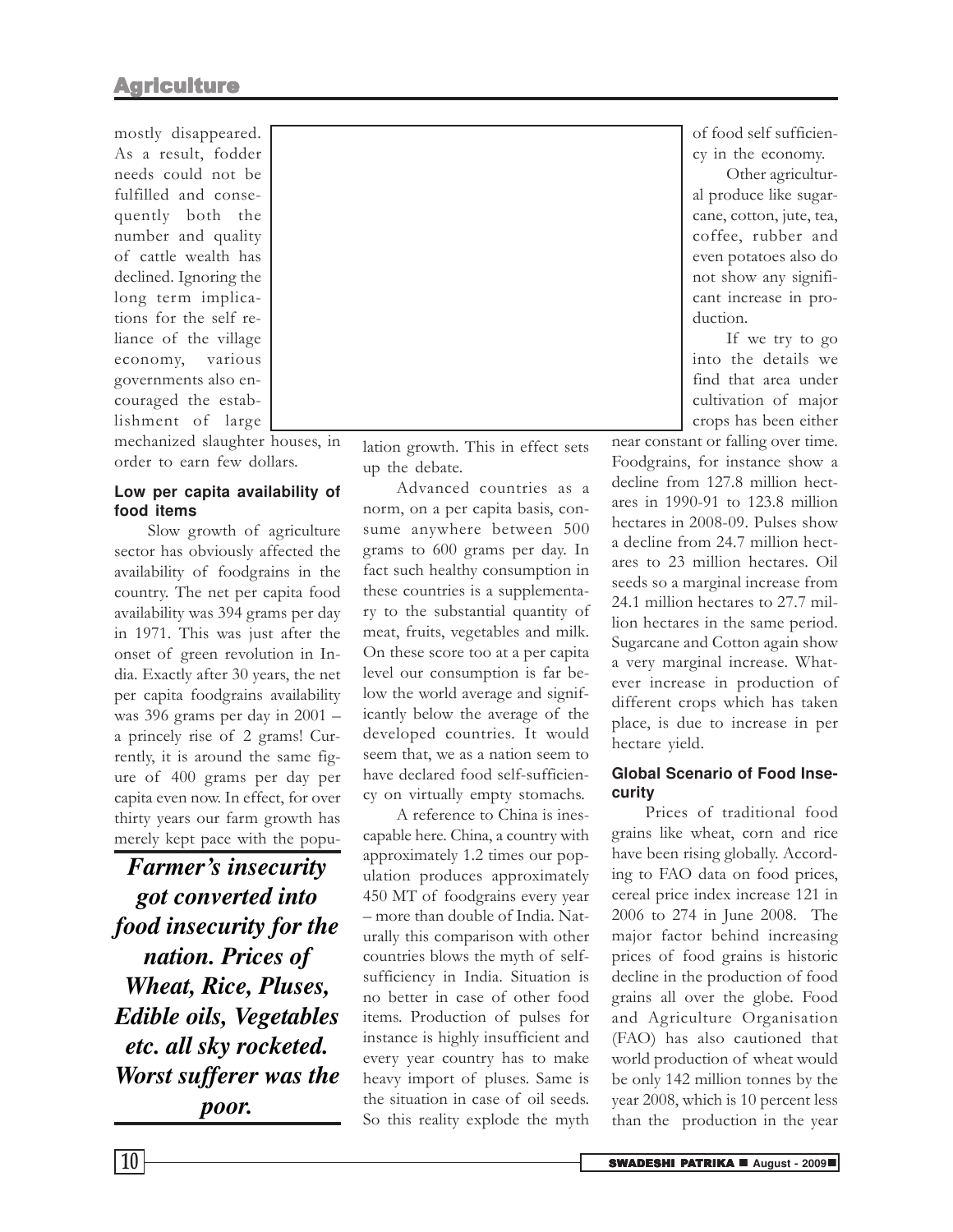2007. Situation of rising prices has been made even worse by constantly rising international price of crude oil. The price of crude oil reached up to 147 \$US per barrel, which later tumbled down to about 39\$US per barrel. Constantly rising prices of crude oil prompted various countries to shift their crop pattern such that the land previously been used for food grains production is now being used for bio fuel. Apart from this food products are also being used for extracting ethanol.

In the year 2006-07, US utilized 20% of its corn production for extracting ethanol. It is believed that by the year 2016, US would be utilizing 32 percent of its corn production for producing ethanol. In the light of rising prices of crude oil US has set target for itself for producing 25 billion gallons of bio fuel in the next 10 years. Europe has set a target of 5.75% of its diesel needs to be fulfilled from plants by the year 2010.

The China is extracting ethanol not only from corn but even from wheat and rice. Experts believe that this tendency will increase further. Even UN believes that United States of America and European Union are both responsible for this sudden international food crisis, as these nations have reduced their production of food grains in order to produce more bio fuel. These countries have started shifting their land in favour of bio fuel plants.

### **Increase in Food Imports**

As noted earlier, production of food grain per capita has being going down in the country in the last few years, necessitating

| We as a        |
|----------------|
| nation seem to |
| have declared  |
| food self-     |
| sufficiency on |
| virtually      |
| empty          |
| stomachs.      |

large scale import of food grain. For instance in five years from 2002-2003, 2007-08 India's population increased by 8 percent, whereas food grains production could increase by merely 5 percent. But more disturbing is the fact that the country had to imports food grain, especially wheat at extra ordinarily exorbitant price. Whereas farmers were being paid only 850 per quintal by the government procurement agencies, later in the same year wheat was imported at effective price of rupees 1300 to 1600 per quintal. Of late the government realised the importance of paying reasonable price to the farmers, that it could procure 230 lakh tones of wheat.

As the result of sound wheat procurement, a reasonable buffer stock would be maintained, resulting in stabilization of food prices in the country. To make available food to the masses at the reasonable prices, we need to maintain reasonable level of buffer stock, which in turn could be ensured by making sufficient procurement.

Thus we can conclude that in view of danger of declining food grain availability at global level looming large, solution lies

in protecting our agriculture in general and encouraging food grain production in the country in particular.We also need to take notice of mass scale migration to big cities, whole young population deserting the villages in search of livelihood. Remunerative agriculture can only arrest this trend. For achieving this objective we need to take bold and imaginative policy initiatives like provision of agriculture credit at 3 percent.

We also need to protect our farmers from private money lenders. Availability of fertilizers at cheap prices and subsidy scheme for organic fertilizers would also be helpful. Provision of cheap electricity, sufficient availability of irrigation, subsidized seeds etc. should not be taken as a matter of grace. In fact this all should be treated a emergency measures to keep agriculture alive in this country. Even the schemes like NREGP would not be able to provide long term solution towards sustainable employment.

Rejuvenation of agriculture and agri based rural industrialization are the twin solutions to address the challenges of food security and vibrant village life. ❑❑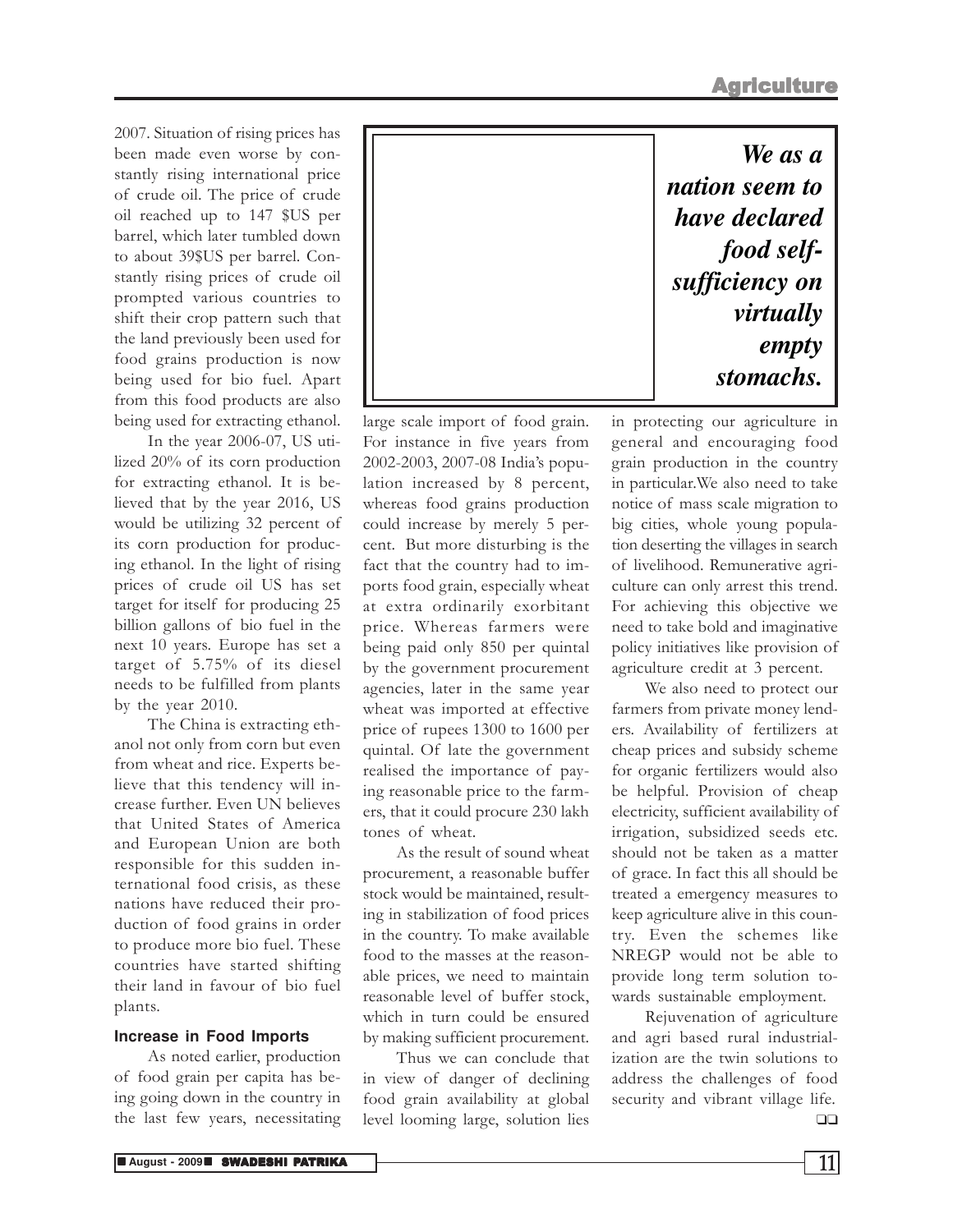## *Quality of Fiscal Deficit*

*Increasing government expenditure greater than its revenues called fiscal deficit is justified under conditions of recession provided the quality of government expenditures is good and if this is resorted to for a short period in exceptional circumstances. It otherwise becomes a curse, believes* **Dr Bharat Jhunjhunwala**



**F** inance Minister Pranab<br>Mukherjee has relied on in-<br>crease in fiscal deficit to break the inance Minister Pranab Mukherjee has relied on inrecession. The fiscal deficit was about 3 percent of our national income two years ago. It increased to 6.2 percent in the last year, 2008- 09. Now Mr. Mukherjee has proposed to increase it to 6.8 percent for the coming year.

Expenditures in excess of income of the government are called fiscal deficit. The government has the authority to print notes or borrow from the public or foreign countries in any quantity and incur expenditures greater than its revenues. Such increase in expenditures leads to price rise. Say, 10 kg of

wheat is lying in the market to be sold. Private purchasers have Rs 100 in their hands to buy this. The price of wheat is then settled at Rs 10 per kg and the wheat is sold. Now, the government prints notes worth Rs 50. As a result Rs 150 start chasing the 10 kg of wheat and the price increases to Rs 15 per kg. More importantly, the private people are put to a loss. The Rs 100 in their hands now buys only 7 kg of wheat instead of 10 kg previously. In this way, fiscal deficit transfers purchasing power from public to the government.

Private expenditures are generally considered better than government expenditures because the

latter has a huge problem of leakages. Say, for example, the government prints notes worth Rs 50 and the Minister deposits the money in a Swiss bank. Now the Swiss Bank will lend the money to some buyer who will buy goods from India and take it to Europe. This would be highly harmful for our economy. Thus, it is considered good to keep fiscal deficit in check.

A different policy is suitable under conditions of recession, however. Say, the public is afraid of an impending recession and is unwilling to buy goods from the market. It is more inclined to save its incomes for possible bad times in future. In such situation, goods may lie unsold in the market because people are unwilling to spend. This leads to recession. In such circumstance it is acceptable to increase government expenditures much like a patient is given tonic to jumpstart his digestive system. The increase in demand from the government starts a cycle of consumption, purchase and production. In the light of above discussion, I feel that fiscal deficit is justified if the quality of government expenditures is good and if this is resorted to for a short period in exceptional circumstances.

The budget presented by Mr Mukherjee does not fare very well on the touchstone of quality. Gov-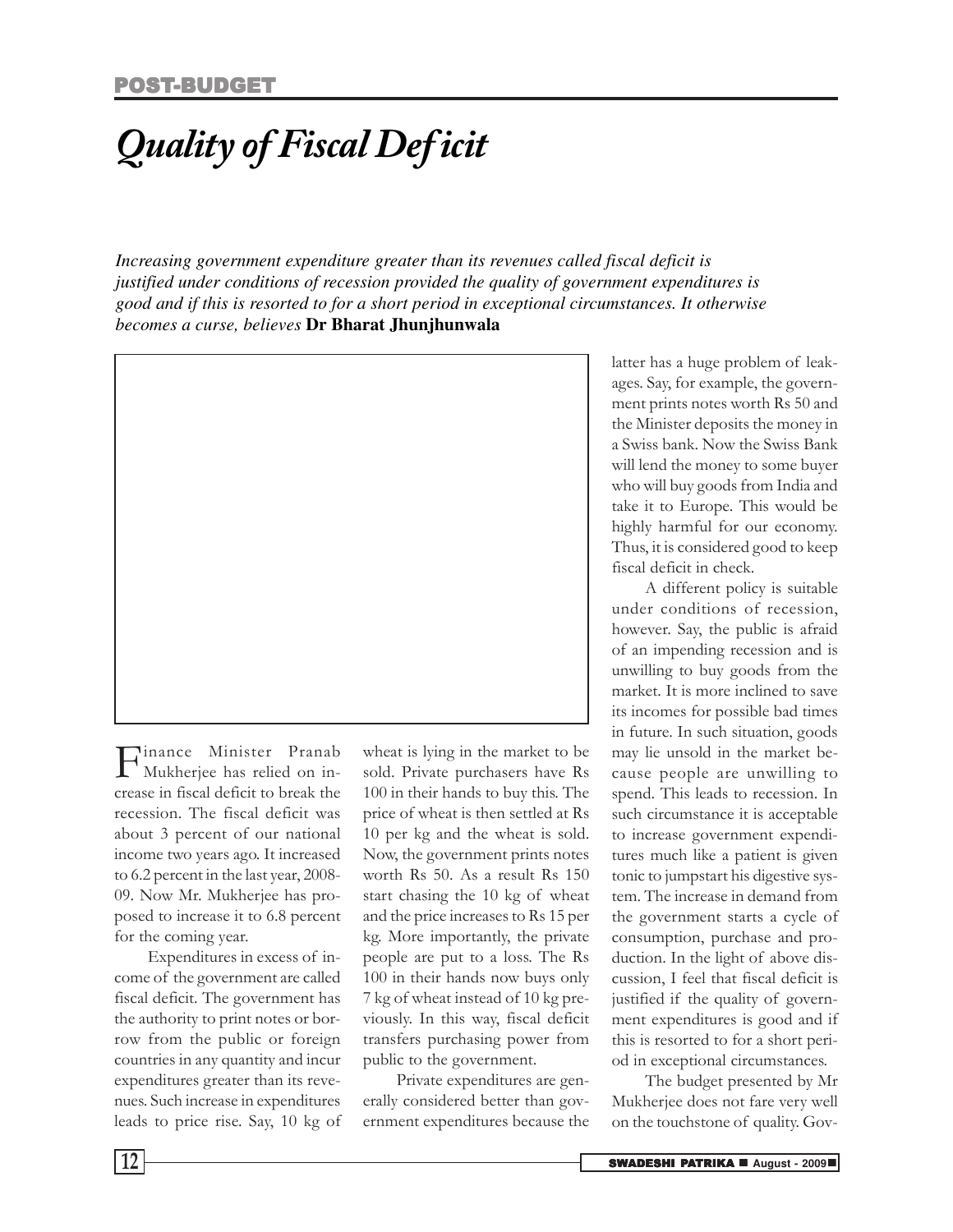ernment expenditures can be classified in four categories. The lowest category is that of government consumption. Bigger pay packages given to government employees under the Sixth Pay Commission are of this type. Consumption needs of government employees are mostly already fulfilled. They will mostly buy gold from the additional incomes and this money will find its way to South Africa. The impact on the domestic economy will be like that of sedatives. Second category of expenditures is that towards NREGA and food subsidies. These are of medium quality. The poor mostly spend the Rs 100 wage received by them from NREGA. Consumption by the poor increases as a result. A fortuitous cycle of increased consumption, demand and production is initiated.

Third category of expenditures is investment in capital-intensive infrastructures such as highways. These too are of medium quality. Such expenditures lead to higher demand for steel and cement. Also the highway acts as a lubricant for the economy. But these are not so beneficial for the common man. Fourth category of expenditures is investment in labour-intensive infrastructure. The government can give labour vouchers to departments like PWD, irrigation, forest and highways. This will lead to a spontaneous increase in the budget of these departments. It will become attractive for them to use labour to dig foundations instead of employing excavators because labour vouchers are available for free. This policy is the best in my reckoning. This will be pro-people, it will generate a cycle of consumption, demand and production, and it will provide lubricant to the economy in the infrastructure that is made.

Mr Mukherjee has increased expenditures in the lower three categories. More money is provided to government employees under the Sixth Pay Commission. More money is allocated to NREGA and also capital-intensive infrastructure. But there is absence of expenditures on labour-intensive infrastructure. Indeed, increased expenditures on NREGA fall into this category somewhat. But the scope for making truly productive rural infrastructure is limited. It is harmful to build a four lane cemented highway to the village. Therefore, the increases in expenditures that have been proposed by Mr Mukherjee are of low-medium quality. A fortuitous cycle of consumption, demand and production will be established only minimally. Government employees will buy gold, useless works will be undertaken under NREGA and leakage will deplete the expenditures made on infrastructure. Mr Mukherjee would do well to move to the best category of expenditures by giving labour vouchers to investment-oriented line departments.

The second point of assessment of the fiscal deficit is whether it is like a tonic or staple food. The underlying question is whether the present global recession will be short or prolonged. Increased government expenditures will act as a tonic only if the recession is short. They will act as a sedative and pull down the economy if the recession is prolonged. Mr

Mukherjee believes the global recession will be short. I think otherwise. The main cause of the recession is that new technologies are not being created in the western countries which they could sell to us at high prices. They are unable to compete with India and China in goods like clothing, car and football. Therefore, I suspect the economic condition of the developed countries will deteriorate and global recession will worsen. The fiscal deficit will become a curse in this situation. Money provided to government employees under the Sixth Pay Commission will find its way to South Africa for the purchase of gold. Money allocated to NREGA will be wasted in making useless check dams and re-digging the ponds where there is no water. Investment made in highways will not repay itself in absence of demand to ferry containers to the ports for export.

Former Economic Advisor Shankar Acharya writes: "The bulk of the massive expenditure increase is due to interest payments, defense, subsidies, salaries and pensions, and major social programmes such as NREGA and Bharat Nirman. The notion of a temporary fiscal stimulus assumes that it can be readily reversed when the need for the stimulus goes. None of the expenditure categories mentioned above looks very reversible to me." This writer agrees. The quality of expenditures in-built into the fiscal deficit is poor. Yet, it will have a good impact if the global recession is short. ❑❑

Author's address: bharatj@sancharnet.in

*visit our website at www.swadeshionline.in*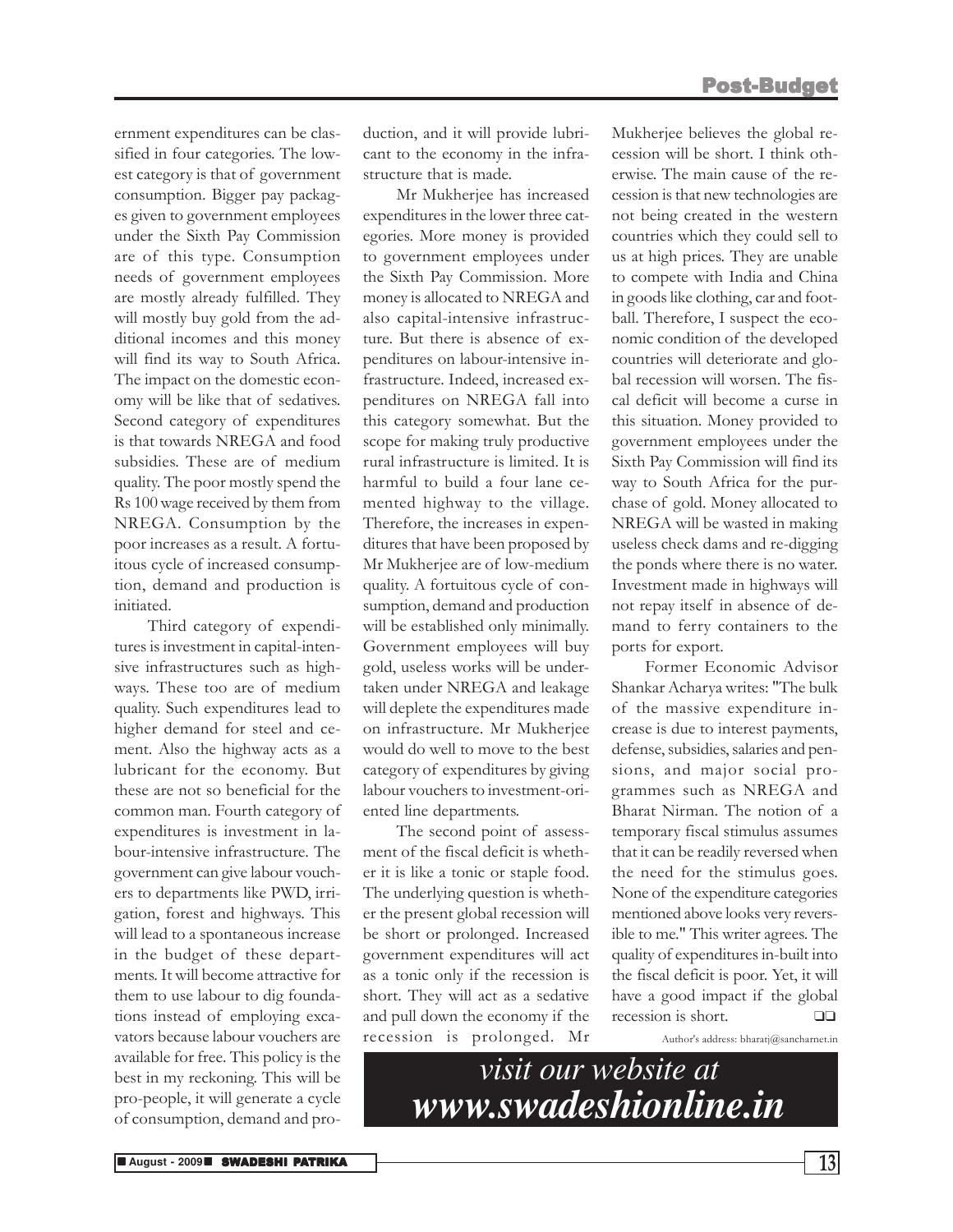## *Global imbalance More cultural, less economic*

*The fall in US household savings is not fully explainable by interest rate or economic rationale. It has more to do with the changes in the very substance of the relations within families and society, says* **S. Gurumurthy**

Cultural convergence among them. ultural convergence within na tions causes economic diver-

As the Council on Foreign Relations (CFR) report [at pp15- 18] traces the history and the facts of the imbalance, it ends up discoursing almost entirely about the US current account imbalance. A quick look at the statistics of latest current account balances around the world [The Economist, June 30, 2009] shows that the US accounts for more than two-thirds of the total current account deficits.

### **Printer of the dollar**

What the CFR sees as global imbalance is actually the US imbalance with the rest of the world. The CFR correctly theorises that the principal culprit for the persisting global imbalances is the US itself. As the issuer of the reserve asset - read, the printer of the US dollar - it has been able to finance its own recurring current account deficits without having to face the pressures that a deficit nation has to.

And so long as the surplus countries needed and held their reserves in dollar assets, the US could sell its dollar-denominated securities to them and bring in the needed funds. As the global savings topped the world's investment

needs, the global and therefore the US interest rates actually fell instead of rising as it normally happens for a deficit nation.

The US treasury security yield, which was 8.5 per cent in 1990, halved in 2007; and the US could double its external borrowings to \$5 trillions in 2007 at less, instead of more, interest. More, the US, as a trusted investment destination, also received substantial private investment - from almost nil in 1996 to over \$450 billion in 2006 alone.

#### **Who's the culprit?**

The CFR discourse laments that with the fall in domestic interest rates in the US and the entry of cheap global money, household savings plummeted and consumption rose in the US. But, was the culprit low interest rate? Or foreign money? Not exactly.

When Alan Greenspan, who headed the US Fed at that time, dismissed household savings as almost a waste, he was merely endorsing the firm trend among Americans to spend rather than save.

The US household savings as a percentage of their disposable income began falling long before 2001, the zero date in the CFR report. It was 9.6 per cent in 1970s;

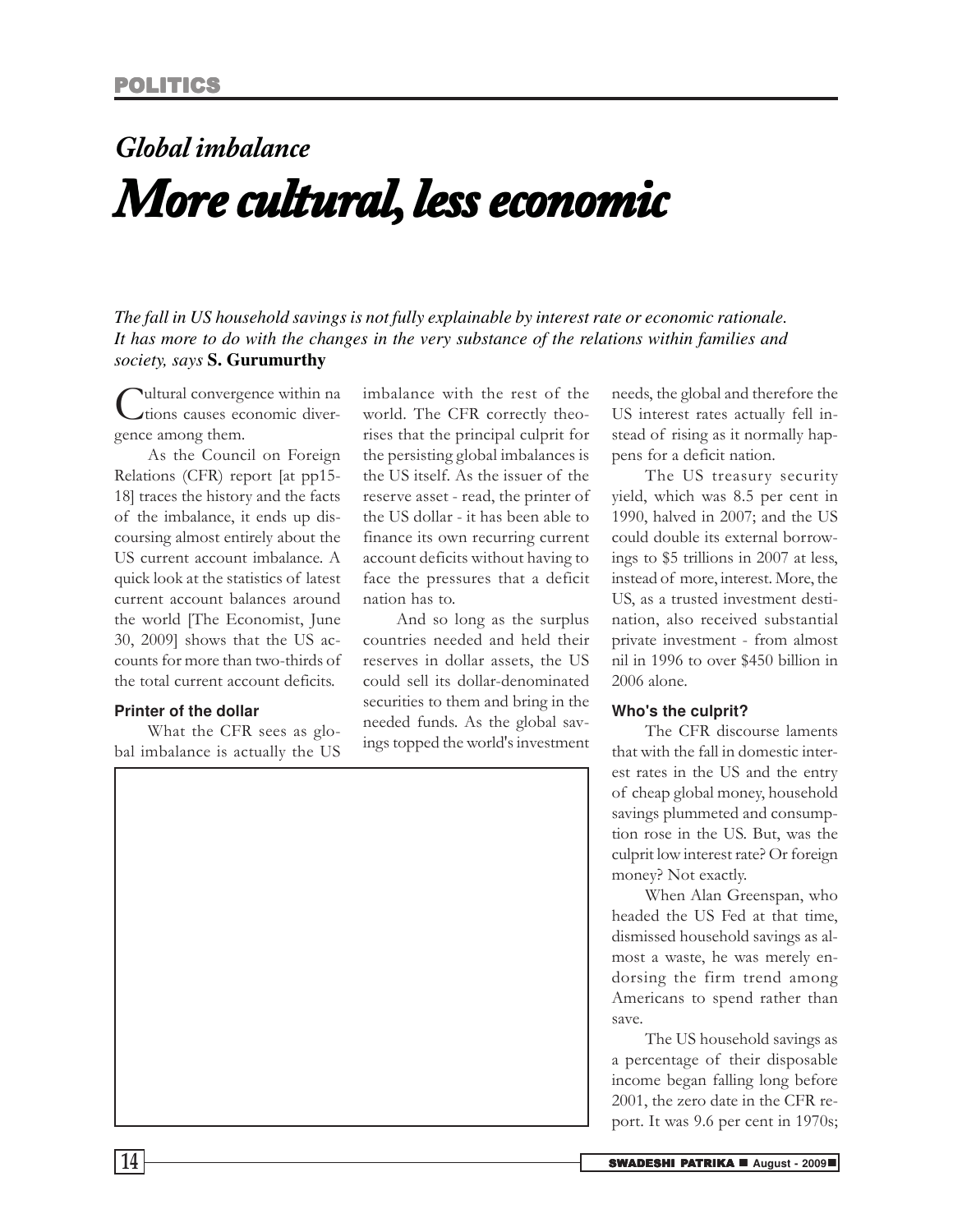9.1 per cent in 1980s; 5.2 per cent in 1990s; 2.1 per cent in 2000-04; and in 2006, it turned minus 0.4 per cent.

The fall in US household savings is not fully explainable by interest rate or economic rationale. It has more to do with the changes in the very substance of the relations, based on deepening individualism, within families and society; also between the state and the society.

### **Traditional relations**

The traditional family declined due to divorces, unwed motherhood, single parentage, livein lifestyle and the like, and this forced a rise in state-provided social security. In substance, it meant nationalisation of household functions.

The state take over of homes made it needless, as Greenspan said, for the American households to save for future. The state filling the space the traditional families had vacated clearly indicated that America had matured into largely a contract-based society that derecognised traditional relations in public policy.

These changes also brought about collateral effect, besides fall in savings. In the last few decades, the American households began investing more in risky assets. Just about 6 per cent of the US house-

*The CFR report reduces the whole discourse to interest rates, imbalances, reserve currency, capital inflow, consumption, asset price inflation & the like. But is the American phenomenon fully explainable by only such economic technicalities?*



holds had stocks in 1980s; this rose to 25 per cent in 1990 and to over 50 per cent in 2001.

Not just households, even pension and other funds began accessing stock markets for better returns as the interest rate which was 21 per cent in 1981 was cut to 8 per cent in 1990 and became 1 per cent in 2001.

### **Consumption boom**

Most Americans had stopped making term deposits in banks. With each interest cut, the stock markets boomed leading to asset inflation. This led to the famous consumption boom in US via borrowing against unrealised stock appreciation. When the stocks collapsed in 2000, the housing boom, that originated in low interest global funds, took over via borrowing against home equity. This resulted in highly leveraged low income households in US.

The advent of the credit card made it easier to spend. The total number of credit cards in use in US now is 1.2 billion - four times the US population. These critical differentials influence the economic behaviour of the Americans to the effect that the US is facing today. Yet, the CFR report reduces the whole discourse to interest rates, imbalances, reserve currency, capital inflow, consumption, asset price inflation and the like. But is the American phenomenon fully explainable by only such economic technicalities?

### **Japan, a contrast**

Asia presents a contrast to the US. Take the representative case of Japan which is as developed as, also nearer to, the US from Asia. In Japan, thanks to the huge surplus, the interest rate was nil during the period from 2000 to 2005; now it is 0.5 per cent. There has been no undue asset appreciation; no boom in consumption. The households have substantial accumulated savings. The Japanese banks offer 0.8 per cent interest for five-year deposits, but still have \$7 trillion of such deposits from households. More than 51 per cent of the Japanese household savings are with banks. Their household investment in equities is less than a tenth of their savings. And home mortgag-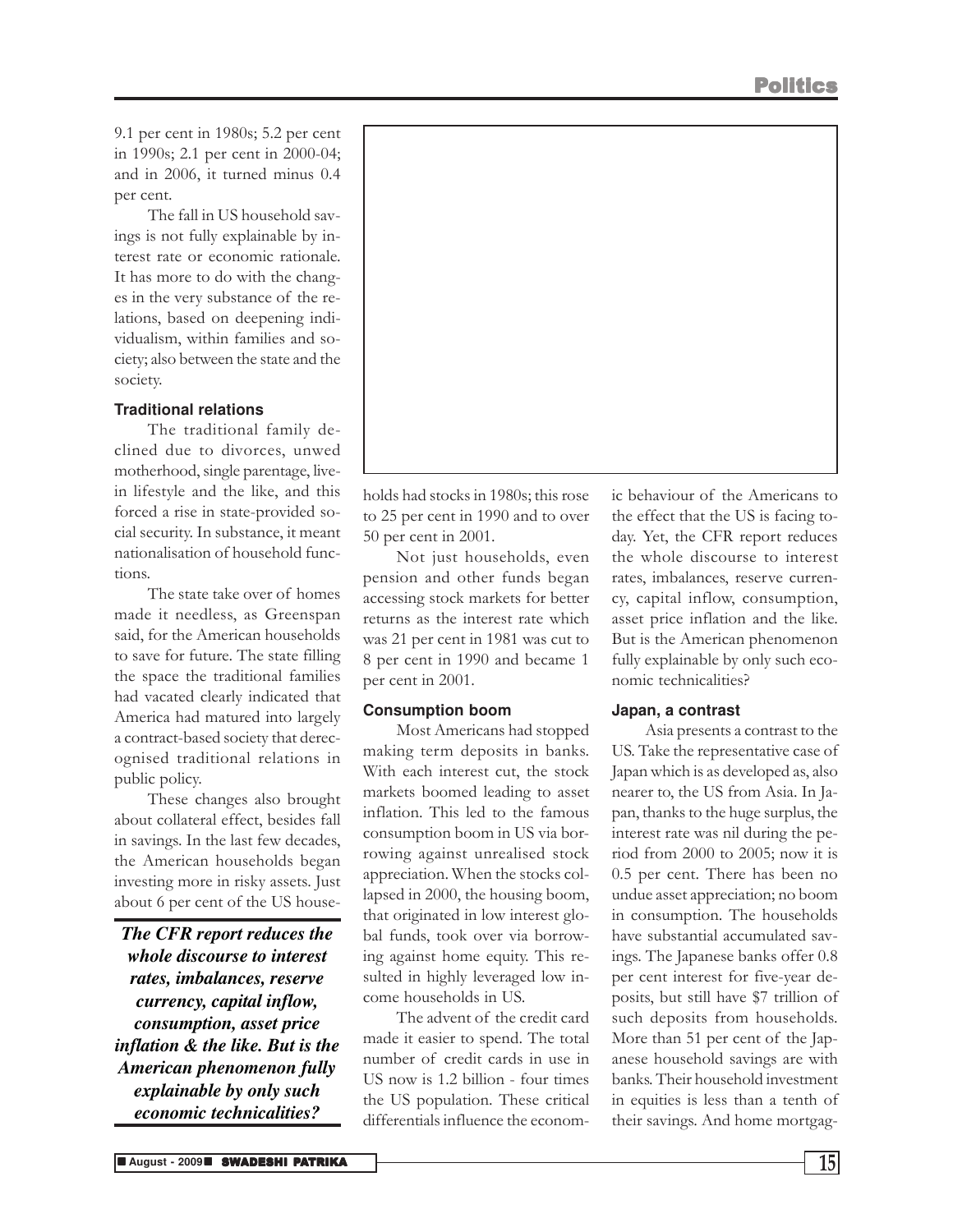es constitute less than 12 per cent of the household liabilities as the Japanese make large down payment to buy houses.

So, the Japanese households are not leveraged like the US households. A paper of Bank of International Settlement [BIS Paper No 46] says that this conservative approach of the Japanese households to debt mitigated the effects of decadelong economic slump [1990s]; household bank-

ruptcies were less because the safe and liquid assets such as bank and postal deposits were greater than debts on household balance-sheets.

The paper adds: "The Japanese household sector far from being a shock originator, is a shock absorber." In contrast, the highly leveraged US households, which had very little savings and which had defaulted on mortgage payments, were the originators of the current crisis.

With the same low interest regimes in Japan and the US, how do the Japanese households act as shock absorbers, and the US households as shock originators?

*Japan too has instituted social security by pensions. But it is different from the social security in the US. In the Japanese pension model, the present generation sacrifices for itself, not the younger or future one for the present one.*



The reason is far from economic. The culture of a society does not allow the economic policies or interest rates to change its well-established habits.

### **Social security**

Japan too has instituted social security by pensions. But it is different from the social security in the US. In the Japanese pension model, the present generation sacrifices for itself, not the younger or future one for the present one. It therefore promotes savings; does not eliminate the need for it as does the US model.

The social security in the US is unfunded and future generation is exposed to heavy taxes to de-risk the present. A "notable feature of Japanese public policy is the emphasis placed on minimising the potentially crippling tax burden on the younger and future generation. Current generations, including retirees, appear more than willing to make sacrifices despite the greater hardships involved, in their 'current daily lives'. Perhaps, this is because of the greater social cohesion that is the hallmark of Japanese society" [Jagdish Gokhale and Kent

Smetters, Measuring Social Security's Financial Outlook Within and Ageing Society].

It is the traditional family and the social norms which safeguard it that make the Japanese economy socially cohesive. This social cohesion is non-formal and cultural where an individual yields to the nonformal collective discipline. Here economics works with, and is not destructive of, culture.

Comparing the individualistic Anglo-Saxon West with family-oriented societies, Francis Fukuyama said, in his book Trust, that culture is the missing 20 per cent element in economics. Culture influences the collective behaviour of the people and so matters. Familyoriented cultures have dynastic qualities. Even their savings, says Barry Bosworth, an economist at the Brooking Institution, are dynastic; the savers save, not for themselves, but for generations to come.

Traditional families are culturally continuing units; not terminable contractual arrangements. The economic laws designed in, and for, pure contract-based economies do not seem to work as well in relation-based - read family oriented societies.

The micro and macro economics of a nation converge via its culture; this cultural convergence within nations causes economic divergence among them. This is what the CFR, like most economic technicians, has missed out. To conclude: Global imbalance is really US imbalance with Asia; the cause of it seems more cultural, less economic. ❑❑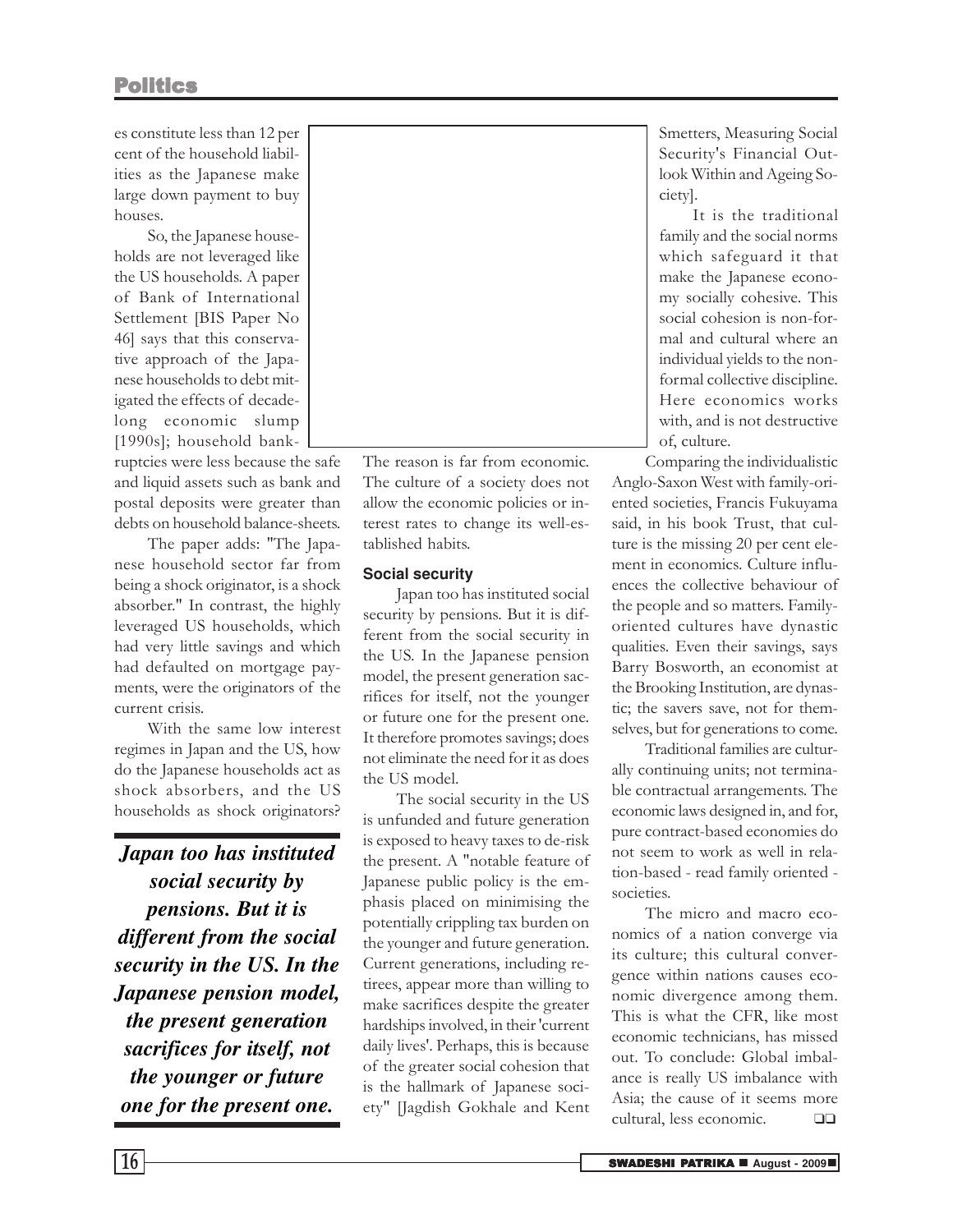### *Withdrawing army from the valley*

*The slogan of withdrawal of Indian armed forces from the valley raised by separatists and fake secularists in one guise or the other has been among the main priorities of all regimes in Pakistan including the ISI. They are aware that as long as the army is in the valley, the separatists and secessionists find their schemes frustrated and foiled,* **explains Dr. K.N. Pandita**

A rmy was deployed in the val<br>ley way back in 1990 to comrmy was deployed in the val bat armed insurgency that is externally sponsored and internally abetted. Deployment of army is ordered to maintain internal law and order and thwart external threat.

Army is deployed in any state of the union on the request of the elected government, which in turn, might need to seek the assent of its law –making body, viz. Legislative Assembly.

This process has been gone through in the case of J&K. The logic is that the army can be recalled to barracks only on the request

and recommendation of he states government, which in turn shall have to seek the assent of the legislative assembly.

In this background, the state assembly will recommend to its government the withdrawal of the army only when it feels that law and order and internal security face no threat from subversives. On that basis the government may or may not take the case to the Union Home and Defence Ministries for follow-up action.

The matter does not come to an end here. The Union Home Ministry has to convince itself that the withdrawal of the army poses no threat to the security of the country as a whole. The President of India, who is the supreme comvalley on the basis of claptrap of some local political leaders is very unrealistic.

The first voice ever raised in Kashmir for withdrawing army came from the leadership of Peoples Democratic Party (PDP) when



mander of the armed forces, is not bound by the recommendations of a state legislature and a state government to order withdrawal of the army from an affected region of the union. The President has his own sources to bring him/her dependable intelligence about a situation that has developed. He/She will undoubtedly have consultations with relevant state institutions

on a decision like that.

Therefore, to assume that army will be withdrawn from the

formed the government following 1996 assembly elections. Since the PDP has been nursing a soft corner towards the armed insurgents in the valley and also the religion-based separatist ideology, the slogan of withdrawing the army suited its constituency. Indirect method of serving religious feelings is the deskbook rule of uncommitted political class in the state.

This and related antics did serve the purpose of the PDP and in the elections of 2002, it man-

*Indirect method of serving religious feelings is the deskbook rule of uncommitted political class in the state.*

**n** August - 2009**n Swadeshi Patrika** 17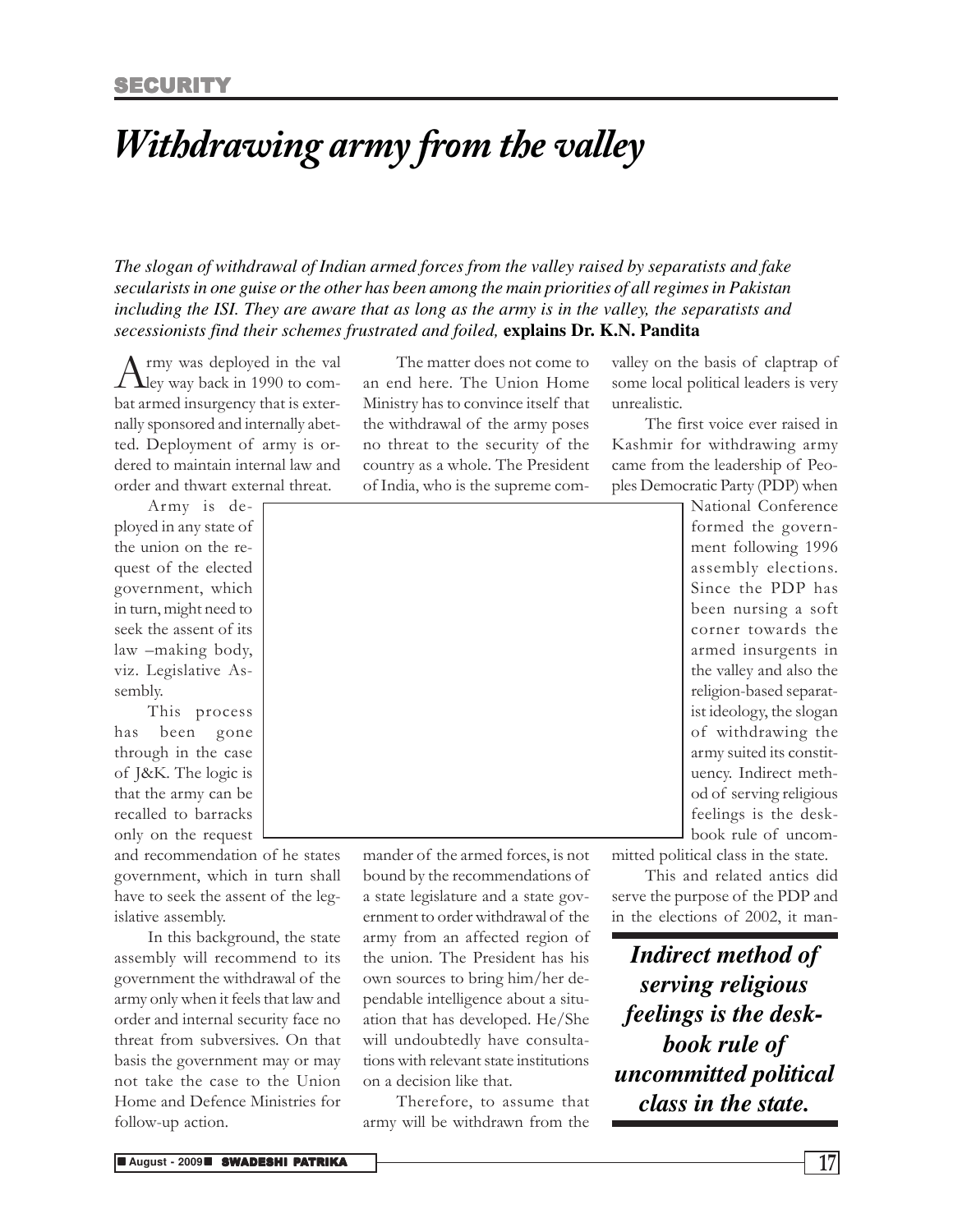aged to secure 22 assembly seats and then form the government in alliance with the Congress, which had about 17 seats mostly from Jammu region.

The irony is that Congress, the largest national level party with cast-iron political philosophy and thoroughly embedded in the history of freedom struggle of the country agreed to share power with a regional rather a local party whose credentials were and continue to be suspect in the eyes of staunch nationalists. This act of lust for power on the part of Congress

will remain inexcusable. During its stint (2002- 2008) the PDP, though in the frontline of power for the first three years, did raise occasional cries for the withdrawal of army from the valley, but aware of the cumbersome process through which it had to go, it could not push it hard. After all in the legislative assembly

PDP could not have succeeded in mustering majority vote in favour of a motion recommending the withdrawal of army. As such he matter rested in limbo.

Now that following the results of the election of 2009, PDP has been sidelined; its leadership has again raised the bogey of withdrawal of army from the valley. It has now adopted a more dubious and evidently aggressive stance. A few unfortunate incidents that have happened during past few weeks in the valley are fully exploited by this group to accuse Omar Abdullah government of inefficiency and incompetence to govern the state. A rape here or a murder there are no strong reasons to denigrate a government. Managing to give these minor incidents some media

 *Hard pressed by American drone bombers and ground assault may force, the retreating Taliban and al-Qaeda to head in droves towards Kashmir valley where the local population has been traditionally hospitable to guest mujahideen.*



hype is a calculated step of creating law and order situation and thus shoring up embarrassment for the government. Incidentally the so-called Shopian rape case has been probed by Jan Committee and it reports that the culprits cannot be identified though at the same time the finger of suspicion is raised towards the local cops. With this the protestors have slipped into their hideouts.

That PDP leadership has been openly and brazenly protecting the interests of the separatists and insurgents in the valley is no more a hidden thing. The great hue and cry about the "healing touch" ultimately resulted in providing full support to the militants, their families and sympathisers. The PDP had no healing touch for three hundred thousand members of the minority community pushed out of their homes by the militants on the point of gun.

What will be the implications of withdrawal of army from the valley if at all that situation happens? This is a serious question.

I think that this question should first be posed to such separatist leaders in the valley, as are provided Z and other level security by the government. If they have faith in local police or in their ben-

> eficiaries among the armed insurgents, then the first thing for them to do is to refuse security umbrella from the government. Then they have the moral basis to ask for the withdrawal of the army from the valley. But no such move has been noticed on their part, particularly stalwarts like Ali Shah Geelani and Maulavi Mirwaiz, the Chief of Hurriyat.

Secondly, the ruling coalition should convince itself that they are able to run the government without the presence of the army in the valley. In other words it means that they should have the confidence that the police and local population will thwart any attempt of infiltration by the Pakistanis on our porous borders in the valley and in Jammu region.

In an event of withdrawal of army, the entire border will become vulnerable to large-scale infiltration not only by Pakistanis but also by all sorts of fundamentalists-terrorists groups now stalking the entire NWFP of Pakistan. Hard pressed by American drone bombers and ground assault may force, the retreating Taliban and al-Qaeda to head in droves towards Kashmir valley where the local population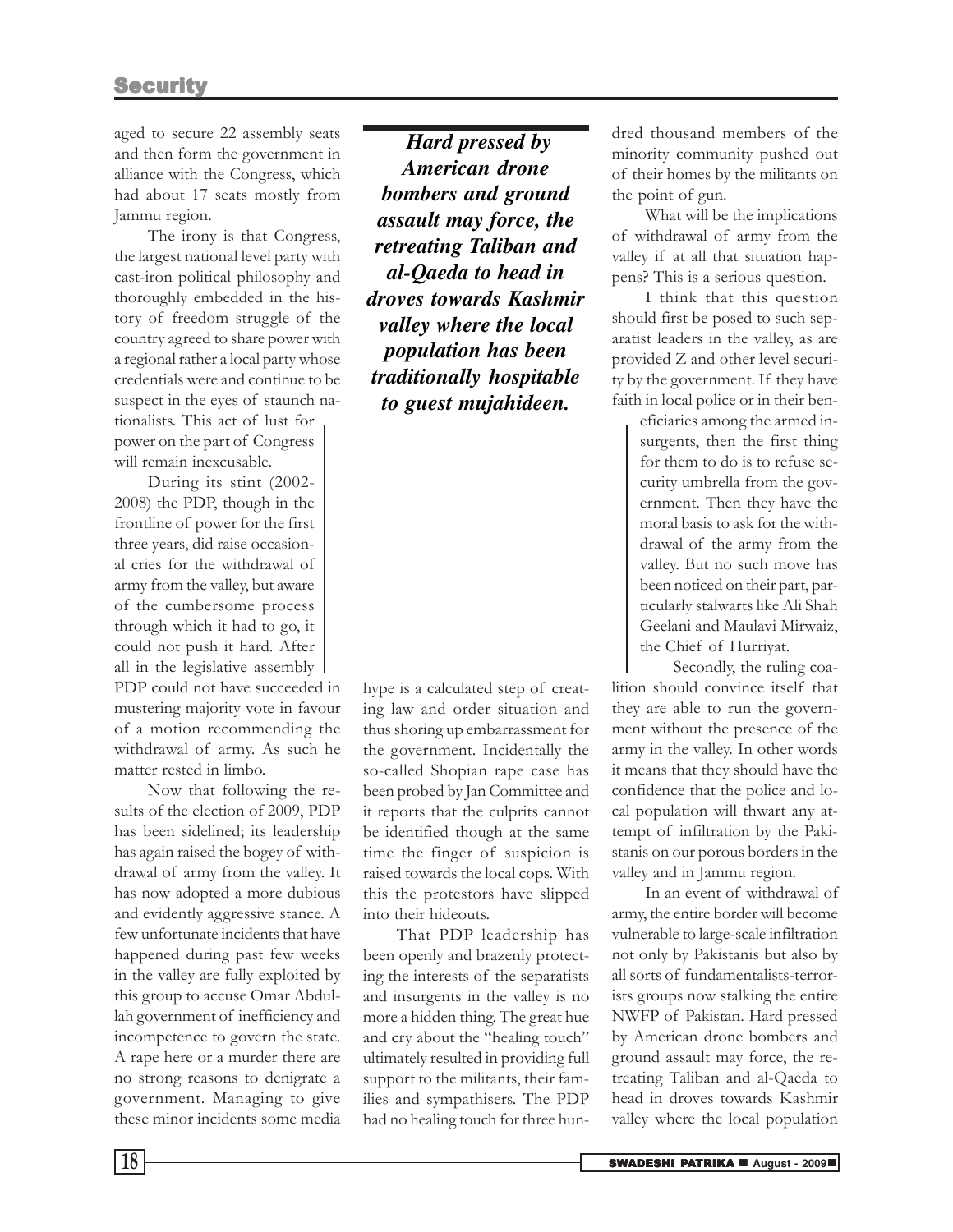has been traditionally hospitable to guest mujahideen. These mujahideen will receive unsolicited support from political class like PDP and its alliance partners in a bid to bring down the government, create conditions of chaos and hope for assuming the reins of power. The sense of nationalism on regional or national level is lacking abysmally with him or her and the reason they offer is that Islam knows no state or nation or patriotism.

As we know, during the recent demonstrations in the valley on flimsy pretexts, anti-India slogan has been forcefully raised by the mobs. The dictation is that India and everything Indian in Kashmir is to be maligned and castigated in order to create a deep sense of hatred against India. One would like to know if this is the reality, why then are hundreds of thou-

sands of Kashmiri Muslim students admitted to educational institutions of all sorts in different parts of the country? Withdrawal of army from the valley also means endangering life and security of the local people including the minorities with the dangerous fallout in the rest of the country. In a prospect of withdrawal of army, there will be no mechanism to stop hundreds of thousands of Kashmiri Muslim students from leaving their studies half way and returning to the sanctuary of a small political separatists group.

It needs to be reminded that actually the idea of demanding withdrawal of the army from the valley came from late Benazir Bhutto during her second stint as prime minister of Pakistan in 1990s. This demand has been among the main priorities of all regimes in Pakistan

including the ISI. Interestingly, it was during his visit to Washington that Mufti Muhammad Saeed, the chief of PDP, uncovered his plan for the solution of Kashmir issue in which withdrawal of Indian army from the valley was given the first priority. His plan had takers in the US' pro-Pak lobbies.

This then is the story of the slogan of withdrawal of Indian armed forces from the valley raised by separatists and fake secularists in one guise or the other. They are aware that as long as the army is in the valley, the separatists and secessionists find their schemes frustrated and foiled. Absence of army from the valley will turn it into another Swat where girls will be lashed for opting to go to schools. Can Mufti Saeed or anybody else stem that tide?  $□□$ (The writer is he former Director of the Centre for Central Asian Studies, Kashmir University)

| why then are hundreds of thou- priorities of all regimes in Pakistan                                                                                              |                                                                | (The writer is he former Director of the Centre for<br>Central Asian Studies, Kashmir University) |  |  |
|-------------------------------------------------------------------------------------------------------------------------------------------------------------------|----------------------------------------------------------------|---------------------------------------------------------------------------------------------------|--|--|
|                                                                                                                                                                   | <b>SWADESHI PATRIKA</b><br><i><b>Voice of Real Economy</b></i> |                                                                                                   |  |  |
| Dedicated to Swadeshi Movement in all its dimensions;<br>Battles threats to the economic sovereignty of the nation; and<br>Gives Voice to all sections of Economy |                                                                |                                                                                                   |  |  |
| <b>SUBSCRIBE AND/OR RENEW YOUR SUBSCRIPTION</b>                                                                                                                   |                                                                |                                                                                                   |  |  |
| FILL THE FORM AND SEND IT TO US :                                                                                                                                 |                                                                |                                                                                                   |  |  |
|                                                                                                                                                                   |                                                                |                                                                                                   |  |  |
|                                                                                                                                                                   |                                                                |                                                                                                   |  |  |
|                                                                                                                                                                   |                                                                |                                                                                                   |  |  |
|                                                                                                                                                                   |                                                                |                                                                                                   |  |  |
| YEARLY Rs. 100/-                                                                                                                                                  |                                                                | <b>LIFE Rs. 1000/-</b>                                                                            |  |  |
| Email: swadehipatrika@rediffmail.com                                                                                                                              |                                                                |                                                                                                   |  |  |
| For subscription please send payment by A/c payee Cheque/Demand Draft/Money Order in favour of 'Swadeshi                                                          | Patrika' at New Delhi.                                         |                                                                                                   |  |  |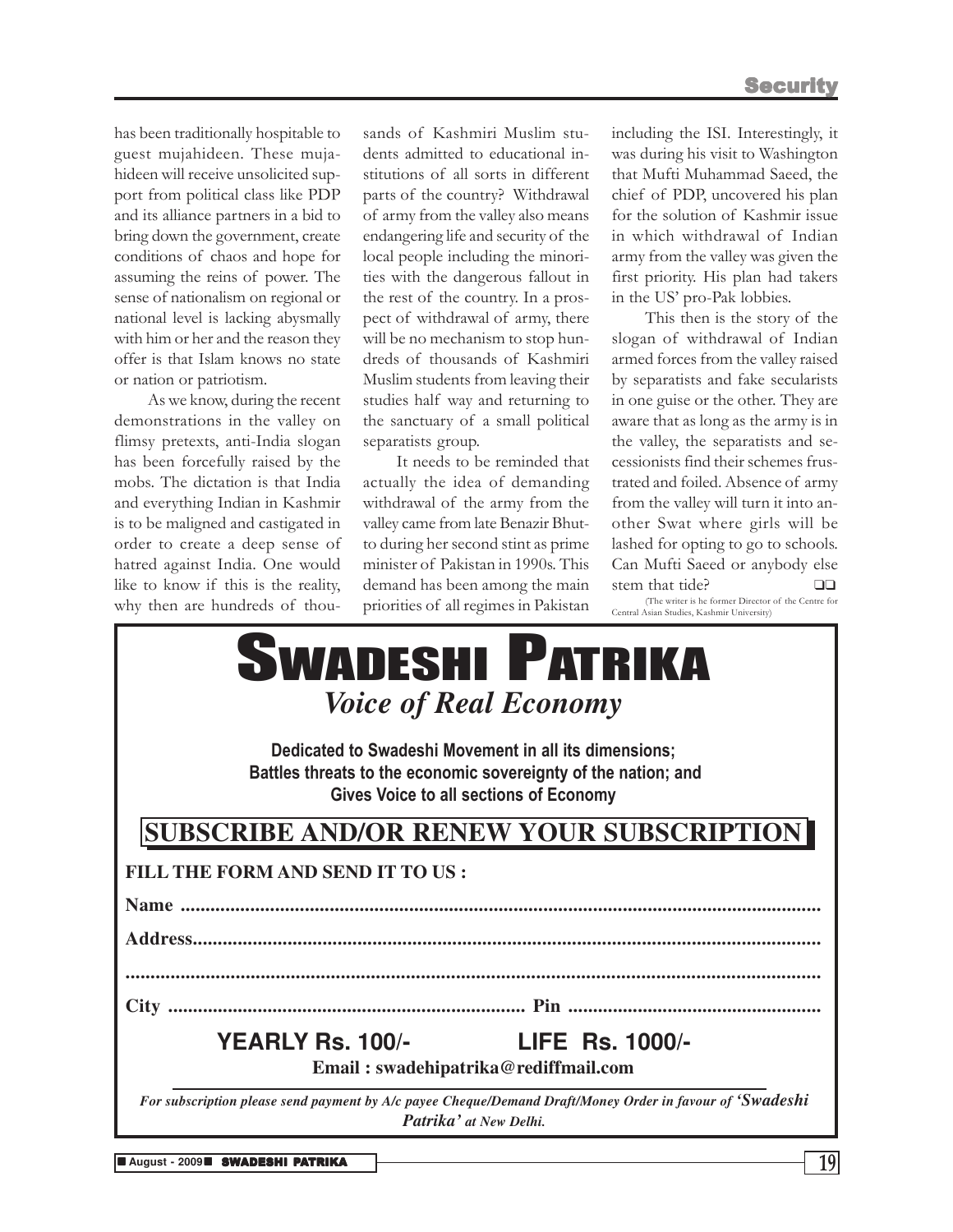

## *Frisking of Dr. Kalam at IGI Airport*

### @ **Swadeshi Samvad**

In what is seen as a clear viola<br>tion of protocol, former Presition of protocol, former President APJ Abdul Kalam, who is exempt from security checks, was treated like an ordinary passenger and frisked by the ground staff of American airliner Continental Airlines at the Indira Gandhi International Airport (IGI) in the Month of April 2009 at the insistence of the company's American boss. The former President was on his way to Newark on Continental Airlines Flight CO 083.

Kalam was reportedly forced to wait on the aerobridge even as the airlines security personnel debated whether to put him under the security scanner or not. Kalam was asked to surrender before the security officials for a complete body check. He was also asked to take off his shoes, despite accompanying CISF personnel protesting to the airline staff that Kalam was an ex-President and exempt from such checks.

However, the Continental Airlines defended the same saying that it was a regular security check as the policy of the company is to frisk everyone. They also went on to add that there is no special rule for VIP or VVIPs.

This clear breach of protocol sparked massive uproar in and out side Parliament. Aviation authorities, under fire, sought an FIR against Continental for making Kalam undergo a humiliating security check before being allowed to the board. In a clear attempt to save its business interests Continental Airlines on  $21^{st}$  July issued an apology to former President Dr APJ Abdul Kalam. "We have tendered a formal apology and we sincerely hope he will fly with us

again," Continental Airlines said in a statement. When asked about the apology sent by the airline Dr. Kalam said "I have not yet received it."

Meanwhile US regulatory body Transportation Security Administration (TSA) insists that the airline was not at fault. According to TSA, its regulations require preembarkation screening of all passengers, irrespective of their rank or position. In a statement TSA says, "On 21 April 2009, former President A.P.J. Abdul Kalam was traveling aboard Continental Airlines flight 083 from Delhi to Newark. Dr. Kalam was required to undergo pre-board screening in accordance with the Transportation Security Administration's (TSA) regulatory requirements immediately prior to boarding the aircraft. TSA requires that all passengers and their accessible property are screened for any items listed on the prohibited items list.

There are reports that the government of India has an official list of VIP's and their spouses that are exempt from pre-board screening procedures. However, such a list does not mirror U.S. requirements for passengers that are exempted from pre-board screening when traveling aboard U.S. commercial aircraft. While traveling from an international location to the U.S. on an U.S. commercial aircraft, former Heads of State, and other VIPs, are screened according to the same screening procedures as for any other passenger. If requested, private screening can be provided.

TSA has reviewed the circumstances of Dr. Kalam's travel and confirms that Continental Airlines

*[To be conitnued on page no. 23]*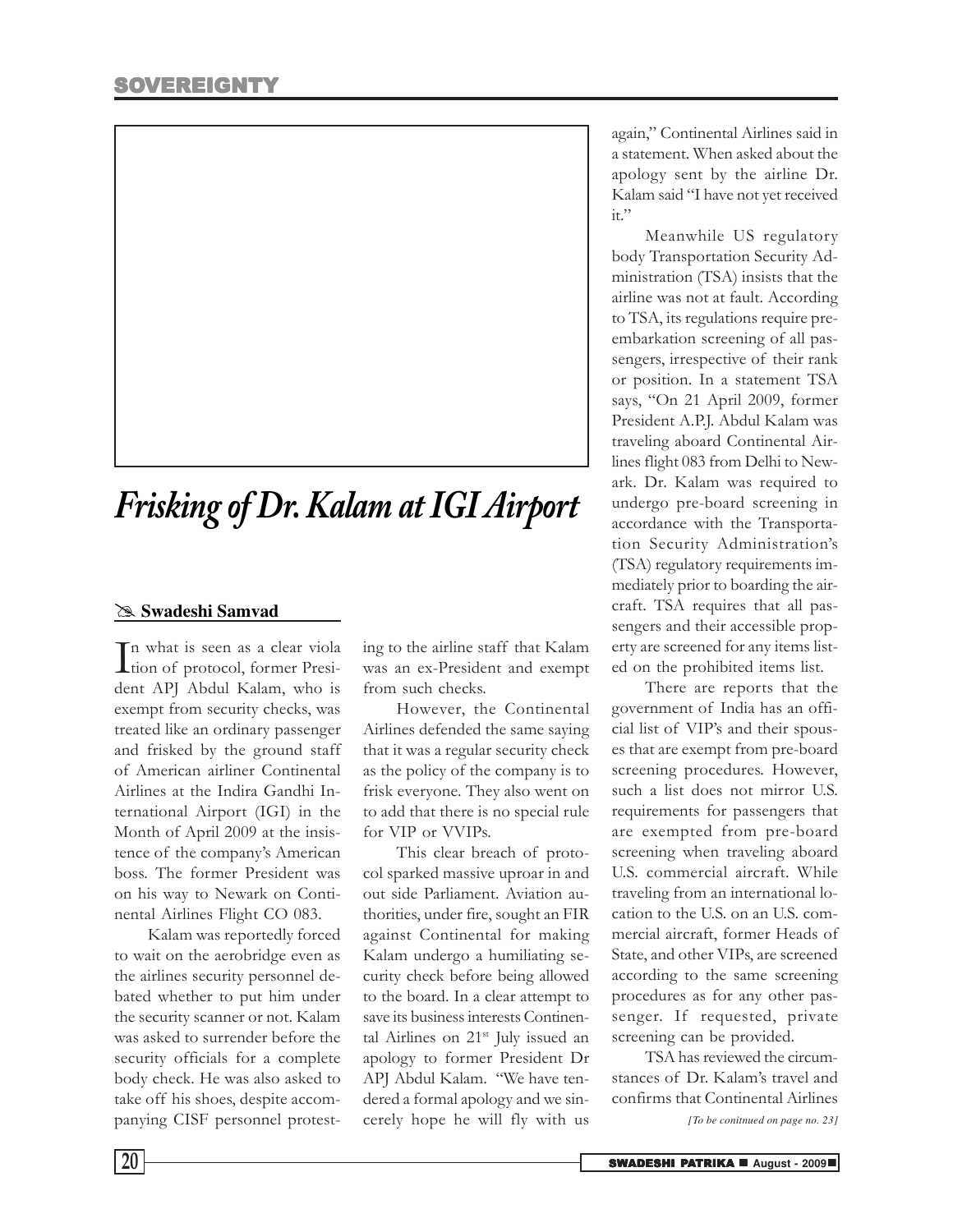## *Expert panel giving conflicting IPR approvals*

*Many of the institutions or departments who have sent in applications for IPR consideration to the NBA are also represented on the committee which evaluates the applications, divulges Kanchi Kohli*

India's National Biodiversity Au<br>thority (NBA) has granted over **L**thority (NBA) has granted over 335 approvals related to research, commercial exploitation, transfer of research results and Intellectual Property Rights (IPRs). But are these all legal?

None of the approvals granted by the NBA have followed a mandatory legal provision of the Biological Diversity Act, 2002 (Section 41 (2)), where it is prescribed that approvals are to be granted only after consultations with the relevant village-level Biodiversity Management Committees (BMCs). Official minutes of meetings have no record of this. With only about 2000 BMCs established in a country of 500,000 PLUS villages, it also does not seem to be a remote possibility that such consultations were carried out!

In 2002, India enacted its Biological Diversity Act in response to its obligations to the international Convention on Biological Diversity (CBD). This legislation puts into place an institutional structure where approvals on access to India's biodiversity, its sustainable use and sharing of benefits arising out of that use are determined. The legislation also puts forth imperatives for conservation through mechanisms of protection of local knowledge, declaration of Heritage sites etc.

The National Biodiversity Authority (NBA) based in Chen-



nai that has been entrusted with most of the decisive role, with some also prescribed for State level Biodiversity Boards and village level Biodiversity Management Committees (BMCs).

Over the last six and half years, foremost on the priority in the implementation of this law has been setting into place the mechanisms for grant of access to biological resources for research and commercial use, third party transfer of material and research as well as permissions for IPRs. A significant conflict of interest-issue has come to light in the grant of such permissions under the NBA. The NBA's Expert Committee for Evaluation of Applications for Access, Seeking Patent, Transfer of Research Results and Third Party

Transfer of Bio-resources handles approvals for access to or transfer of intellectual property rights (IPR). Many of the institutions or departments who have also sent in applications for IPR consideration are represented on the committee itself.

Examples of IPR approvals give by the expert committee:

- CSIR received approval for a new product derived from the fruit of Mangroves Xylocarpus species), found in the Sundarbans, Andaman, Orissa coast, Goa, Maharashtra and Pichavaram (Tamilnadu). A former CSIR department head was on the committee when approval was given.
- Syngenta received approval for transfer of imported vip3A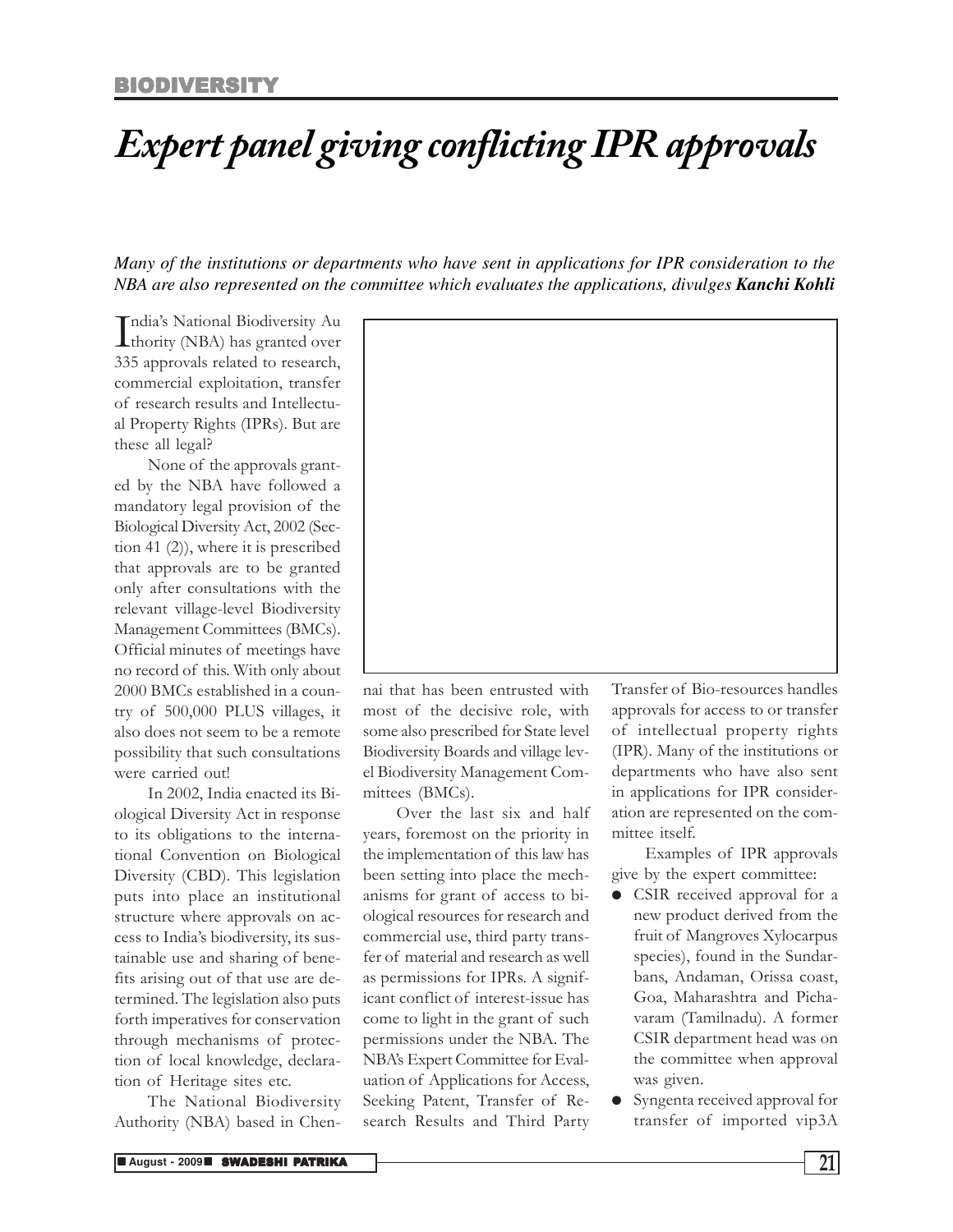gene from Baaccillus thuringiensis (Bt) to Cotton and these were multiplied and utilised for making various crosses. A Syngenta consultant was on the committee when approval was given.

While this committee has been reconstituted three times since October 2005, it has had several meetings since then, with the last one being in January 2009. During this period there have been various applications from government-affiliated bodies such as National Bureau of Plant Genetic Resources (NBPGR), NRC on Medicinal and Aromatic Plants etc., all of which had a representative on the committee even while the recommendation for the approval was given.

For instance, in the 23 January 2009 meeting of the committee, a collaborative research project application for the export of guava fruit cultivars from the Germplasm Exchange Division of NB-PGR was considered by the committee when a senior scientist from NBPGR, Dr Pratibha Brahmi, was part of the decision making. An earlier Expert Committee with the tenure from August 2007 to February 2008 had only one meeting. With an emeritus scientist, Dr K V P R Tilak (former Head, Microbiology, of the Council for Scientific and Industrial Research) on the Committee, 126 requests by CSIR for Intellectual Property Rights (IPR) were considered and approved. In yet another instance, an application for third party transfer by the multi national seed giant, Syngenta Inc, was approved when a consultant of the company, Dr Dasgupta, was a member of the committee.

Nor do the minutes of the meetings available on the NBA website indicate that such members on the committee abstained from being part of the decisions.

In May 2009, over 50 organisations and individuals came together and wrote to the NBA and the nodal Ministry of Environment and Forests (MoEF) highlighting this major conflict of interest in the approvals process. The letter brings out the likely bias and lack of independent decision making with regards to this committee. The

*An application for third party transfer by the multi national seed giant, Syngenta Inc, was approved when a consultant of the company, Dr Dasgupta, was a member of the committee.*

letter also raises objection to the fact that while Syngenta's consultant finds a place on the committee, there is no representation from local communities, farmers' groups, conservation organisations, political parties or civil society organizations. While concluding, the letter demands actions that range from revocation of the approvals to the reconstitution of the committee.

The composition of these committees is not prescribed in the Biological Diversity Act. The legislation only prescribes the composition of the National Biodiversity Authority, State Boards and BMCs. It allows of the NBA to

set up specialised committees to achieve the legislation's objectives. It is the NBA which decides on the members. Currently, members are primarily from Government of India Departments (GoI). There are several committees set up related to specific tasks of documentation, designation of repositories, and identification of endangered species and so on.

On 14 May 2009, the NBA responded, stating among other things that "the members of every committee of NBA are experts in their respective fields and are persons of high integrity and credibility. All recommendations made by these expert committees are within the parameters of law. All decisions on approvals made by the Authority are in National Interest and the same have not been compromised at any level." This is ironic as the evidence presented in the letter states a clear conflict of interest in the decisions. The letter calls the allegations as "hasty and defamatory" but does not systematically refute them.

Conflict of interest apart, the current approvals process is proceeding without other required bodies envisaged in the law for checks-and-balances. Take for example the approval granted to Kemin Industries Inc, Chennai to collect water samples from paddy fields from ten locations in Tamilnadu and Kerala. The company wanted the water samples for "screening microorganisms, particularly bacteria and fungi from paddy fields in South India having enzyme activity for fiber degradation." In January 2009, the NBA's expert committee met in Chennai and granted approval and also determined the percentage of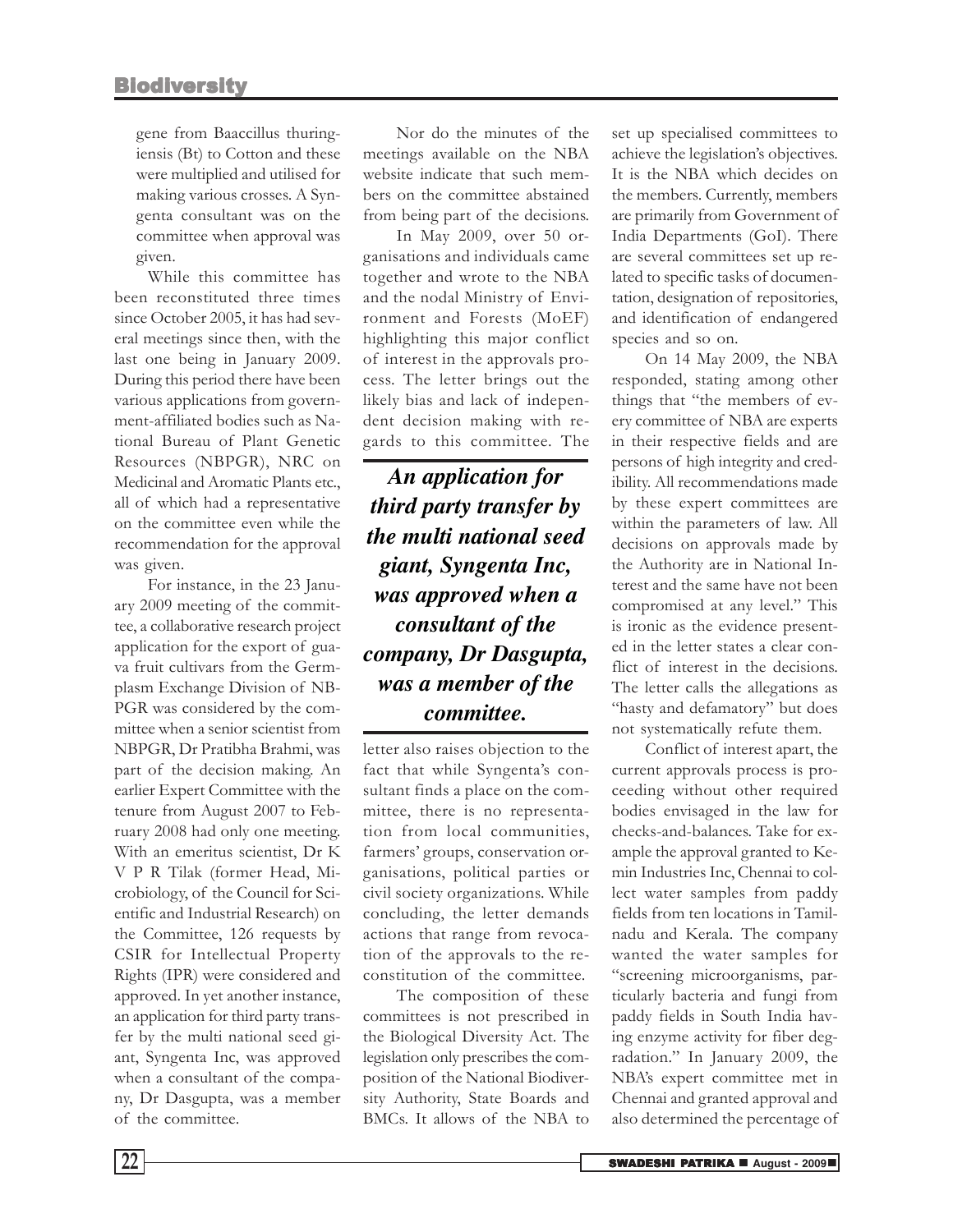the gross sales to be paid to the NBA to be 5 per cent. (This money goes to the NBA fund.) Kemin Industries Inc is a US-headquartered bioscience firm.

Why was it not felt necessary to wait for the BMCs to be set up, carry out the mandatory consultation process and only then grant the approval? This is where the difficulty is: The law mandates that BMCs are to be set up, but there is no clarity on who will set them up. Panchayats, for example, can set up their own BMCs. However the NBA and the state boards are of the view that setting up the BMCs is a facilitative function of

*While Syngenta's consultant finds a place on the committee, there is no representation from local communities, farmers' groups, conservation organisations, political parties or civil society organizations.*

the state boards; even the law itself does not explicitly say so.

In sum, it is a worrisome state of affairs. Way back in 1984-85, in an article in the State of India's Environment-1984-85: The Second Citizen's Report, by Dunu Roy had

written: "Why is it that even though a host of data, statistics and experience is mustered to back arguments about the protection of the environment, those in authority pay no attention, and even when they do and policy is framed, it is never implemented in the way the policy is designed?" It is 25 years since that statement was made, and one feels the same despair while continuing to hope otherwise. •" ❑❑

[Author is New Delhi based member of the Kalpavriksh Environmental Action Group. She has been part of a study which put together a status report on the six years of the implementation of the Biological Diversity Act.]

(This article was first published in India Together (www.indiatogether.org) & is republished here with permission.)

#### *[Conitnued from page no. 20]*

### *Frisking of Dr. Kalam at IGI Airport ........*

implemented security measures in compliance with TSA regulations. TSA regrets any inconvenience that Dr. Kalam may have experienced as a result of our standard security requirements."

This issue became a hot topic for bloggers. Just a couple of reactions are reproduced.

'Let us not fret and fume over the former Indian President APJ Abdul Kalam — whom, I believe, every Indian looks up to as a national icon — being frisked like an ordinary US-bound passenger. APJ Abdul Kalam is nationally revered by all Indians worth their salt for what the man stands for — in principle and in practice. But, for Americans post-9/11 there ought to be no exception to the rule when it comes to the security of the nation, its assets and its

people. For them the rule is universal for the person in-flight irrespective of the awe one inspires or the authority one commands. And, rightly so, for national security can not be compromised.

Indians need a little bit of soul-searching on this account. We are a species which is intrinsically prone to bend the rule at the slightest pretext. We have the dubious distinction of flaunting our social, political or legal status to escape the mandatory drill, howsoever easy or tedious, as the situation may demand at any public gathering, traffic intersection, railway station or airport. We not only ask but impudently demand that an essential part of the exercise meant for our own safety and security — and of our fellow countrymen, too be dispensed with just because we

are the mighty in the establishment or the hierarchy, "writes one.

"What Protocol. If all are equal, why not frisking of KALAM. The answer lies in asking OBAMA to take off his shoes when he enters India or Air India. That is tit for tat. Why go begging for an apology. If you beg then you will get what you got. Why crib, then. If you are so CHUI MUI give your ex-president AIR CRAFT, why should be choose Continental, when AIR INDIA is there," opines another.

"The law of the land, on Indian airport, is the Indian law, not American. If Continental thinks it is obliged to follow American law on Indian airports, it is more than welcome to terminate its services to & from India. People, BOYCOTT CONTINENTAL: the democratic way not buying third world treatment," thinks yet another blogger.

Do you have an opinion on the issue? If yes write to us in any form and any language. ❑❑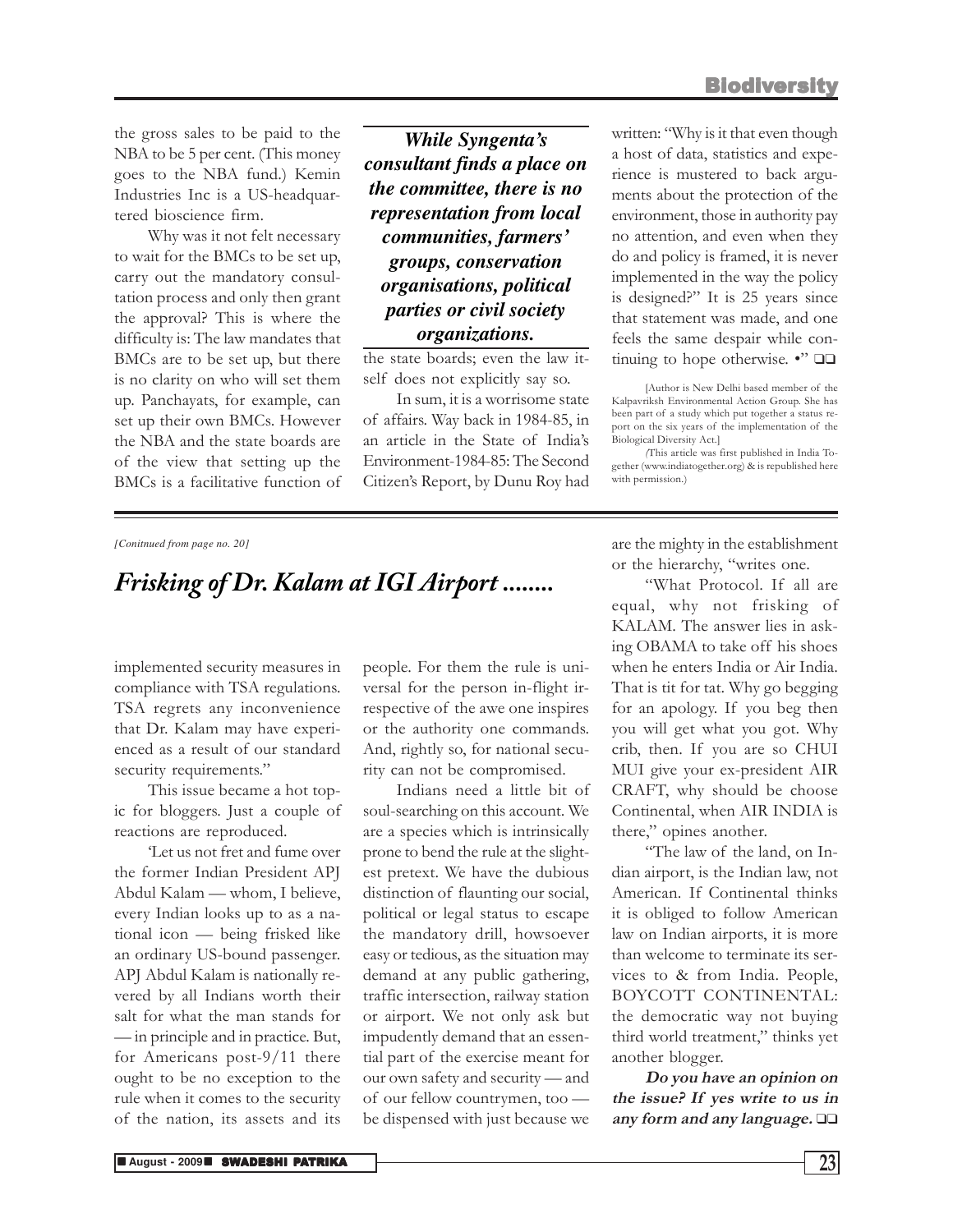### *Pope looking for Third Economic Alternative*

*Capitalism is now effectively "obsolete" and must be replaced by a new form of market economy whose driving force is not the maximization of profits says Pope Benedict XVI* **Pope Benedict XVI**

Present Pope Benedict XVI<br>has released his recent Enhas released his recent Encyclical letter on 7th July 2009 to express his opinions and also showing his frustration on the present day capitalism. He also has spelled out his vision of new economic model for the inclusive economic growth of mankind. He timed it such that the G-8 bosses get the right message while debating over the present economic meltdown across the world. It is just three days ahead of his meeting with the President of the USA. It must have created ripples among the G-8 leaders. He puts squarely the blame on the politicians as a class for mismanaging the world economic affairs and creating unlivable conditions for the mankind. Politicians have in the past ignored every Pope's advice, as they do not want to have any link between religion and state's economic management.

### **Looking for economic alternative system**

His frustration with capitalism is clearly seen in his latest 144-page Encyclical. He bluntly says that the capitalism as such is now effectively "obsolete" and must be replaced by a new form of market economy whose driving force is not the maximization of profits. He rightly denounces the modern corporate business model, taking on the



global Wall Street and its super bonuses, which lead to financial speculation and labour out-sourcing. He observes that in recent years, a new cosmopolitan class of managers has emerged who are often answerable only to the non-working shareholders generally consisting of anonymous funds, which de facto determines their remuneration. He rightly states that profit is useful if it serves as a means toward an end. Once profit becomes the objective for the exclusive growth, if it is produced by improper means and without the common good as its ultimate end, it risks destroying wealth and at the same time creating poverty.

He is harsh on the present

exploitative concept of globalization of world economy. He says that we should not be victims of globalization, but rather its protagonists, acting in the light of reason, guided by charity and truth and certainly not exploiting poor by the rich. He shows displeasure on multinational companies' expansion in the world economies through the route of globalization only for the sake of profits and economic and cultural exploitation. He challenges the modern gospel of material progress for the sake of progress. As both capitalism and Marxian socialism have proved utopian for the common man, the Pope is now in search of a new economic order for ensuring welfare of all. He is calling for a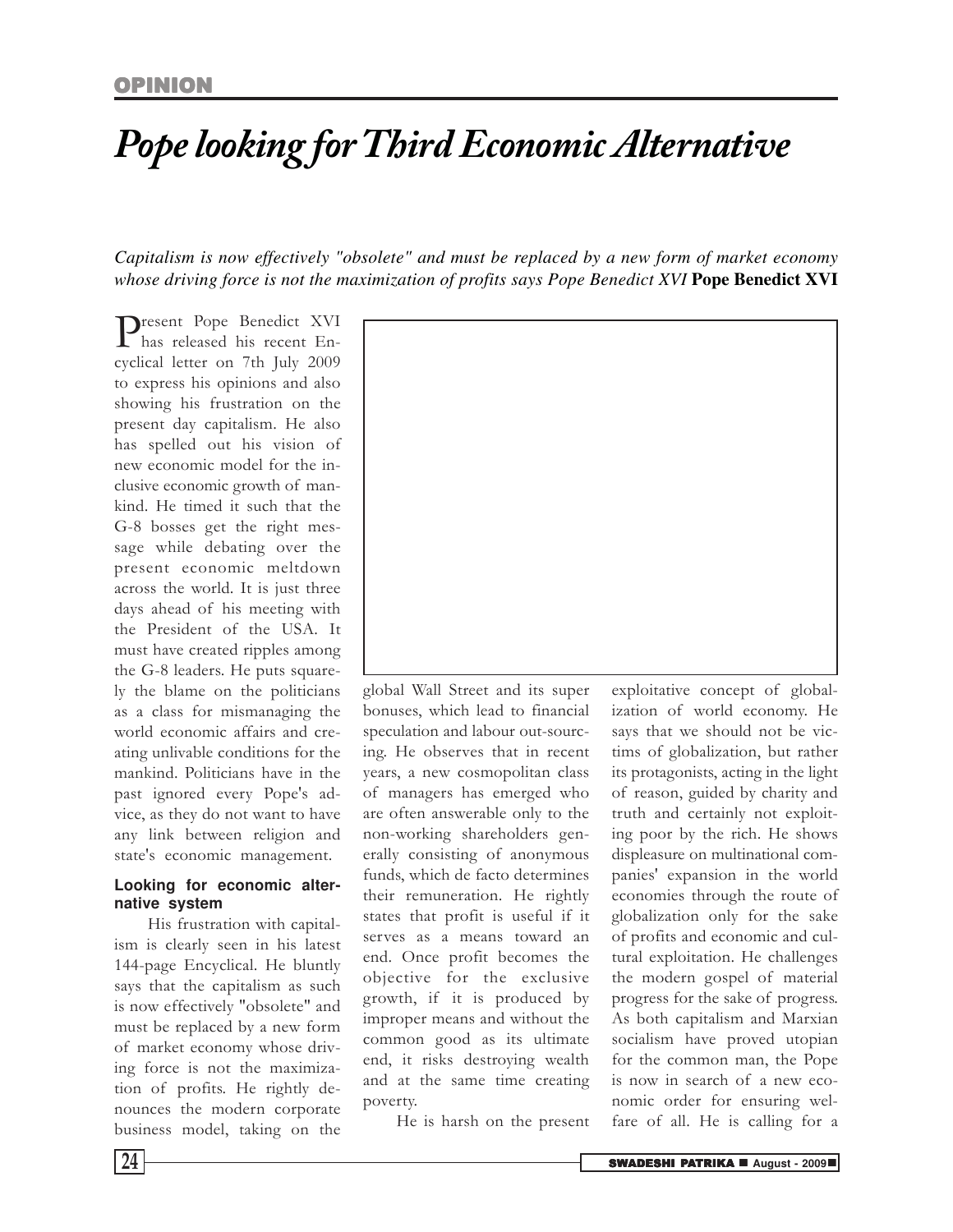new world financial order as he sees very clearly the exploitative angle of capitalists. In his opinion, the mentality of earning profits at any cost and by exploiting the masses is mainly responsible for the recent day the global financial meltdown. This way, he confirms the link between capitalism and bad ethics.

He further says that today's international economic scene, marked by a grave deviations and failures, requires a profoundly new understanding of business enterprise. He suggests to find

a very pluralistic of institutional forms of business giving rise to a market which is not only more civilized and ethical but also more competitive. He is quite aware that the present day 'free market' is nothing but monopoly of some vested, self-centered and greedy capitalists. He denounces the present protected wageworker philosophy ingrained in the

present form of capitalist economic system as well as in Marxian economics. He, on the contrary, insists that the new economic order must enshrine access to steady employment with total mobility for all as a core economic objective. He is angry over the present day excessive zeal for protecting knowledge among affluent nations, through an unduly rigid assertion of the right to intellectual property (IPR). Indian philosophy on the other hand guides by saying: "Let the knowledge come from all

corners of the world for mankind's betterment. Knowledge is free and is not a property of any one". Pope has, however, not mentioned the other monopolistic and exploitative privileges, such as, patents, limited liability companies, copyrights, trademarks, trade unions, etc., which are being used for self-aggrandizement. He now insists that new financial order must be guided by ethics and search for the common good. He shows his awareness that capitalism and ethics do not go together.

equal opportunity, enterprises in pursuit of different institutional ends to take root and express themselves without any fear or favour. Such a free market economy requires shape and structure to encourage those types of initiatives, without rejecting marginal profits. They should aim at a higher goal than the mere logic of the exchange of equivalents. Profit was useful only if it served as a means to brighter future for all the humanity. While clearing this concept of free mar-

ket in Item 39, he states that

Item 38 of the Encyclical explains his thoughts on free market philosophy. While doing this, he is definitely aware of the false marketing of present day "free market" concept, which is nothing but a monopoly market system, but marketed as free market. The capitalist and even Noble laureate economists of the West intentionally spread disinformation while marketing monopoly marketing as free marketing. He says that what is needed is a market that permits free operations, conditions of

earlier Popes have called for the creation of a model of free market economy capable of including within its range all the people and not just the better offs (monopolists). However, it was ignored by the capitalists and the governors of capitalist economies. Now he clearly blames the present day monopolists by saying that efforts have not been made to build

more human world for all, a world in which "all will be able to give and receive without one group making progress at the expense of the other". There is nothing new in this thought of the Pope as our own visionaries like Mahatma Gandhi, Deendayalji, Dr. Babasaheb Ambedkar all have been talking for decades. Hindu-economics has this message for the mankind.

### **Eco-friendly Economy**

He is insisting for maintaining just balance of ecology and preserving nature's resourc-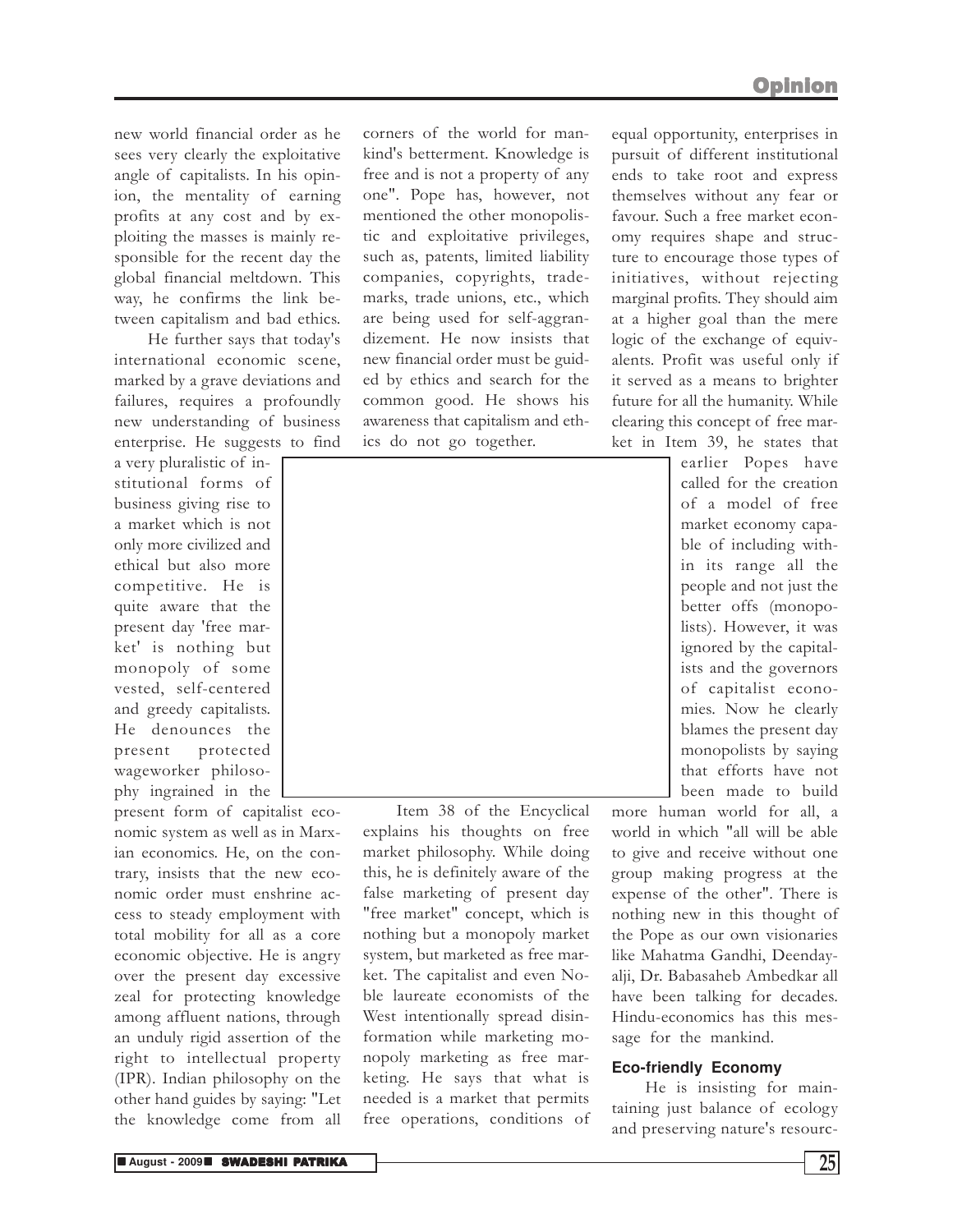es for future generations. This is possible when the consumerism and greedy minds of capitalists are changed to controlledconsumption and using natural resources not as source of unlimited source of raw materials but as Nature's gift of resources for minimum material satisfaction of every human being of this beautiful planet. In Hindu philosophy, it is equivalent to aparigraha.

He is also suggesting decentralized finance functions and adopting the system of microfinance for helping small entrepreneurs, consumer-cooperatives, socially responsible forms of business-units and the domesticproduction-units. This is on the same line of thinking of Mahatma Gandhi and Deendayalji. This will avoid monopolistic structure in handling the financial systems. This thought must have come to his mind after witnessing the recently exploded huge bubbles in the centralized finance systems in the developed countries resulting in the meltdown of global economies. He makes it clear that man ultimately should be in focus and his development should be given highest priority while thinking of any material development. While explaining his thought in this regard, he states that economic activity cannot solve all the social problems through the simple application of commercial logic laissez faire. He further says that this needs to be directed towards the pursuit of the economic good for which the political community must also take responsibility. This is close to Deendayalji's integral humanism.

He squarely blames capitalism for violating human dignity of human work; either because of low value of input-work and the rights that flew from it. He, however, forgets that human values and dignity could be increased to the highest point only when each of them starts his own productive activity instead of begging for favour of jobs from the capitalists. Mahatma Vidura has mentioned that selfemployment is the best status for every human being. To this extent the Pope has not de-linked himself from the monopolistic powers of trade unions, which

### *Capitalism and ethics do not go together.*

is a part of capitalist economic system. He should study the philosophy of Mahatma Vidura for illumination.

### **Closeness to Hindu Ethos**

Most of the above thoughts expressed by the Pope are close to some of the propositions of Hindu-economics and also to Deendayalji's philosophy of Ekatma Manav Dharma. He must be given some credit for distancing himself from the present day capitalist economic system, which has failed to solve the problems of mankind. Rather he has realized that present system prevailing in developed nations is responsible for pushing the entire mankind to the edge of the deep and dark valley. It is good that he has realized this after associating with capitalism for a very long time. His empire also got benefits from the same capitalist economic system all these years. It is, there-

fore, a right time for all those to unite who think capitalism is incapable of elevating the human beings to higher material and spiritual levels.

The Pope is going to be attacked for his harsh comments against capitalism by all those who are in small number and going to be seriously affected by abolishing the present capitalist economic system. All of them have enjoyed the highest materialistic and luxurious life style. They are bound to lobby against the Pope for such a proposal of discarding capitalism. They are going to warn him to keep off from state's function and do not try to link state and the religion. This will be treated as interference in the state functions. On the other hand, Hindu ideology deduced from the Vedic literature does not connote the state like the one in the West. The king is like state. State is created by God, and the king has been endowed with powers to govern the state. As such the king is not antagonistic to the people. The king has to follow Dharmashastra, i.e. the regulations enjoined by God. Past history shows that de-linking state from religion has proved disastrous in the case of the western economies. The Pope perhaps may be trying to build a bridge between the state and the religion through the Encyclical. This situation was not unexpected as the days of capitalism are now numbered. Hope he sticks to his version of the third alternative of economic system and puts pressures on the greedy capitalists and their well-wishers in governments. ❑❑ DG Bokare, Pune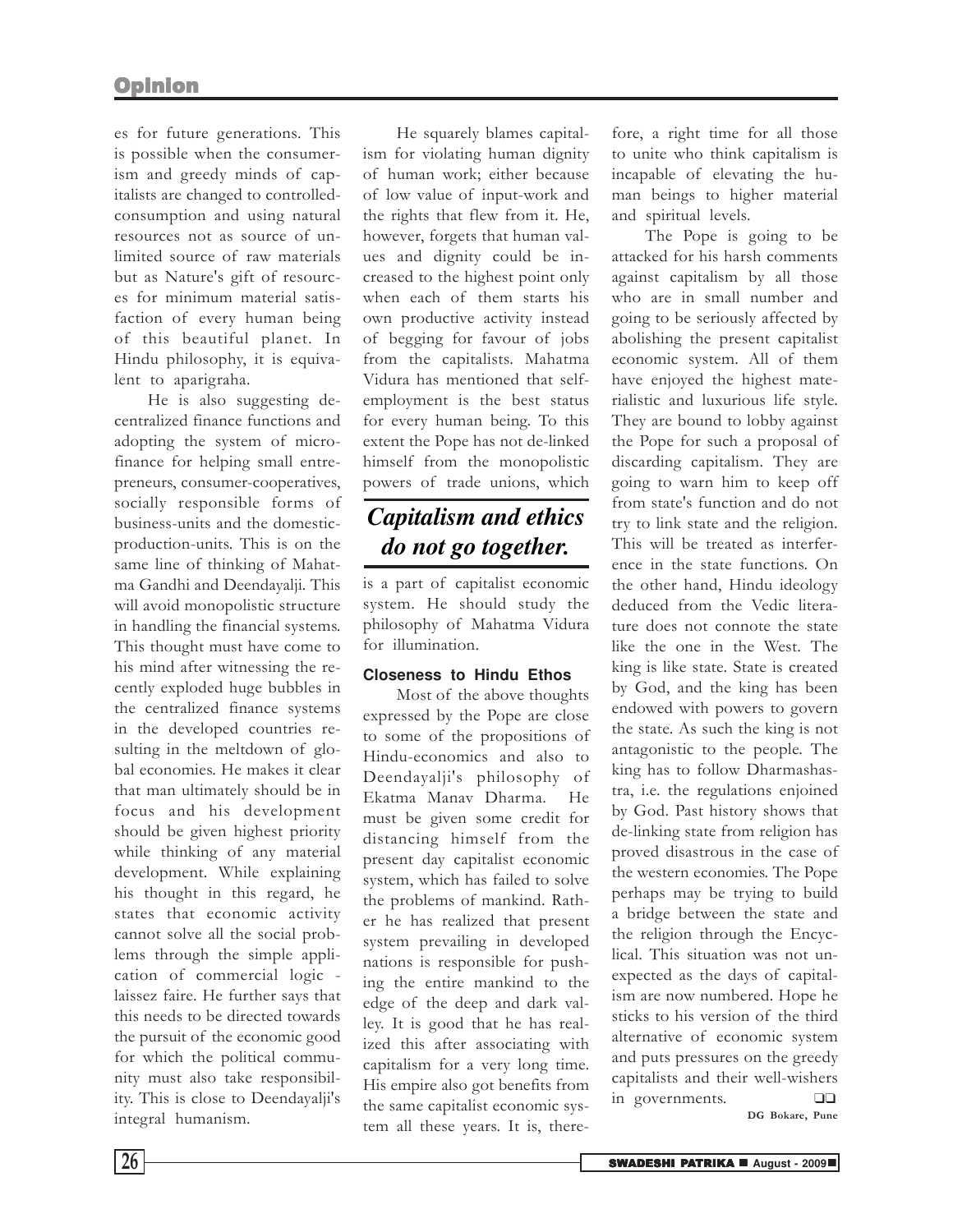### *Is the Post-Marx world now turning Post-Market?*

Individual-centric liberal democ-<br>
racy and free market capitalism ndividual-centric liberal democare eroding the civilisational and cultural assets and unbalancing the society.

To test the validity of Fukuyama's theory, one needs to scrutinize the Anglo-Saxon experience with capitalism. Of particular importance is the intense scrutiny of the fountain-head of Anglo-Saxon world, the US, which is representative of the paradigm of free market economy and liberal democracy and which can thus legitimately claim to be at the very symbol of both. Whatever America says or does, the rest of the world was, and has been, made to believe, is fit enough to be followed by the rest of the world and this is the extent of the power of fountainhead of modern capitalism. Liberal democracy and free market economics which, Fukuyama said, constituted the two pillars of modern capitalism, are premised on individualism as the core value. Individualism is the core social and political value. It is the unchallenged Demigod of west-centric political and social discourse.

The socio-economic consequences of this new and unchallenged value has immense. Stated briefly now and in detail later, particularly unbridled individualism has tended to undermine families, communities and other informal institutions based on traditional human relations that have sustained the world for thousands of years. The result is that the sociological balance within the society - which is equal to the ecological balance in nature critical to sustainable development - has been eroded. The unbridled individualism has emerged, in Anglo-Saxon nations, besides as the core political value, as the inevitable economic institution in a free market. The worship of individualism particularly in the Anglo-Saxon nations, as the highest value of human life, subject only to the constitution of a state, has nearly destroyed the universally valued basic unit of family. In the way the society is evolving in the Anglo-Saxon West - which is projected and perceived as the socio-

*The individualismbased liberal democracy and free market capitalism seem to be leading to far greater internal conflicts than the human race has faced in its entire history!*



economic model for the Rest families which had traditionally been known as socio-economic and cultural units are being largely turned into biological units at best, and at worst, just transitory living in partnership arrangements, with attendant issues of single parent families, unwed mothers, uncared for elders and under-cared children and so on. Besides, the formalisation of the idea of privacy, an evolution out of hyper individualism, has undermined normal human relations leaving hardly any family, neighbourhood or community feelings or linkages. It has freed the individuals from interdependence on the near and dear, but, as will be seen in detail later, has made them dependent on the distant state. It is not just a political, social, cultural or reli-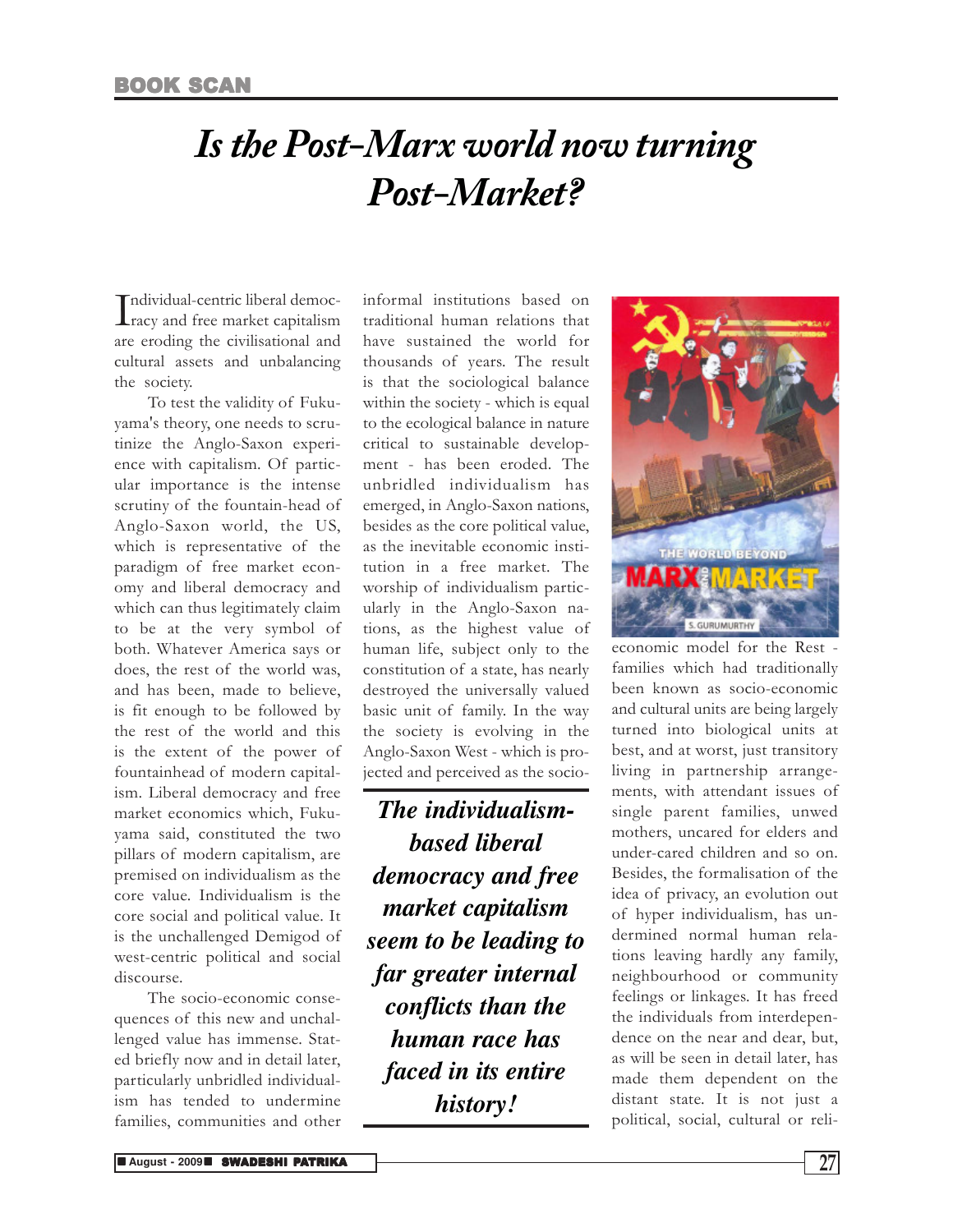gious transformation or degeneration. The individualism-based liberal democracy and free market capitalism seem to be leading to far greater internal conflicts than the human race has faced in its entire history! Unbridled individualism is also promoting a Frankenstein state and market combine and is eroding all civilisational and cultural assets of the people which used to provide internal balance and harmony through traditional family and community based life. Now we shall see this in some detail.

### **Universalizing material ambition and greed as the legitimate and even sole object of life.**

On the political and socioeconomic plane, there is near atomisation of human life and living style in the West, particularly in the Anglo-Saxon or Anglo-American West. This process of atomisation was seen as the inevitable process of social engineering, the process by which the traditional relations got eroded and replaced by new "rational social intercourse". Communism brought this about by invoking

*Since all religious systems would oppose unrestrained material possession and enjoyment, both capitalism and communism have no place for religion or God*

political force, free market capitalism, by invoking the God of greed.

There is a harmonious, sequential-link between the object of life, life style, relations, habits, needs, wants, savings, expenditure, production, and this harmonious sequential link defines the economic model. See how this sequence works.

- The object of life impacts on the life style;
- Life style defines human relations and habits;
- These influence one's needs and wants, savings and spending
- They impact on production and supply; and
- Collectively all this would impact on the basic way individuals and families approach their life, their savings and spending, the type of savings and spending define the economic model;

### **The total human life model impacts on nature, ecology and environment.**

Where the object of life is not limited to material enjoyment alone, it moderates the life style and that in turn moderates the entire sequence of human life as catalogued above. But the two materialist systems, capitalism and communism, are agreed that the object of life is pure materialism and there should be no restraint on enjoyment - read consumption; the only difference between them is that while capitalism celebrates unlimited individual consumption, communism prescribes collectively shared individual consumption. However, consumption and enjoyment of life through consumption are common to both. Since all religious systems would oppose unrestrained material possession and enjoyment, both capitalism and communism have no place for religion or God and in that sense they constitute Godless materialism.

The traditional and pious life models of most ancient civilisations, have universally inspired and encouraged humans to aspire for higher goals of life other than mere pursuit of material gain, and thus ensured that there would be an integral, not exclusively materialist, approach to achieving fulfilment in life. Consequently, greed for material possession and enjoyment was socially and religiously looked down upon. This approach, which had ensured harmony based on moderation in material possession consumption and enjoyment, was disturbed by both materialist philosophies.

Particularly in the capitalist model, moderation based on harmony has been disturbed by substituting, in the place of an integral approach to seeking happiness in life, a singular and sole pursuit of pleasure as the sole object of life; consequently consumption became the sole vehicle for enjoyment of life on the earth. So the object of life, which was largely trans-materialistic, that is it included material goals but was not limited to them, was changed into merely materialistic consumption. In short, greed became the very foundation of the free market capitalism; at least one economist, John Maynard Keynes even counselled that human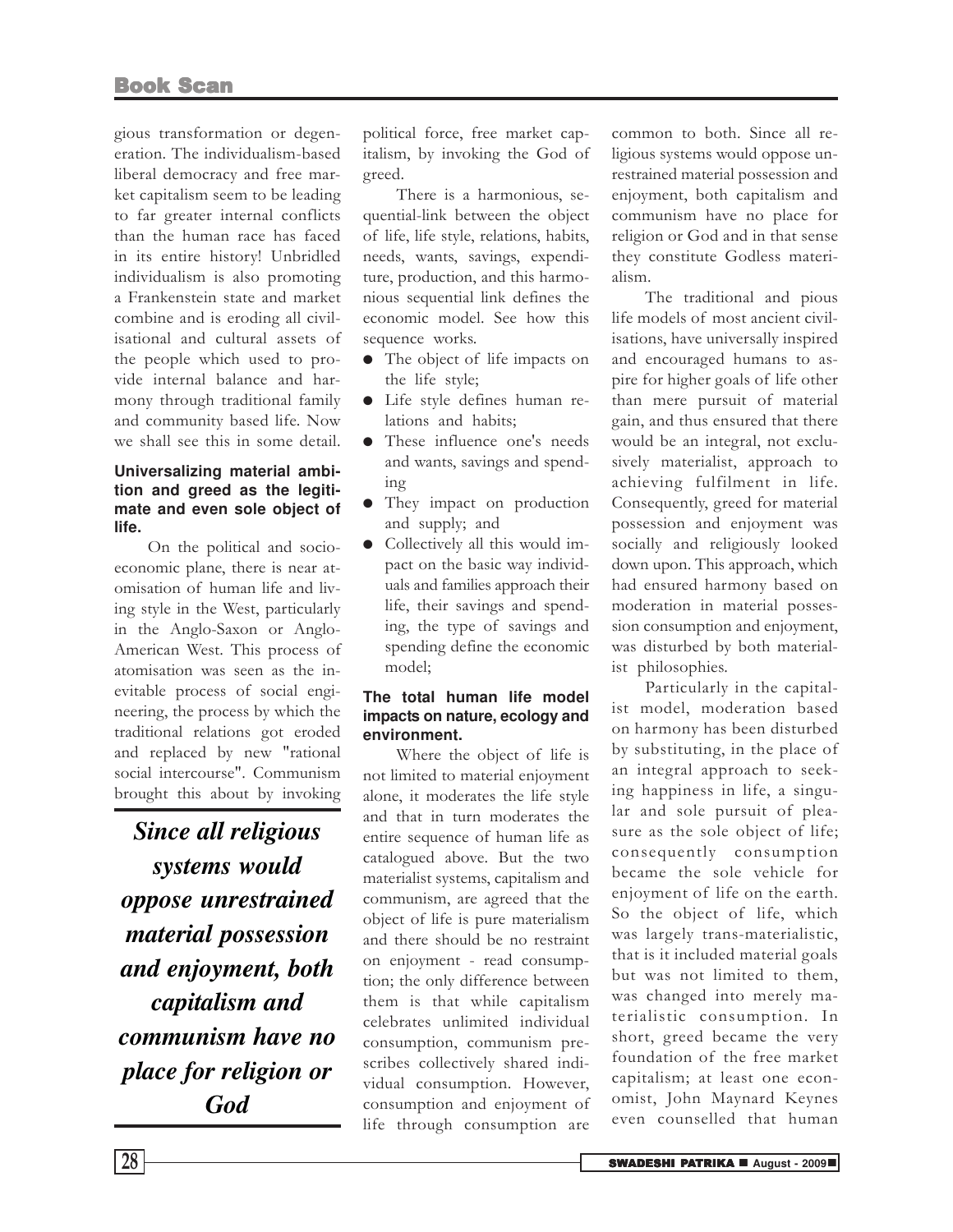greed was not necessarily a bad quality; on the contrary, he said, it could promote economic development! So, he even commended a long holiday from restraint and moderation in consumption and enjoyment, which all religions and traditions insistent. While he made this prescription to get out a crisis, that has become the normal rule for modern free market capitalism!

Questioning and changing the integrated object of life of the people and encouraging every one to aspire for greater and greater material possession and more and more consumption, and making possession and consumption indeed a virtue, does lead to great disruption. It does not call for a seer to foretell that a political and socio-economic model which celebrates possession and consumption becomes unsustainable; while, a trans-material approach to life moderates human life habits, savings and consumption. Take what trans-material approach does to the institution of family. It makes people own and carry the responsibility of families as not just instruments for personal enjoyment, but as a socio-cultural unit that conforms to certain social and religious norms.

A purely materialist approach based on a contractual model of families in individualism dominant societies has led to a situation where, as evident in most modern western economies, more than half the marriages end in divorce, almost half the families are single parent families and almost as much birth is outside wedlock. The disturbance caused by positing pure materialism as

the object of life has released the humans from all natural restraints on life style.

### **Cultural degeneration undermines interdependence, leads to state-dependence; and an over burdened State nationalises the families and privatises itself!**

The essence of the harmonious sequential link explained above is the mutual and interdependence among not only humans but also between humans and other elements of nature. Individualism and liberal democracy see this mutual interdependence, particularly among humans, as impeding the freedom of the individual. So they endeavour to release the humans from such inter-dependence as enshrined in the norms of the traditional family, community and society. But this "emancipation" from interdependence on the immediate, intermediate informal institutions has resulted in the undermining and breaking of the very family and informal institutions. And it has rendered the individuals dependent on the distant and remote state, through social security and other forms of security which the individual needs in the absence of family and informal institutional support. So, in seeking liberation from interdependence and shared life model, the individual ultimately becomes completely dependent on the state.

The liberation of the individuals from the family, neighbourhood, community and society, and their dependence on the state in the west, is nearly total. Consequent to the individuals becoming increasingly dependent on

*Cultural degeneration undermines interdependence, leads to statedependence; and an over burdened State nationalises the families and privatises itself!*

the state, the family functions are increasingly nationalised, with the state undertaking, the biggest ever public duty and burden of protecting the social and other security of the people. In short, this distortion is indeed a cultural degeneration with serious economic consequences. Let me explain what it leads to finally.

An over burdened state in turn has privatised the normal state functions including all forms of public utilities. This state of affairs has been achieved through the following sequence:

- atomise the individuals through unbridled individualism;
- undermine the families by making the elders and children orphans;
- nationalise the families by social security to care for the orphaned;
- privatise the government functions lighten the state burden; and
- corporatise the economy and globalise the corporates.

Thus, an overburdened state nationalises the families and privatises itself! (to be continued)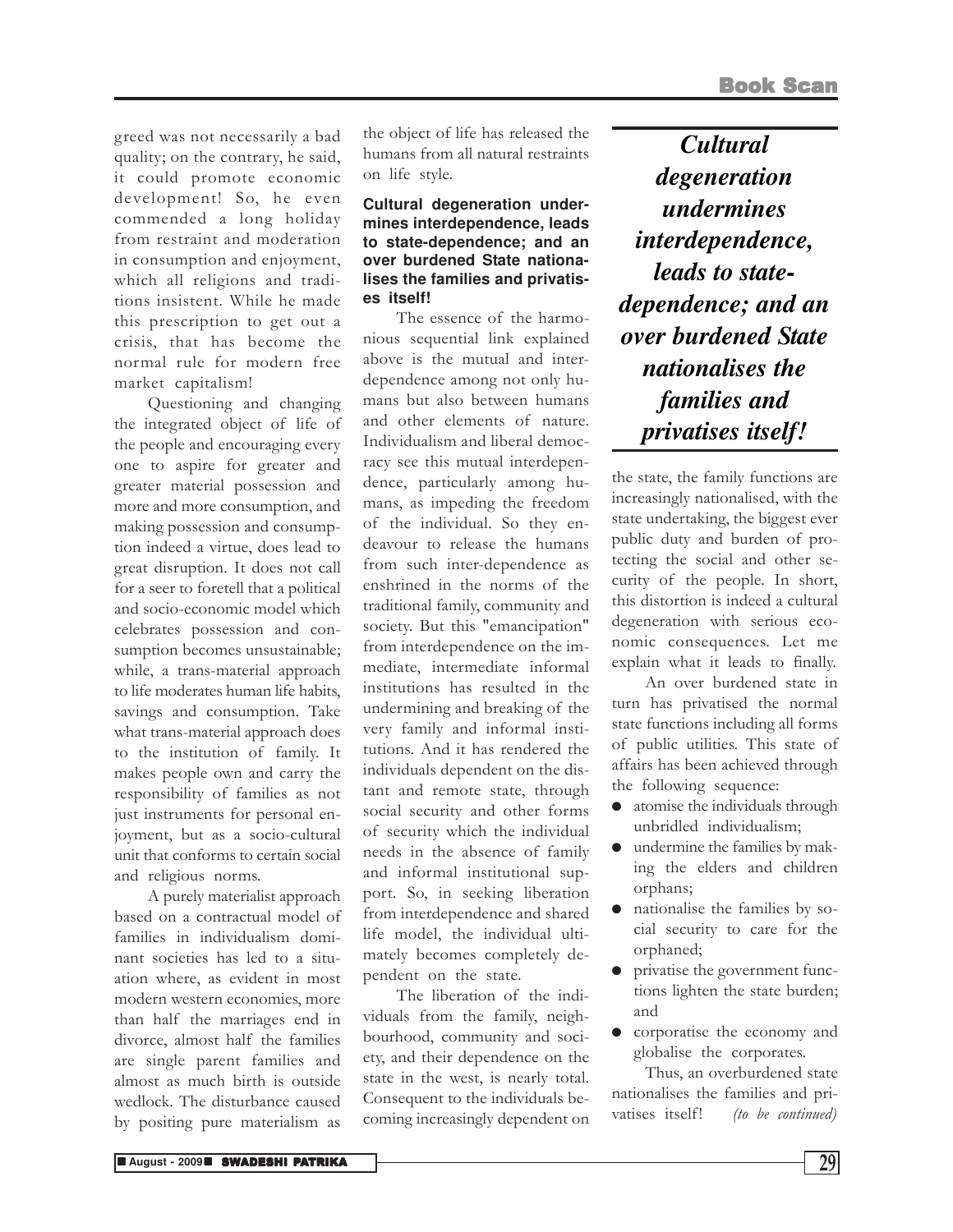*Government is Preparing to Surrender hard earned advantages at WTO:*

**Muralidhar Rao**

Dr. Raghuvansh Prasad Singh speaking at SJM Seminar in New Delhi

 $\sum_{2009}$  on the issues related to ministerial meeting 2009 on the issues related to ministerial meeting of WTO to be held in Geneva in Nov. 2009.

Dr. M.M. Joshi and Dr. Raghuvansh Prasad Singh, both former union ministers and Sh. P. Muralisdar Rao, Ex-national convener SJM were the main speakers on the occasion.

Addressing a packed hall, Sh. Muralidhar Rao said that several prominent people felt that independence and sovereignty of the country was compromised in Uruguay Round of talks. it was to preserve and protect this hard earned freedom achieved after lot of sacrifices that Late Sh. Dattopant Pant Thengadi organised '2nd war of independence' rising above narrow confines of organisational and personal interests. Swadeshi movement was thus reinvented as a resistance to emergence of WTO.

Sh. Rao added that India was able to contain the relentless inundation of Uruguay Round at Doha for the first time under the leadership of Late Murasoli Maran. Now the fear is that government many surrender all those advantages in forth coming ministerial meeting in Nov. It is important to mobilise public opinion both inside Parliament and outside pointing towards Sh. Raghuvansh Prasad Singh, Muralidhar Rao stressed the fact that the fight has to be united beyond party lines. He recalled that MPs from all parties including congress party have done it earlier on the Forum of Parliamentarians.

Dr. M.M. Joshi in elaborate and imposing speech said that cheap labour and entrepreneurship skills of India, China and other East Asian countries has loosened the grip of Western World over manufacturing sector and trade. To encounter it they discovered other ways like IPR, Trade Mark and Patents to continue the exploitation of rest of the world explaining in simple to understand language, Dr. Joshi said that one of the immediate impacts of patents particularly shifting from process patent to product patent was the rising cost of Medicines. Farmers were other worst affected section of patent regime, he continued. Farmer has been denied the right to save his seed and is being forced to use terminator seeds. Dr. Joshi warned that when farmer and youngsters stand up world will not be able to step them.

Thanking SJM fore spreading awareness about such highly intellectually complicated issues; Dr. Raghuvansh Prasad Singh assured his support to this vital issue both inside and outside parliament. Speaking from his heart Dr. Prasad accepted that political parties try to side step these vital issues. Sh. Jeetendra Mahajan convener Delhi SJM presented a vote of thanks. ❑❑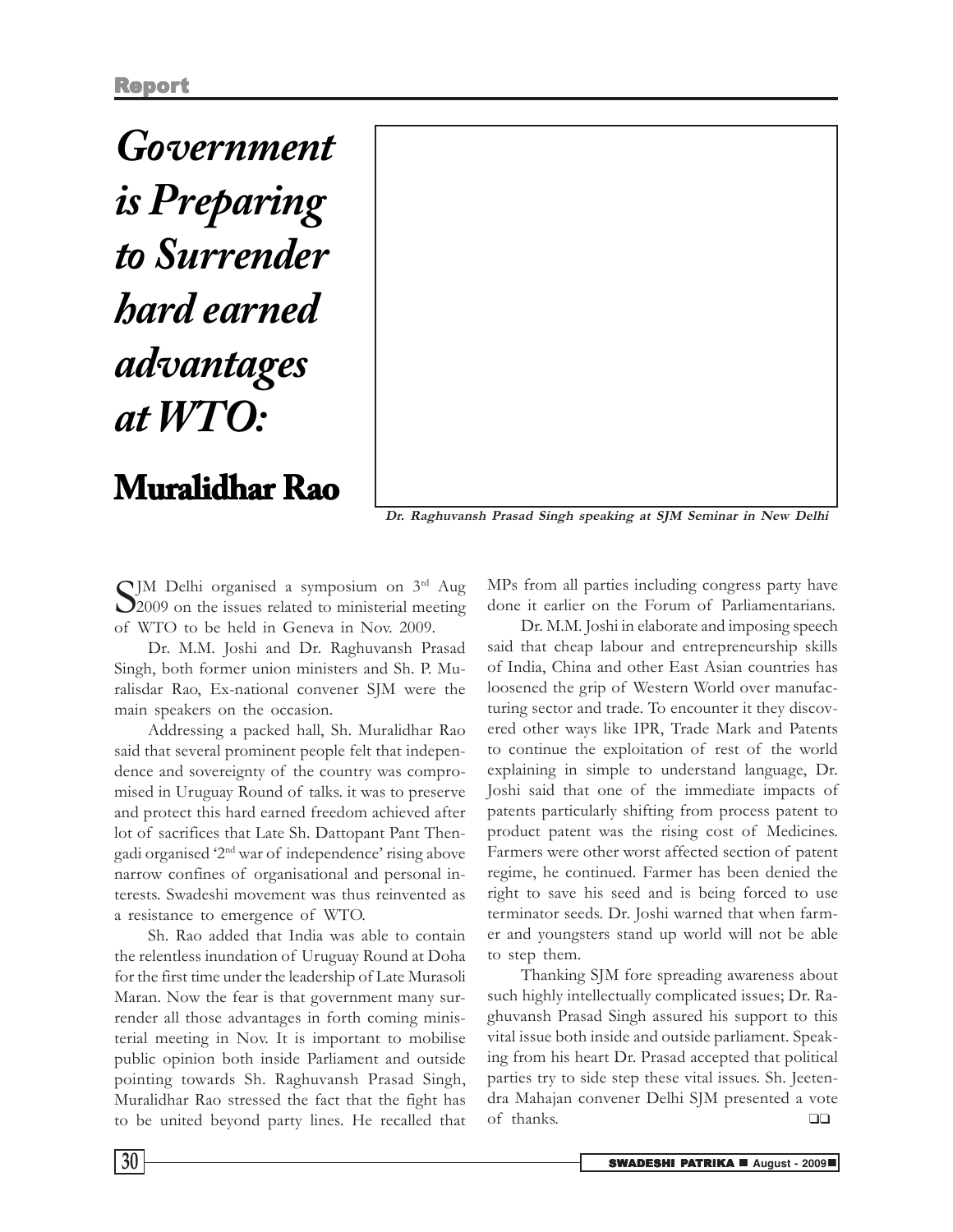## *In Action Swadeshi Jagaran Manch*



S bilization. Different units are undertaking a wadeshi Jagaran Manch is an active public mo variety of programmes throughout the country. Here is a report of just few such activities.

A National Vichar Varga was held in Ballasore (Orissa) on 4-6 July. In all 68 participants from 38 places attended it for full three days. A group of dedicated 20 local activists was present fulltime for the proper execution of varga under the guidance of Bhagwandass and Upendra Biswal. Sh. Arun Ojha, national convener SJM and Sh.Saroj Mitra, Dr.Dhanpat Aggarwal, CA, Mohini Krishana Mohini of BKS. were prominent speakers. Besides them Sh. Anada spoke on organisational matters and Bandeshankar Singh on Retail trade. The Principal of the ITI presided over the valedictory function. Dinesh Mandal was in charge of the whole varga.

An impressive Programme of SJM Jhanabad was held on 19th July in local Saraswati School. In this well attended meeting Vibhag Convenor Anirudha ji described the future course of action of local SJM. Sh. Umesh Sharma worked as stage secretary and a large number of women participants' attended it. Sh. Kashmirilal, national Sangathak,was the main speaker. He highlighted the activities of SJM and challenges ahead. Sh. Deepak ji, district Convener thanked the participants.

DaltonGanj : A seminar on the topic Global Economic crises and Lessons for India was held on 15 July 09 in local Arya Samaj temple hall. Municipal Committee president, Surendra Prashad Singh presided over the programme and Dhanajay ji gave the introductory speech. Sh. Santosh Makharia,Vibhag Co-convenor and Raj Kumar Ujala thanked the audience. More than 100 enthusiastic and eager participants were fully participating in the discussion. Sh Kashmirilal gave the main speech and Prof. Subhash Chand Mishra and Dr, Kanhaia Dyal Mishra, a renowned eye specialist, spoke as Special invitees. ❑❑

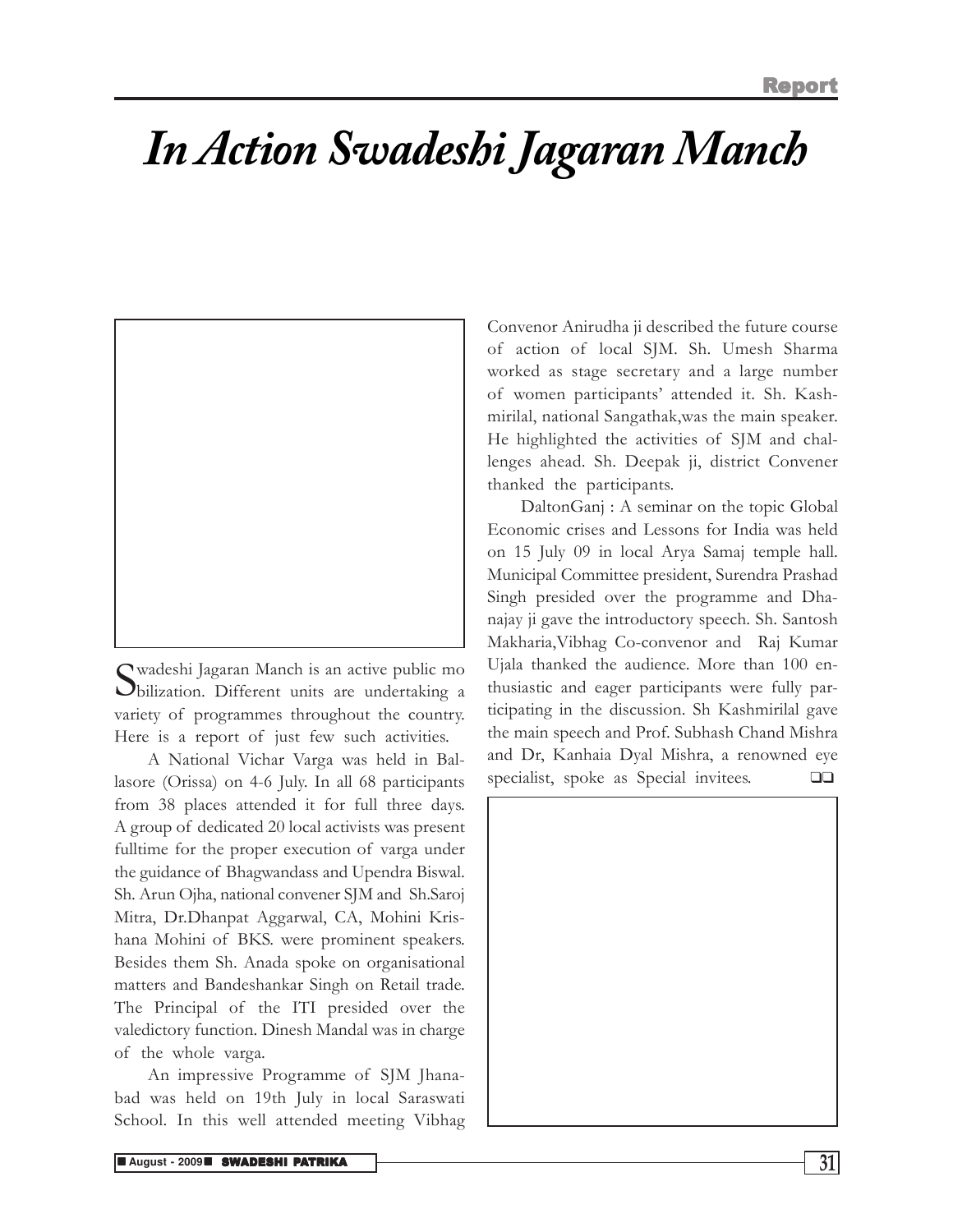### NATIONAL

### **Exports continue to plunge**

Exports dipped for the ninth straight month in June 2009 as labour-intensive sectors such as leather, textiles, handicraft and gems & jewellery continued to drag, making the industry raise the pitch for booster measures and tax holidays to be included in the foreign trade policy slated for later this month.

The dip in June stood at 27.7% year-on-year, a tad less than the cumulative drop of 31.3% in the first quarter of this fiscal. Federation of Indian Exporters' Organisations (FIEO) president AK Sakthivel said the situation was alarming with the dire IMF forecast that the volume of world trade will contract by 12.2% in 2009.

In June 2008, India had exported \$17.73 billion worth of goods, which now has come down to \$12.85 billion.

Imports in June 2009 too came down on a year-on-year basis, but largely on account of the savings in crude oil prices.

Imports registered a sharper decline of 29.3% to \$18.97 billion compared to \$26.85 billion in June 2008 as the oil import bill halved during the month to \$4.9 billion compared to \$10 billion in June 2008. The drop in non-oil import was much lower at 16.5% to \$13.97 billion compared to \$16.73 billion in June last year.

In 2008-09, India's exports were just 3.4% higher at \$168.7 billion compared to \$163 billion in 2007-08. While exports registered a 34% growth in the first 6 months of 2008-09, the global financial downturn hit struck in the second half of the fiscal bringing down the growth rate to below  $4\%$ .  $\Box$ 



Airports Authority of India would be turned into a company by amending laws to enable the body raise funds from market for carrying out modernisation of a large number of major airports across the country, according to Civil Aviation Minister Praful Patel."We are looking at corporatising the AAI, turning it into a

company from an authority which it is now... our objective is to list AAI (in the stock market)," he told reporters. This, he said, would be carried out by amending the AAI Act that governs the airports' body to "help them in their financial future". "Funding will become easier if it becomes a company," Patel said. The amendment would be placed before Parliament "latest by March 2010".

The AAI is currently modernising major airports in Kolkata and Chennai and 35 non-metro airports. It has huge properties including land and other assets across the country. On upgrading non-metro airports, Patel said, the AAI had already started upgrading the terminal buildings. Private parties under the private-public partnership model are developing the city-side in these airports. The AAI is also making efforts to increase the non-traffic revenues at airports by better exploitation of the commercial opportunities, he said, adding that the terminal building was "never" decided to be privatised.

### **Pranab to head EGoM on 3G spectrum;**



The govt has constituted an Empowered Group of Ministers to look into issues relating to spectrum for 3G telephony that will revolutionise the way data is received and transferred from mobile phones.

Finance Minister Pranab Mukherjee will head the EGoM that will include eight other members.

Deciding the quantum of 3G spectrum to be auctioned, annual spectrum charges and additional administrative charge, number of operators in each telecom circle, the reserve price for 3G and broadband wireless services (WiMax) and the fee to be paid to the auctioneer are among the key terms of reference of the EGoM.

The government had last month decided to auction 3G spectrum at a reserve price of Rs 4,040 crore to at least six private operators besides state-owned MTNL and BSNL.Raja had then maintained that no final decision had been taken and it would be either a Group of Ministers or the Cabinet that would take a call on the spectrum reserve price.

Initially, six private operators, apart from state-owned MTNL and BSNL, are expected to be allowed to offer 3G services that will enable high-speed internet, videos and many other value-added services on mobile phones by the end of the year. ❑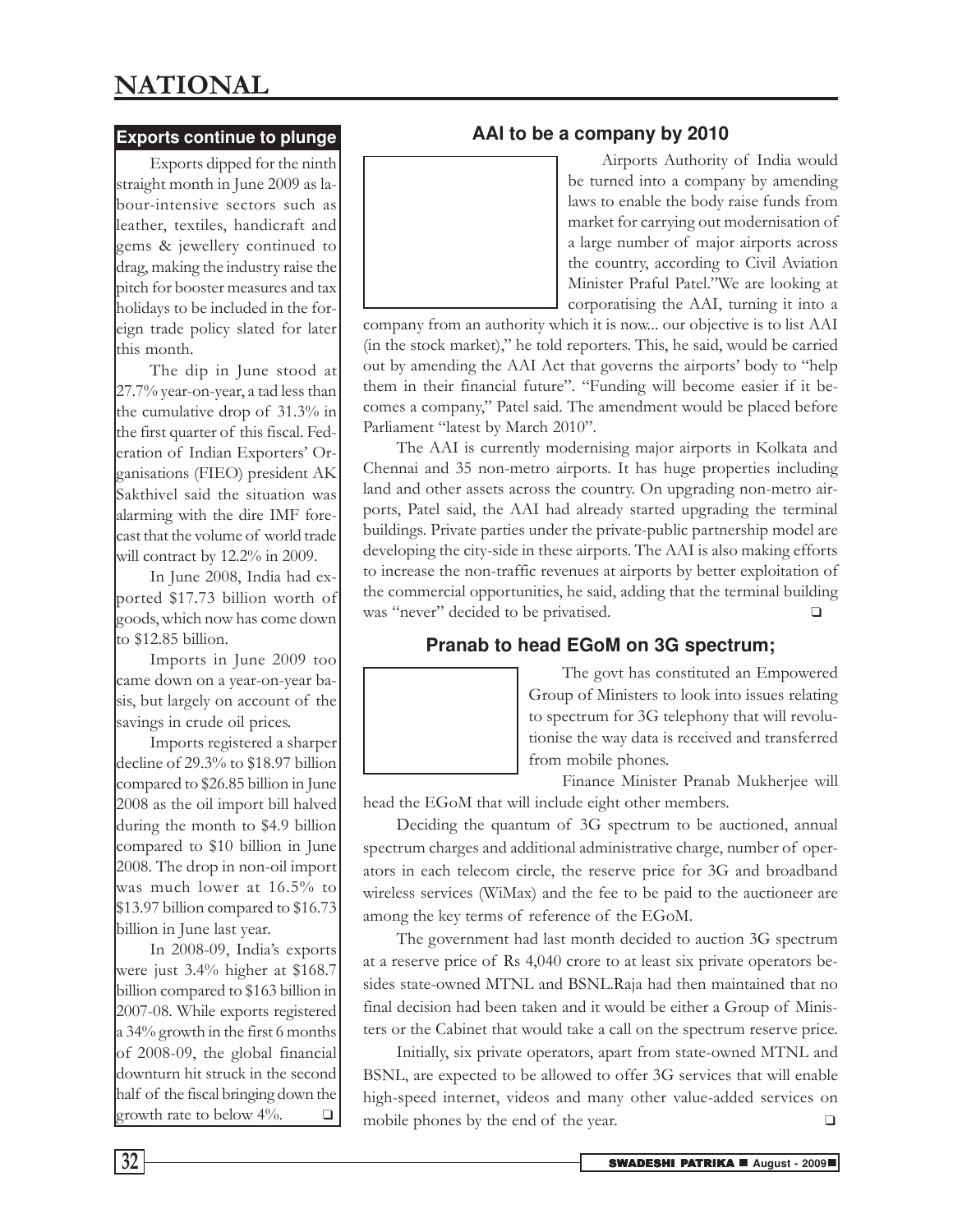### **Indian activist Deep Joshi chosen for Ramon Magsaysay Award**

Prominent Indian social activist Deep Joshi, who has done pioneering work for "development of rural communities", was named along with five others for the prestigious Ramon Magsaysay Award for 2009, considered as Asia's equivalent of the Nobel Prize.

Joshi is being recognised for "his vision and leadership in bringing professionalism to the NGO movement in India, by effectively combining 'head' and 'heart' in the transformative development of rural communities," the Board of Trustees of the Ramon Magsaysay Award Foundation said in a press statement from its headquarters in Manila.

"I am delighted to get this honour. But the award is not for an individual, it is for an idea, for the development of rural population. We need the educated people to go to rural areas and work for their welfare," 62-year-old Joshi told a news agency.

A masters in engineering from the Massachusetts Institute of Technology (MIT) and a Masters in Management from the Sloan School, MIT, Joshi worked with the Systems Research Institute, the Ford Foundation and has nearly 30 years of experience in the field of rural development and livelihood promotion. He also advises the government on poverty alleviation strategies.

Joshi was the co-founder of Professional Assistance for Development Action (PRADAN) and now works as an independent consultant for the NGO.

### **Govt identifies 355 foreign employers harassing Indians**



Government has identified 355 foreign employers who were found to be harassing Indian workers abroad, the Lok Sabha was informed . "Foreign employers who were found to be harassing the Indian workers are placed in the Prior Approval Category. At present, 355

foreign employers are in Prior Approval Category list," minister for overseas Indian affairs Vayalar Ravi said.

He said Indian Missions abroad receive complaints of exploitation against recruiting agents and foreign employers and after due enquiry, action is taken. Ravi said India has signed bilateral pacts with many countries including United Arab Emirates, Kuwait, Oman, Bahrain and Malaysia to protect the Indian workers against exploitation and malpractices.

Replying to another question, he said the task of setting up the first PIO (Persons of Indian Origin) university at Bangalore has been entrusted to the Manipal Academy of Higher Education Trust.

He said the ministry was drafting a Bill to enact a legislation for setting up the proposed university. "The first PIO University is expected to start functioning on completion of necessary formalities and procedures prescribed by regulatory bodies," Ravi added. ❑

### **Court verdict on Games Village has let us down: environmentalists**

 The Supreme Court's verdict, allowing construction of the Commonwealth Games Village on the Yamuna banks has come as a "disappointment" to activists fighting to save the river and its floodplains.

A bench of Chief Justice K.G. Balakrishnan gave the verdict while dismissing a Delhi High Court judgement of Nov. 2008.

'The observation and the conclusion of the Delhi High Court that the site in question is on a riverbed cannot be sustained. The high court disregarded and ignored material scientific literature and the opinion of experts and scientific bodies, which have categorically held that the Commonwealth Games Village site is not on a riverbed or the floodplain,' said the bench.

The bench, which also included Justice P. Sathasivam and Justice B.S. Chauhan, added: 'Further in view of the change in the land use, which was approved way back in 1997 by the Yamuna Committee and the NEERI permitting the Delhi Development Authority to use the land for the public and semi-public purposes, the contrary conclusion of the high court is liable to be set aside.'

"Waterman" Rajinder Singh, who led a protracted battle against the government's decision to allow construction on the riverbed, said: "Anything that is not in favour of the people and is against the rivers and the environment cannot be a court's ruling. This judgment is a disappointment, and we will oppose it." $\square$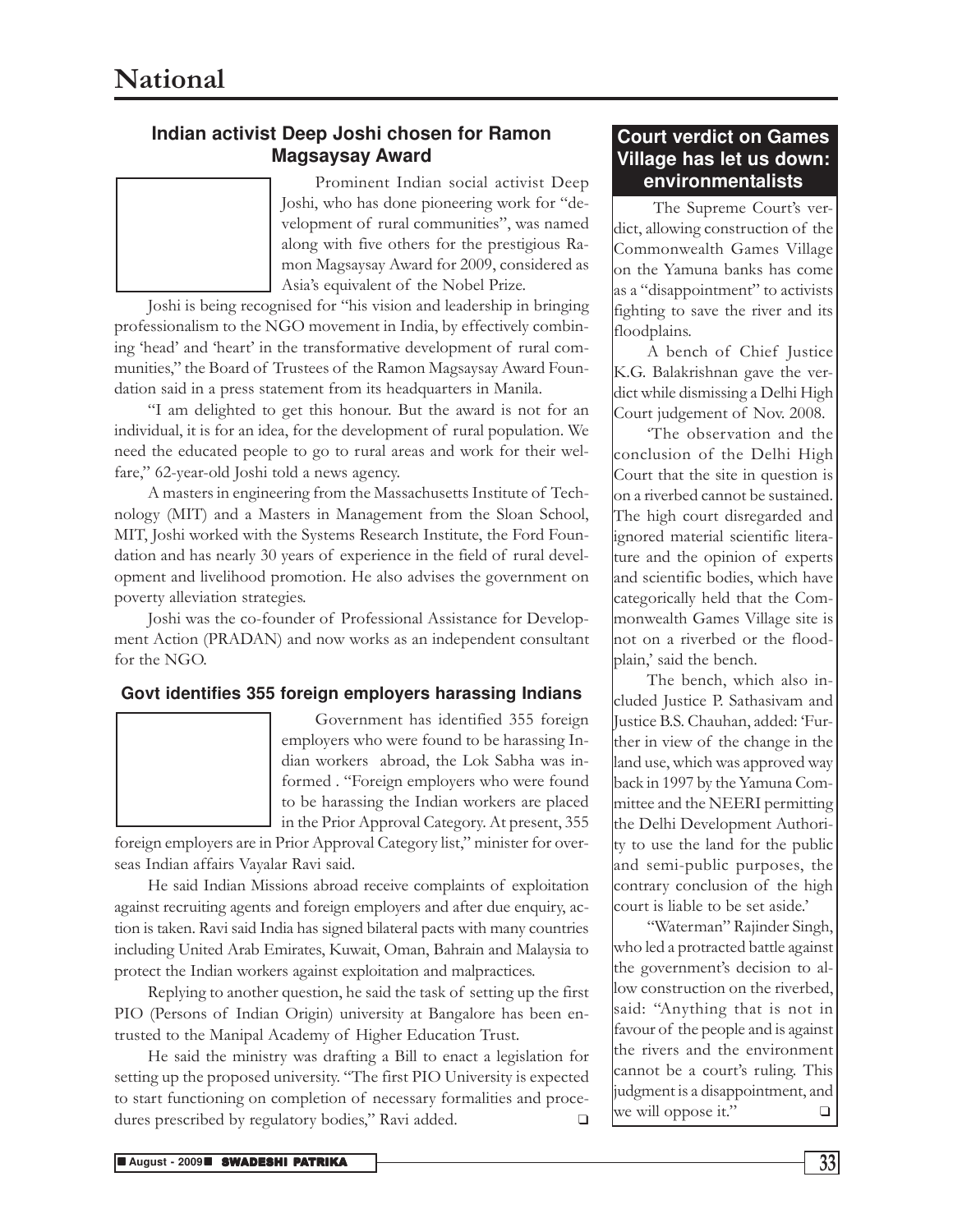### **Indian American appointed to key agriculture post in US**

The Obama Administration has appointed Rajen Anand, an eminent Indian American to a key agriculture post giving him the responsibility to improve the nutrition status of the people in the country. Anand has been appointed as executive director of the USDA Center for Nutrition Policy and Promotion. The Center is best known for the development of the Dietary Guidelines for Americans and the MyPyramid food guidance system.

"President Obama and I are firmly committed to improving the health and nutrition of the American people, and I am pleased to welcome Dr Anand back to USDA because he has a deep and broad understanding of dietary guidance, nutrition and how public policy is made," the US Agriculture Secretary, Tom Vilsack, said announcing his appointment.

"As a former professor and civil servant, Dr Anand will be a huge asset to our management team," he added. A Democrat and a close supporter of the Clinton's, Anand had served in the same department during the Clinton Administration. He supported Obama after Hillary Clinton withdrew from the race.

In the Clinton Administration, Anand joined the center in 1995 as its Deputy Director and was promoted to executive director in 1997. In this capacity, Anand will lead a staff comprised of nutritionists, economists, mathematicians, and food and social scientists as well as a new evidence analysis library. ❑

### **Foreign students in Australia victims of economic slavery**

Many overseas students in Australia become victims of economic slavery and work for free in dangerous working conditions to sustain themselves, a report said. According to the report in 'The Age', students are made to work for free or even sometimes pay to get themselves hired by companies that are ex-

ploiting loopholes in immigration and education laws. Even colleges, in which they enroll, charge students thousands of dollars in "placement fees" only to advertise their supply of free labour to local business. There is another condition to spend 900 hours' work experience in their enrolled course.

According to an immigration agent Karl Konrad who spoke to the publication 'The Herald', a trade in fraudulent documents has evolved, with employers and agents selling students verification that they have completed their 900 hours. One agent revealed that he was charging USD 15,000-USD 20,000 for such paperwork.

"They are slaves," he said adding "They work for free from 11 o'clock to 11 o'clock - no breaks, no nothing. They have to pay the owner for the paperwork. They want to stay here. They will do anything." "They work with no workers' compensation, no Insurance. If they are injured at work, bad luck." he said. Agent Karl Konrad said the system began to go bad when the requirement for 900 hours' work was introduced.

With the number of foreign students enrolled in the vocational training sector has leapt from 65,120 to 173,432 last year about half of all our overseas students since 2001 the number of private colleges has also enormously grown from 664 to 4892. Many International students enroll in a vocational courses for which they spent over USD 20,000 that make their way to secure residency easily.

### **Unemployment in US likely to increase: Obama**

US President Barack Obama has declined to predict how high unemployment will climb but made clear he expects it to keep worsening for a while as hiring lags behind other signs of US economic recovery.

"How employment numbers are going to respond is not year clear," the president said on a day

when he was headed to Michigan, home of a particularly battered economy. "My expectation is that we will probably continue to see unemployment tick up for several months." The unemployment rate stands at 9.5%, the highest in 26 years.

Obama, addressing reporters at the White House, said the stabilization of the financial markets has allowed banks to start lending again and some small businesses to stay afloat.

But he said his administration is aware that most imp factor is whether people are able to get good-paying jobs. More than 2 million jobs have been lost since Congress passed Obama's USD 787 billion economic stimulus package. Without that government intervention, Obama said, states like Michigan would be even worse shape because they would have had to lay off more teachers, firefighters and other workers.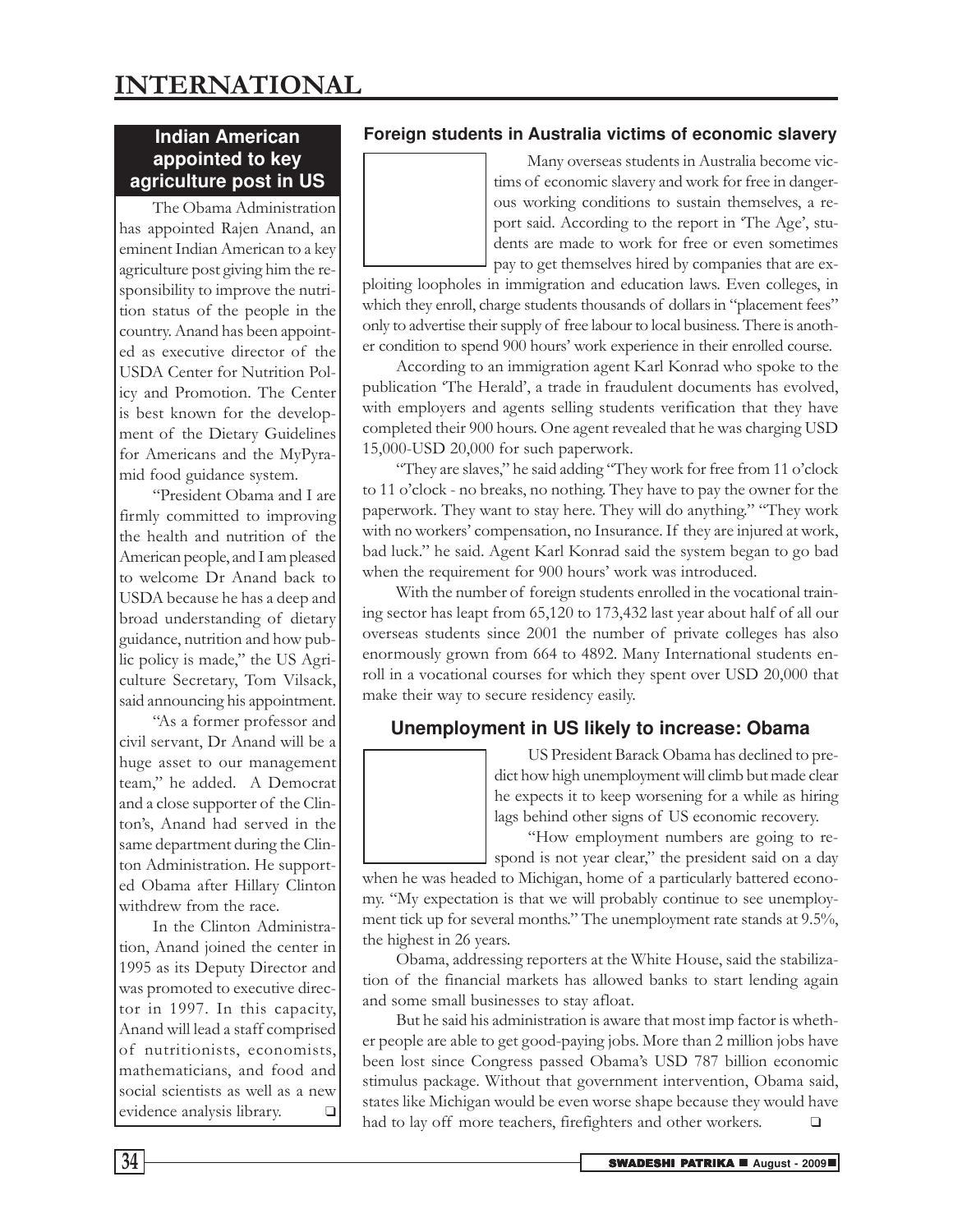### **Job loss pain crosses boundaries, sectors**

Since the recession began in December 2007, the jobless rate has climbed 4.6 percentage points to 9.5%, the biggest jump since the Great Depression. Worse, the mean duration of unemployment is now almost 6 months, the highest on record. Although Obama frequently

points out he inherited the recession from his predecessor, George W Bush, the fallout will frame his legacy, presenting a quandary for a president elected on a slogan of "Yes We Can."

Joblessness typically rises during recessions as weak demand prompts companies to cut production and jobs. Normally those workers are rehired once the economy recovers.

This pattern has changed in recent years and jobs lost in recessions are much slower to return, if they come back at all. In the 2001 slump, unemployment peaked 19 months after the recession ended, and it was another three years before the jobless rate came close to pre-recession levels. In the current recession, economists say high unemployment is likely to persist at least another four years. The rise in long-term unemployment is a puzzle for economists. The Congressional Budget Office studied it in 2007 and concluded merely that the shift was "hard to explain."

The pain of joblessness extends well beyond the workers themselves, hitting their families and entire communities as home foreclosures mount, neighborhoods decay and crime rises.

### **US and UBS reach deal in tax row**

The US government and Swiss bank UBS have reached an "agreement in principle" in their dispute over tax evasion by US customers. US Justice Department attorney Stuart Gibson told a federal judge the two parties agreed on the "major issues".

The US had accused UBS of violating US laws and insisted the Swiss bank reveal the names of US clients who had set up Swiss accounts to evade tax. UBS shares in New York rallied 6.1% on the news.

"The share price going up kind of tells you that a settlement would be a big step for UBS," said Teresa Nielsen at Ventobel. But she cautioned that the bank's reputation will not recover overnight. "If the tax issues finally come off the table, there is a basis to rebuild client inflows, but it will take some time," said Ms Nielson.

Fraud: The deal looks set to end a stand-off that has lasted months. The US Justice Department has been seeking the names of more than 50,000 US customers with Swiss accounts. But UBS maintained that divulging the names would violate Swiss bank secrecy laws.

In February, UBS admitted to US tax fraud and agreed to pay \$780m  $(f<sub>1</sub>467m)$  as part of a provisional deal to settle charges that it helped thousands of US clients use Swiss bank accounts to evade taxes. But US officials argued this was not enough, and asked for the identities of all such account holders. ❑

### **China owns up Nigerian fake drugs cargo**

China has promised to take action against its pharmaceutical companies involved in the shipping of fake drugs to Nigeria with 'made in India' labels. The Chinese authorities have admitted that the consignments confiscated by the Nigerian government had originated from China and the manufacturers involved need to be punished, a commerce department official has said.

"The Chinese government has communicated to us that the pharmaceutical companies involved in the fake drugs case were indeed from their country. It has also promised that suitable action will be taken against these companies for selling fake drugs and tarnishing the name of another country," a commerce ministry official, who did not want to be named, was reported to have told a national daily.

The Nigerian Govt. Drug Regulatory Authority (NAFDAC) had confiscated a large consignment of fake anti-malarial generic pharmaceuticals with 'Made in India' tags shipped from China in the month of May. The cartons had labels with names and addresses of the Chinese manufacturers written on them. According to NAFDAC, had the drugs not been seized, it could have affected as many as 6,42,000 adults.

Following the incident, India had put pressure on the Chinese government to act against the rogue companies so that it acts as a future disincentive for other companies to try and pull off a similar misdeed. Since Africa is a very important market for the Indian pharmaceutical industry, accounting for about 15% of India's total drugs exports worth Rs 30,000 crore every year, it cannot afford to get a bad name in the continent. ❑